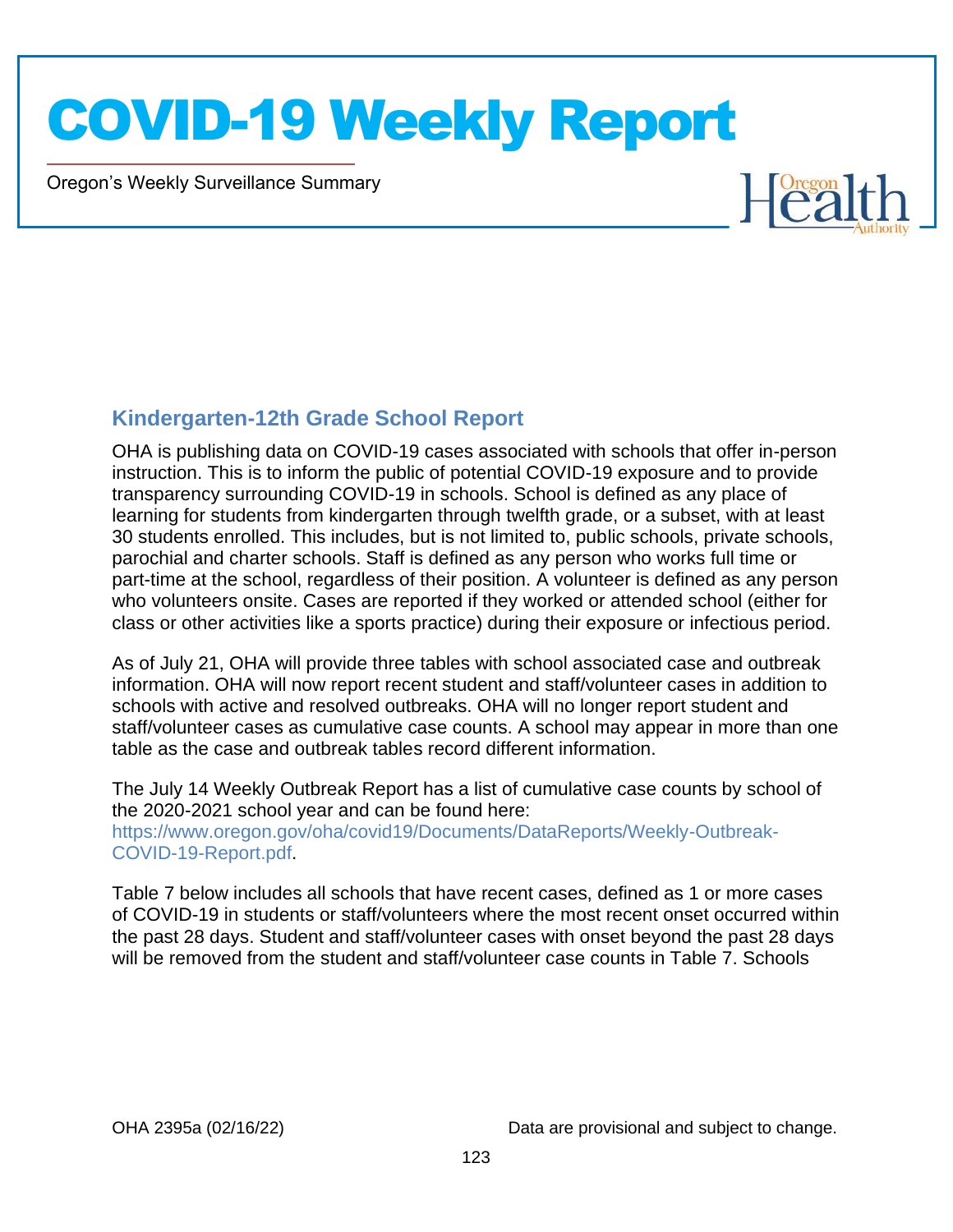Oregon's Weekly Surveillance Summary

Novel Coronavirus (COVID-19)



where all cases of COVID-19 have resolved, defined as no new cases in 28 days after the last case's onset, will be removed from the Kindergarten-12th Grade School Report. Previous versions of the report can be found in the archive.

As of September 22, 2021, all cases associated with school outbreaks will be reported in the active (Table 8) and resolved (Table 9) tables. Case counts may include cases who were not at school but are close contacts of those exposed at school. This provides a more accurate picture of the scale of K-12 related outbreaks because they may link to other cases in the community.

Table 8 includes all schools with active outbreaks, defined as 2 or more cases of COVID-19 in students or staff/volunteers that have a shared, defined exposure within a school setting and where the most recent onset occurred within the past 28 days. Schools that have resolved outbreaks, defined as 2 or more cases of COVID-19 in students or staff/volunteers that have a shared, defined exposure within a school setting and where the most recent onset occurred between 28-56 days ago, will be moved to a separate table (Table 9). Schools that have closed outbreaks, defined as 2 or more cases of COVID-19 in students or staff/volunteers that have a shared, defined exposure within a school setting and where the most recent onset occurred more than 56 days ago, will not be included in the Kindergarten-12th Grade School Report. Any suspected school outbreak is required to be reported to the local public health authority (see OAR 333-018-015). Local health department and tribal partners investigate to identify outbreaks in these settings. This list of outbreaks will be updated as investigations continue, and as we learn about epidemiologic links between cases.

#### **Table 7. Recent cases**

*Schools with recent COVID-19 cases (n=603)*

| <b>School Name</b>                    | <b>Address</b>                             | County    | <b>Students</b> | Staff/<br>volunteers | Most recent<br>onset |
|---------------------------------------|--------------------------------------------|-----------|-----------------|----------------------|----------------------|
| <b>Portland Arthur</b><br>Academy     | 7507 SE Yamhill St,<br>Portland, OR 97215  | Multnomah | 19              |                      | 2022-02-14           |
| <b>West Sutherlin</b><br>Intermediate | 531 N Comstock Ave,<br>Sutherlin, OR 97479 | Douglas   |                 |                      | 2022-02-12           |
| Joseph Lane Middle<br>School          | 2153 NE Vine St,<br>Roseburg, OR 97470     | Douglas   | 3               |                      | 2022-02-11           |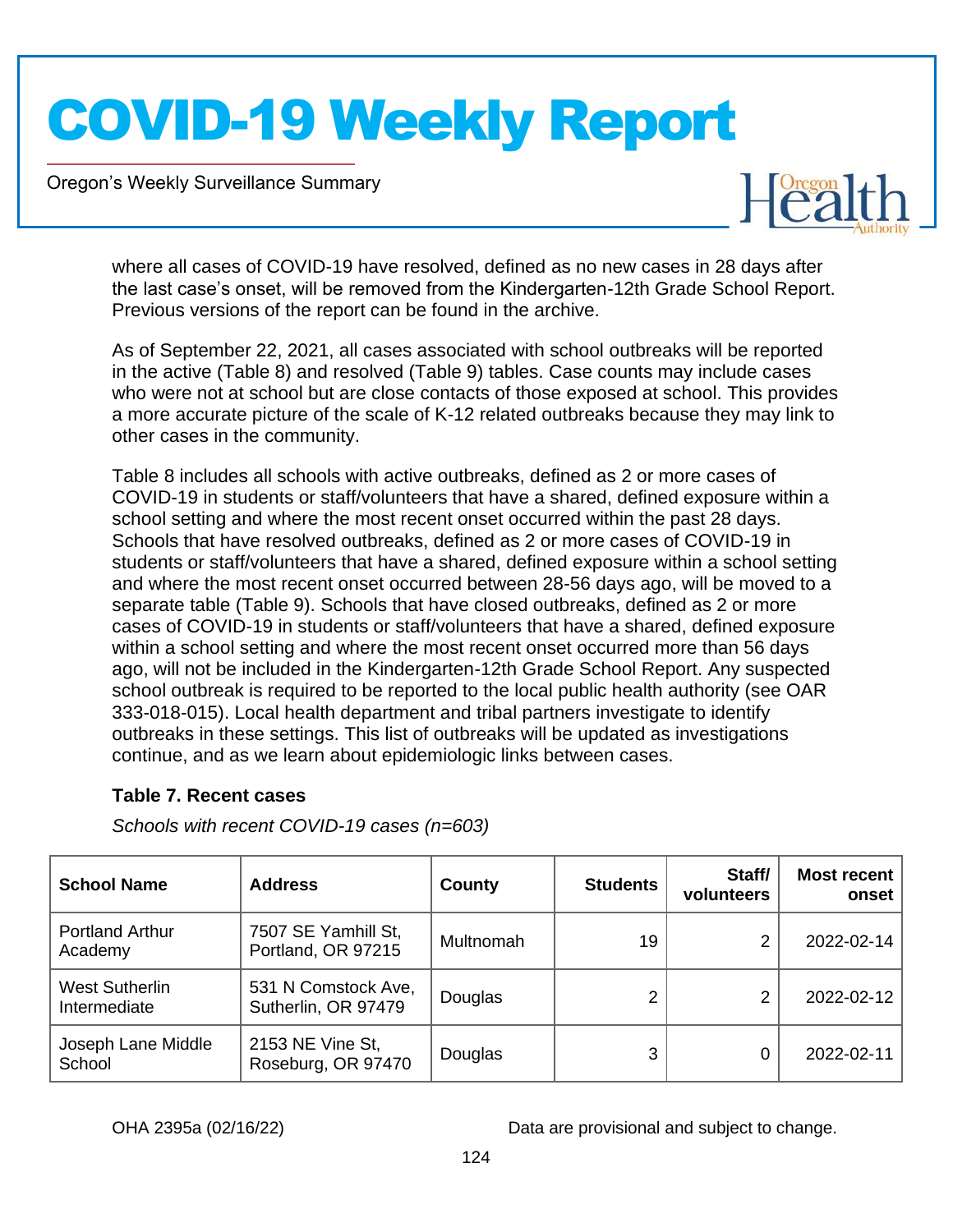Oregon's Weekly Surveillance Summary

Novel Coronavirus (COVID-19)



| <b>School Name</b>                                   | <b>Address</b>                                      | County           | <b>Students</b> | Staff/<br>volunteers | <b>Most recent</b><br>onset |
|------------------------------------------------------|-----------------------------------------------------|------------------|-----------------|----------------------|-----------------------------|
| Lewis & Clark<br><b>Elementary School</b>            | 111 S 9th St, St<br><b>Helens, OR 97051</b>         | Columbia         | 23              | $\overline{2}$       | 2022-02-11                  |
| <b>Kennedy Elementary</b><br>School                  | 2860 N Keene Way<br>Dr, Medford, OR<br>97504        | Jackson          | 7               | 2                    | 2022-02-11                  |
| Otto Petersen<br><b>Elementary School</b>            | 52050 SE 3rd St,<br>Scappoose, OR 97056             | Columbia         | 36              | 1                    | 2022-02-10                  |
| St. Helens Middle<br>School                          | 354 N 15th St, St<br><b>Helens, OR 97051</b>        | Columbia         | 25              | $\overline{0}$       | 2022-02-10                  |
| Westside Village<br>Magnet at Kingston<br>Elementary | 1101 NW 12th St,<br>Bend, OR 97701                  | <b>Deschutes</b> | 0               | $\mathbf{1}$         | 2022-02-10                  |
| <b>Alder Creek Middle</b><br>School                  | 13801 SE Webster<br>Rd, Milwaukie, OR<br>97267      | Clackamas        | $\overline{2}$  | 0                    | 2022-02-10                  |
| Clackamas High<br>School                             | 14486 SE 122nd Ave,<br>Clackamas, OR 97015          | Clackamas        | 5               | 0                    | 2022-02-10                  |
| <b>The Dalles Middle</b><br>School                   | 1100 E 12th St, The<br>Dalles, OR 97058             | Wasco            | 23              | $\overline{0}$       | 2022-02-09                  |
| Oregon City High<br>School                           | 19761 S Beavercreek<br>Rd, Oregon City, OR<br>97045 | Clackamas        | 3               | 1                    | 2022-02-09                  |
| <b>Cecile Trost</b><br><b>Elementary School</b>      | 800 S Redwood,<br>Canby, OR 97013                   | Clackamas        | 3               | $\overline{0}$       | 2022-02-09                  |
| Estacada Middle<br>School                            | 500 NE Main St,<br>Estacada, OR 97023               | Clackamas        | 1               | $\overline{0}$       | 2022-02-09                  |
| <b>Grant Watts</b><br><b>Elementary School</b>       | 52000 SE Third PI,<br>Scappoose, OR 97056           | Columbia         | 24              | $\overline{0}$       | 2022-02-09                  |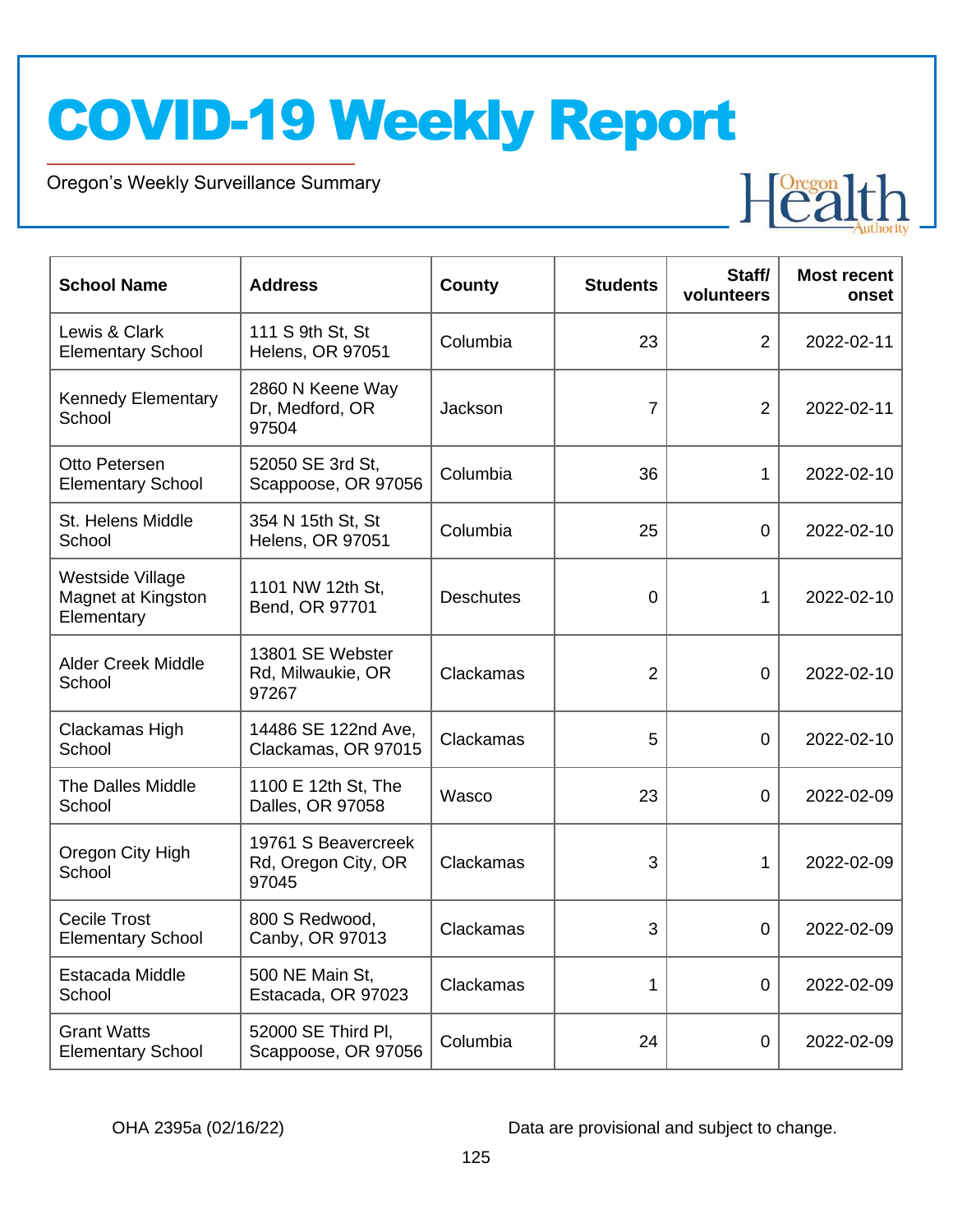Oregon's Weekly Surveillance Summary

Novel Coronavirus (COVID-19)



| <b>School Name</b>                                  | <b>Address</b>                                      | <b>County</b> | <b>Students</b> | Staff/<br>volunteers | <b>Most recent</b><br>onset |
|-----------------------------------------------------|-----------------------------------------------------|---------------|-----------------|----------------------|-----------------------------|
| Scappoose High<br>School                            | 33700 SE High School<br>Way, Scappoose, OR<br>97056 | Columbia      | 26              | $\overline{0}$       | 2022-02-09                  |
| Clatskanie<br>Middle/High School                    | 471 SW Bel Air Dr,<br>Clatskanie, OR 97016          | Columbia      | $\overline{2}$  | 1                    | 2022-02-09                  |
| <b>Morrison Campus</b><br><b>Alternative School</b> | 1251 Main St, Dallas,<br>OR 97338                   | Polk          | 6               | $\overline{0}$       | 2022-02-09                  |
| Kalmiopsis<br><b>Elementary School</b>              | 650 Easy St,<br>Brookings, OR 97415                 | Curry         | 22              | $\overline{7}$       | 2022-02-09                  |
| Brookings-Harbor<br><b>High School</b>              | 625 Pioneer Rd,<br>Brookings, OR 97415              | Curry         | 25              | 4                    | 2022-02-09                  |
| <b>Tri City Elementary</b><br>School                | 546 SW Chadwick Ln,<br>Myrtle Creek, OR<br>97457    | Douglas       | $\overline{2}$  | $\overline{0}$       | 2022-02-09                  |
| <b>Chiloquin Elementary</b><br>School               | 548 2nd Ave,<br>Chiloquin, OR 97624                 | Klamath       | $\overline{2}$  | $\overline{2}$       | 2022-02-09                  |
| South Albany High<br>School                         | 3705 SE Columbus St.<br>Albany, OR 97322            | Linn          | 9               | $\overline{0}$       | 2022-02-09                  |
| <b>McNary High School</b>                           | 595 Chemawa Rd N,<br>Keizer, OR 97303               | Marion        | 57              | $\overline{2}$       | 2022-02-09                  |
| César Chávez K-8<br>School                          | 5103 N Willis Blvd,<br>Portland, OR 97203           | Multnomah     | $\overline{2}$  | $\overline{0}$       | 2022-02-09                  |
| The Dalles High<br>School                           | 220 E 10th St, The<br>Dalles, OR 97058              | Wasco         | 25              | $\Omega$             | 2022-02-08                  |
| <b>Mount Scott</b><br><b>Elementary School</b>      | 11201 SE Stevens Rd,<br>Happy Valley, OR<br>97086   | Clackamas     | $\overline{2}$  | 0                    | 2022-02-08                  |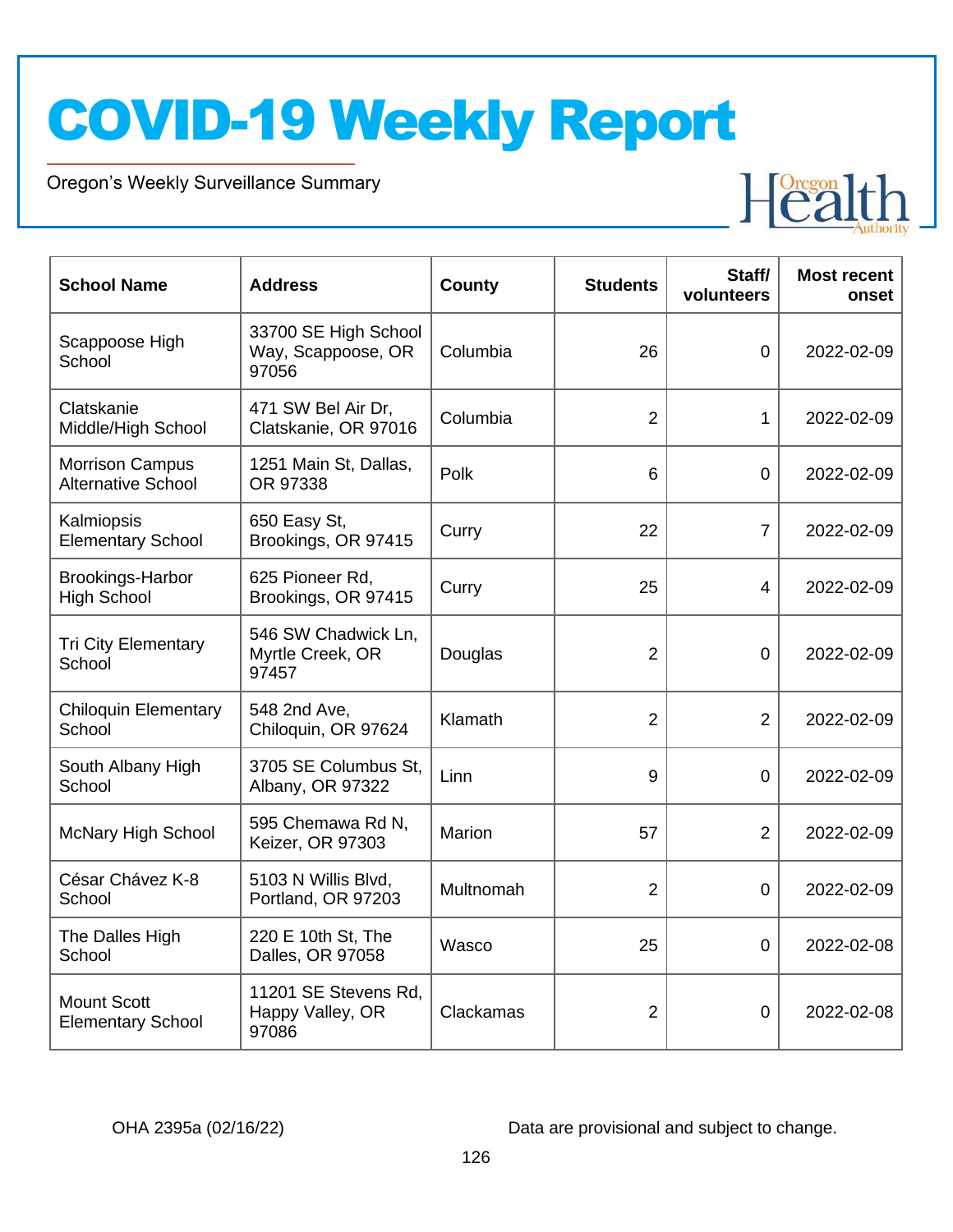Oregon's Weekly Surveillance Summary

Novel Coronavirus (COVID-19)



| <b>School Name</b>                                           | <b>Address</b>                                  | County           | <b>Students</b> | Staff/<br>volunteers | <b>Most recent</b><br>onset |
|--------------------------------------------------------------|-------------------------------------------------|------------------|-----------------|----------------------|-----------------------------|
| <b>North Bend Senior</b><br><b>High School</b>               | 2323 Pacific St, North<br>Bend, OR 97459        | Coos             | 22              | 0                    | 2022-02-08                  |
| Azalea Middle School                                         | 505 Pacific Ave,<br>Brookings, OR 97415         | Curry            | 18              | $\overline{2}$       | 2022-02-08                  |
| <b>Eastwood Elementary</b><br>School                         | 2550 SE Waldon Ave,<br>Roseburg, OR 97470       | Douglas          | 1               | 1                    | 2022-02-08                  |
| Neah-Kah-Nie Middle<br>School                                | 25111 Hwy 101 N,<br>Rockaway Beach, OR<br>97136 | Tillamook        | 23              | $\overline{0}$       | 2022-02-08                  |
| <b>Centennial Elementary</b><br>School                       | 1315 Aspen St,<br>Springfield, OR 97477         | Lane             | 1               | $\overline{0}$       | 2022-02-08                  |
| <b>Thurston High School</b>                                  | 333 58th St,<br>Springfield, OR 97478           | Lane             | 6               | $\overline{0}$       | 2022-02-08                  |
| <b>Three Sisters</b><br><b>Adventist Christian</b><br>School | 21155 Tumalo Rd,<br>Bend, OR 97701              | <b>Deschutes</b> | $\overline{7}$  | 0                    | 2022-02-08                  |
| Toledo Jr/Sr High<br>School                                  | 1800 NE Sturdevant<br>Rd, Toledo, OR 97391      | Lincoln          | 5               | 0                    | 2022-02-08                  |
| <b>Grant Community</b><br>School                             | 725 Market St NE,<br>Salem, OR 97301            | Marion           | 6               | $\overline{2}$       | 2022-02-08                  |
| <b>Hoover Elementary</b>                                     | 1104 Savage Rd NE,<br>Salem, OR 97301           | Marion           | 5               | 0                    | 2022-02-08                  |
| <b>Pringle Elementary</b>                                    | 5500 Reed Ln SE,<br>Salem, OR 97306             | Marion           | 13              | 4                    | 2022-02-08                  |
| Arleta K-5                                                   | 5109 SE 66th Ave,<br>Portland, OR 97206         | Multnomah        | 1               | 0                    | 2022-02-08                  |
| Rex Putnam High<br>School                                    | 4950 SE Roethe Rd,<br>Milwaukie, OR 97267       | Clackamas        | $\overline{2}$  | $\mathbf 0$          | 2022-02-08                  |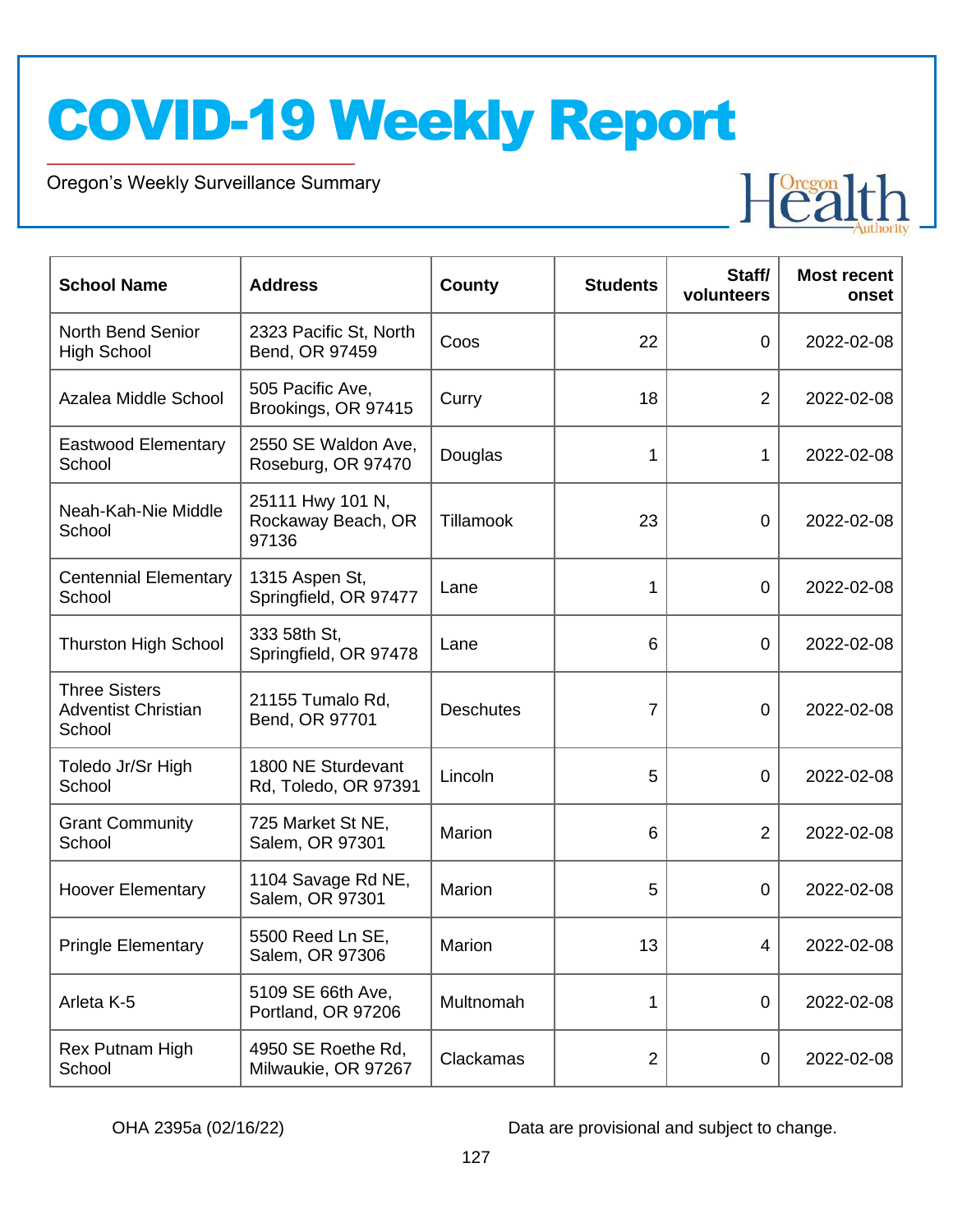Oregon's Weekly Surveillance Summary

Novel Coronavirus (COVID-19)



| <b>School Name</b>                             | <b>Address</b>                                     | <b>County</b>    | <b>Students</b> | Staff/<br>volunteers | <b>Most recent</b><br>onset |
|------------------------------------------------|----------------------------------------------------|------------------|-----------------|----------------------|-----------------------------|
| Adrienne C. Nelson<br><b>High School</b>       | 14897 SE Parklane<br>Dr, Happy Valley, OR<br>97015 | Clackamas        | $\overline{2}$  | $\overline{0}$       | 2022-02-08                  |
| Fremont/AD Hay<br><b>Elementary Schools</b>    | 500 S I St, Lakeview,<br>OR 97630                  | Lake             | 1               | 1                    | 2022-02-08                  |
| <b>East Elementary</b><br>School               | 3905 Alder Ln,<br>Tillamook, OR 97141              | <b>Tillamook</b> | 16              | $\mathbf 0$          | 2022-02-07                  |
| <b>Central Middle School</b>                   | 306 SW 2nd Ave,<br>Milton-Freewater, OR<br>97862   | Umatilla         | 1               | $\mathbf 0$          | 2022-02-07                  |
| <b>Holcomb Elementary</b><br>School            | 14625 S Holcomb<br>Blvd, Oregon City, OR<br>97045  | Clackamas        | 1               | $\overline{0}$       | 2022-02-07                  |
| La Grande Middle<br>School                     | 1108 4th St, La<br><b>Grande, OR 97850</b>         | Union            | 3               | $\overline{0}$       | 2022-02-07                  |
| <b>Warren Elementary</b><br>School             | 34555 Berg Rd,<br>Warren, OR 97053                 | Columbia         | 3               | 1                    | 2022-02-07                  |
| <b>Hudson Park</b><br><b>Elementary School</b> | 28176 Old Rainier Rd,<br>Rainier, OR 97048         | Columbia         | 14              | $\overline{0}$       | 2022-02-07                  |
| Columbia City<br>Elementary                    | 2000 2nd St,<br>Columbia City, OR<br>97018         | Columbia         | 8               | $\overline{0}$       | 2022-02-07                  |
| <b>McBride Elementary</b><br>School            | 2774 Columbia Blvd,<br>St Helens, OR 97051         | Columbia         | 29              | 0                    | 2022-02-07                  |
| Millicoma School                               | 260 2nd Ave, Coos<br>Bay, OR 97420                 | Coos             | 11              | $\mathbf 0$          | 2022-02-07                  |
| <b>Hillcrest Elementary</b><br>School          | 1100 Maine St, North<br>Bend, OR 97459             | Coos             | 6               | 1                    | 2022-02-07                  |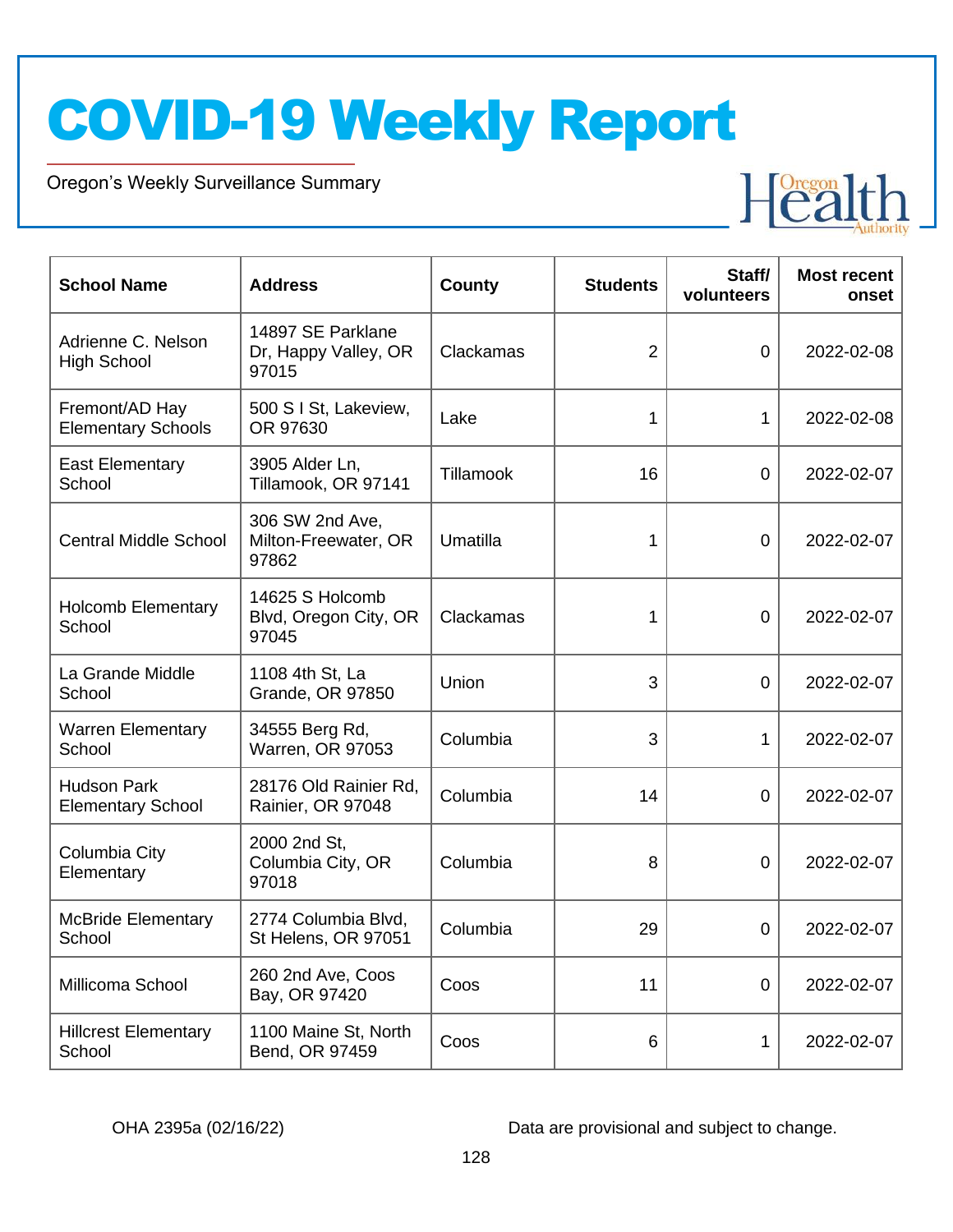Oregon's Weekly Surveillance Summary

Novel Coronavirus (COVID-19)



| <b>School Name</b>                              | <b>Address</b>                                   | County    | <b>Students</b> | Staff/<br>volunteers | <b>Most recent</b><br>onset |
|-------------------------------------------------|--------------------------------------------------|-----------|-----------------|----------------------|-----------------------------|
| Ocean Crest<br><b>Elementary School</b>         | 1040 Allegany Ave<br>SW, Bandon, OR<br>97411     | Coos      | 13              | $\overline{0}$       | 2022-02-07                  |
| Pacific High School                             | 45525 Hwy 101,<br>Sixes, OR 97476                | Curry     | 3               | 1                    | 2022-02-07                  |
| Winchester<br>Elementary                        | 217 Pioneer Way,<br>Winchester, OR 97495         | Douglas   | 5               | 1                    | 2022-02-07                  |
| Roseburg High School                            | 400 Harvard Ave,<br>Roseburg, OR 97470           | Douglas   | 14              | $\overline{2}$       | 2022-02-07                  |
| <b>Myrtle Creek</b><br><b>Elementary School</b> | 651 NE Division,<br>Myrtle Creek, OR<br>97457    | Douglas   | $\overline{2}$  | 0                    | 2022-02-07                  |
| <b>Elkton Charter School</b>                    | 739 River Rd, Elkton,<br>OR 97436                | Douglas   | 5               | $\overline{0}$       | 2022-02-07                  |
| <b>McGovern Elementary</b><br>School            | 600 NW Elwood,<br>Winston, OR 97496              | Douglas   | 3               | 1                    | 2022-02-07                  |
| <b>Claggett Creek Middle</b><br>School          | 1810 Alder Dr NE,<br>Keizer, OR 97303            | Marion    | 13              | 1                    | 2022-02-07                  |
| <b>Madras High School</b>                       | 390 SE 10th St,<br>Madras, OR 97741              | Jefferson | 10              | 0                    | 2022-02-07                  |
| <b>Riverside Elementary</b><br>School           | 1200 SE Harvey Dr,<br>Grants Pass, OR<br>97526   | Josephine | 10              | 0                    | 2022-02-07                  |
| <b>Grants Pass High</b><br>School               | 830 NE 9th St, Grants<br>Pass, OR 97526          | Josephine | 16              | $\overline{2}$       | 2022-02-07                  |
| <b>Fruitdale Elementary</b>                     | 1560 Bill Baker Way,<br>Grants Pass, OR<br>97527 | Josephine | 10              | $\overline{2}$       | 2022-02-07                  |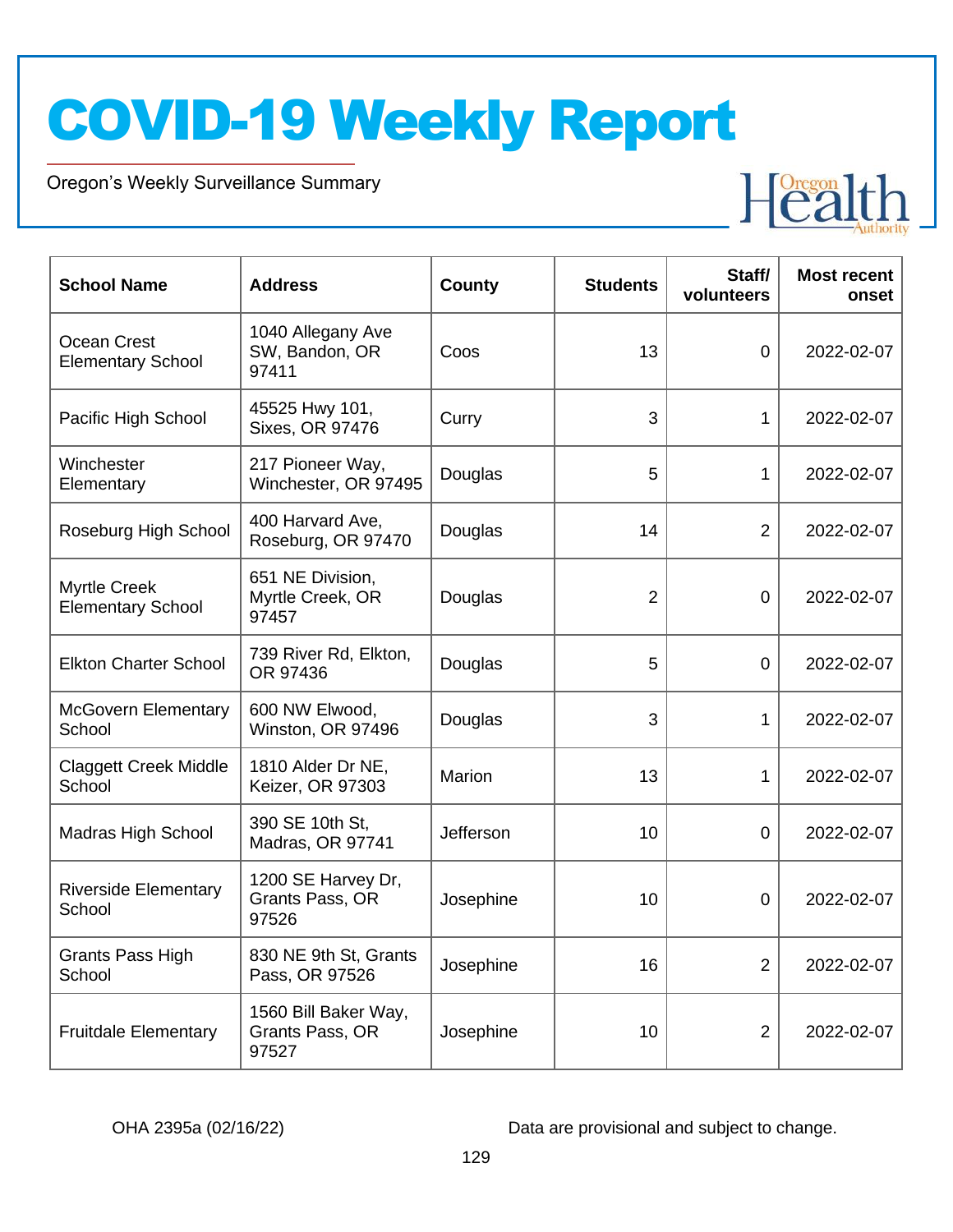Oregon's Weekly Surveillance Summary

Novel Coronavirus (COVID-19)



| <b>School Name</b>                       | <b>Address</b>                                        | County    | <b>Students</b> | Staff/<br>volunteers | <b>Most recent</b><br>onset |
|------------------------------------------|-------------------------------------------------------|-----------|-----------------|----------------------|-----------------------------|
| <b>Boeckman Creek</b><br>Primary         | 6700 SW Wilsonville<br>Road, Wilsonville, OR<br>97070 | Clackamas | 1               | $\overline{0}$       | 2022-02-07                  |
| <b>Manzanita Elementary</b>              | 310 San Francisco St,<br>Grants Pass, OR<br>97526     | Josephine | 13              | $\overline{0}$       | 2022-02-07                  |
| North Valley High<br>School              | 6741 Monument Dr,<br>Grants Pass, OR<br>97526         | Josephine | 14              | $\overline{0}$       | 2022-02-07                  |
| <b>Shasta Elementary</b><br>School       | 1951 Madison St,<br>Klamath Falls, OR<br>97603        | Klamath   | $\overline{7}$  | $\Omega$             | 2022-02-07                  |
| Lake Grove<br><b>Elementary School</b>   | 15777 SW Boones<br>Ferry Rd, Lake<br>Oswego, OR 97035 | Clackamas | 6               | 0                    | 2022-02-07                  |
| Lake Oswego Junior<br><b>High School</b> | 2500 Country Club<br>Rd, Lake Oswego, OR<br>97034     | Clackamas | 3               | 0                    | 2022-02-07                  |
| <b>Harrisburg Elementary</b><br>School   | 642 Smith St,<br>Harrisburg, OR 97446                 | Linn      | 9               | $\overline{0}$       | 2022-02-07                  |
| <b>Foster Elementary</b>                 | 5526 Poplar St, Sweet<br>Home, OR 97386               | Linn      | 9               | $\overline{0}$       | 2022-02-07                  |
| Jefferson Elementary<br>School           | 615 N 2nd St,<br>Jefferson, OR 97352                  | Marion    | 9               | 3                    | 2022-02-07                  |
| Sprague High School                      | 2373 Kuebler Blvd,<br>Salem, OR 97302                 | Marion    | 54              | $\overline{2}$       | 2022-02-07                  |
| Dallas High School                       | 1250 Holman Ave,<br>Dallas, OR 97338                  | Polk      | 20              | 0                    | 2022-02-07                  |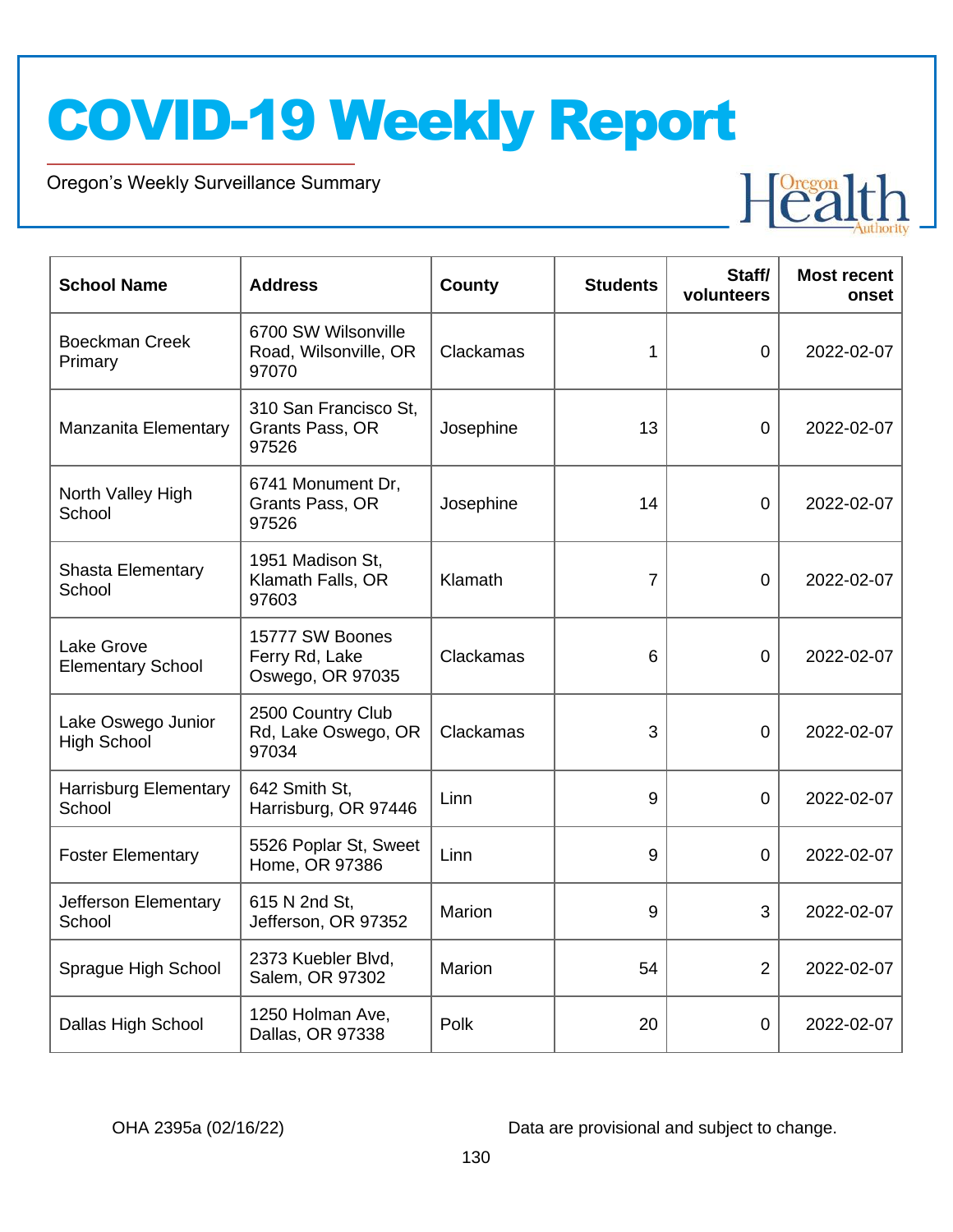Oregon's Weekly Surveillance Summary

Novel Coronavirus (COVID-19)



| <b>School Name</b>                                   | <b>Address</b>                                    | County           | <b>Students</b> | Staff/<br>volunteers | <b>Most recent</b><br>onset |
|------------------------------------------------------|---------------------------------------------------|------------------|-----------------|----------------------|-----------------------------|
| South Prairie<br><b>Elementary School</b>            | 6855 S Prairie Rd,<br>Tillamook, OR 97141         | Tillamook        | 6               | $\overline{0}$       | 2022-02-06                  |
| <b>Tillamook High School</b>                         | 2605 12th St,<br>Tillamook, OR 97141              | Tillamook        | 24              | $\overline{0}$       | 2022-02-06                  |
| <b>West Park Elementary</b><br>School                | 555 SW 7th St,<br>Hermiston, OR 97838             | Umatilla         | $\Omega$        | 1                    | 2022-02-06                  |
| William Knight<br><b>Elementary School</b>           | 501 N Grant St,<br>Canby, OR 97013                | Clackamas        | 6               | 1                    | 2022-02-06                  |
| <b>Sisters High School</b>                           | 1700 W McKinney<br>Butte Rd, Sisters, OR<br>97759 | <b>Deschutes</b> | $\overline{2}$  | $\overline{2}$       | 2022-02-06                  |
| Valor Middle School                                  | 450 Parr Rd,<br>Woodburn, OR 97071                | Marion           | $\overline{7}$  | $\mathbf{1}$         | 2022-02-06                  |
| Rainier Jr/Sr High<br>School                         | 28170 Old Rainier Rd,<br>Rainier, OR 97048        | Columbia         | 12              | $\overline{0}$       | 2022-02-06                  |
| Jefferson County<br>Middle School                    | 1180 SE Kemper<br>Way, Madras, OR<br>97741        | Jefferson        | $\overline{7}$  | $\overline{0}$       | 2022-02-06                  |
| <b>Obsidian Middle</b><br>School                     | 1335 SW Obsidian<br>Ave, Redmond, OR<br>97756     | <b>Deschutes</b> | 0               | $\overline{2}$       | 2022-02-06                  |
| <b>Fullerton IV</b><br><b>Elementary School</b>      | 2560 W Bradford Ct,<br>Roseburg, OR 97471         | Douglas          | 3               | 1                    | 2022-02-06                  |
| <b>Highland Elementary</b><br>School                 | 2605 Longwood Dr,<br>Reedsport, OR 97467          | Douglas          | $\overline{7}$  | 0                    | 2022-02-06                  |
| Ridgeline Montessori<br><b>Public Charter School</b> | 4500 W Amazon Dr,<br>Eugene, OR 97405             | Lane             | 6               | $\overline{0}$       | 2022-02-06                  |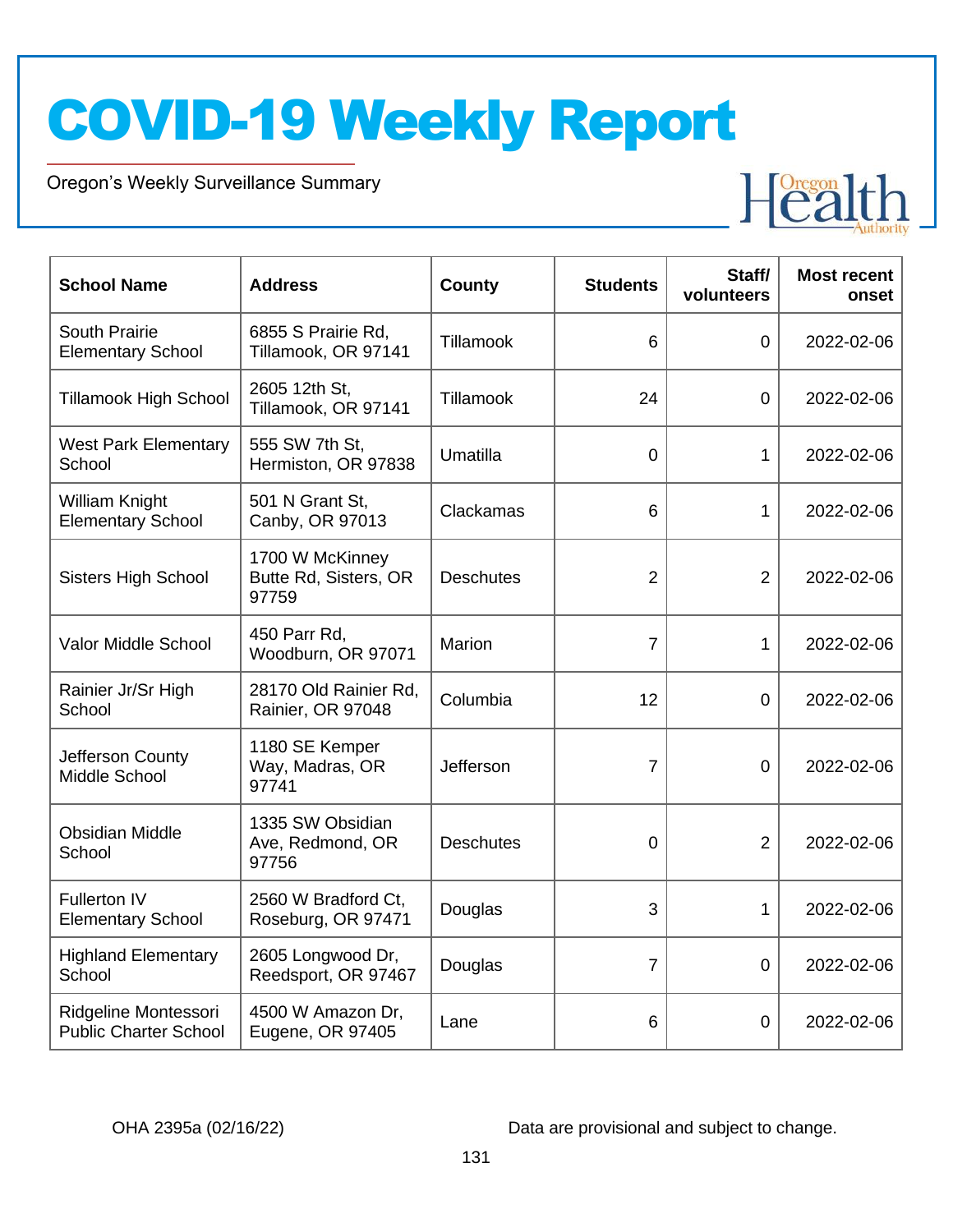Oregon's Weekly Surveillance Summary

Novel Coronavirus (COVID-19)



| <b>School Name</b>                               | <b>Address</b>                                       | <b>County</b> | <b>Students</b> | Staff/<br>volunteers | <b>Most recent</b><br>onset |
|--------------------------------------------------|------------------------------------------------------|---------------|-----------------|----------------------|-----------------------------|
| <b>Forest Ridge</b><br><b>Elementary School</b>  | 7905 June Reid Pl,<br>Keizer, OR 97303               | Marion        | 12              | $\overline{0}$       | 2022-02-06                  |
| Applegate School                                 | 14188 Hwy 238,<br>Applegate, OR 97530                | Jackson       | 1               | $\overline{2}$       | 2022-02-06                  |
| <b>Madras Elementary</b><br>School               | 215 SE 10th St,<br>Madras, OR 97741                  | Jefferson     | $\overline{7}$  | 0                    | 2022-02-06                  |
| Warm Springs K-8<br>Academy                      | 50 Chukar Road,<br>Warm Springs, OR<br>97761         | Jefferson     | 14              | 1                    | 2022-02-06                  |
| <b>Highland Elementary</b><br>School             | 1845 NW Highland<br>Ave, Grants Pass, OR<br>97526    | Josephine     | 3               | $\overline{0}$       | 2022-02-06                  |
| <b>Williams Elementary</b>                       | 20691 Williams Hwy,<br>Williams, OR 97544            | Josephine     | $\overline{2}$  | 1                    | 2022-02-06                  |
| <b>Boones Ferry Primary</b><br>School            | 11495 SW Wilsonville<br>Rd, Wilsonville, OR<br>97070 | Clackamas     | 3               | $\overline{0}$       | 2022-02-06                  |
| <b>Timber Ridge School</b>                       | 373 Timber Ridge St<br>NE, Albany, OR 97322          | Linn          | $\mathbf{1}$    | $\overline{0}$       | 2022-02-06                  |
| <b>Pleasant Hill</b><br><b>Elementary School</b> | 36386 Hwy 58,<br>Pleasant Hill, OR<br>97455          | Lane          | $\overline{7}$  | $\mathbf 0$          | 2022-02-06                  |
| <b>Crestview Heights</b><br>School               | 2750 S Crestline Dr,<br>Waldport, OR 97394           | Lincoln       | $6\phantom{1}$  | 0                    | 2022-02-06                  |
| Newport High School                              | 322 NE Eads St,<br>Newport, OR 97365                 | Lincoln       | 10              | 0                    | 2022-02-06                  |
| South Shore<br>Elementary                        | 910 Bain St SE,<br>Albany, OR 97322                  | Linn          | 3               | $\mathbf 0$          | 2022-02-06                  |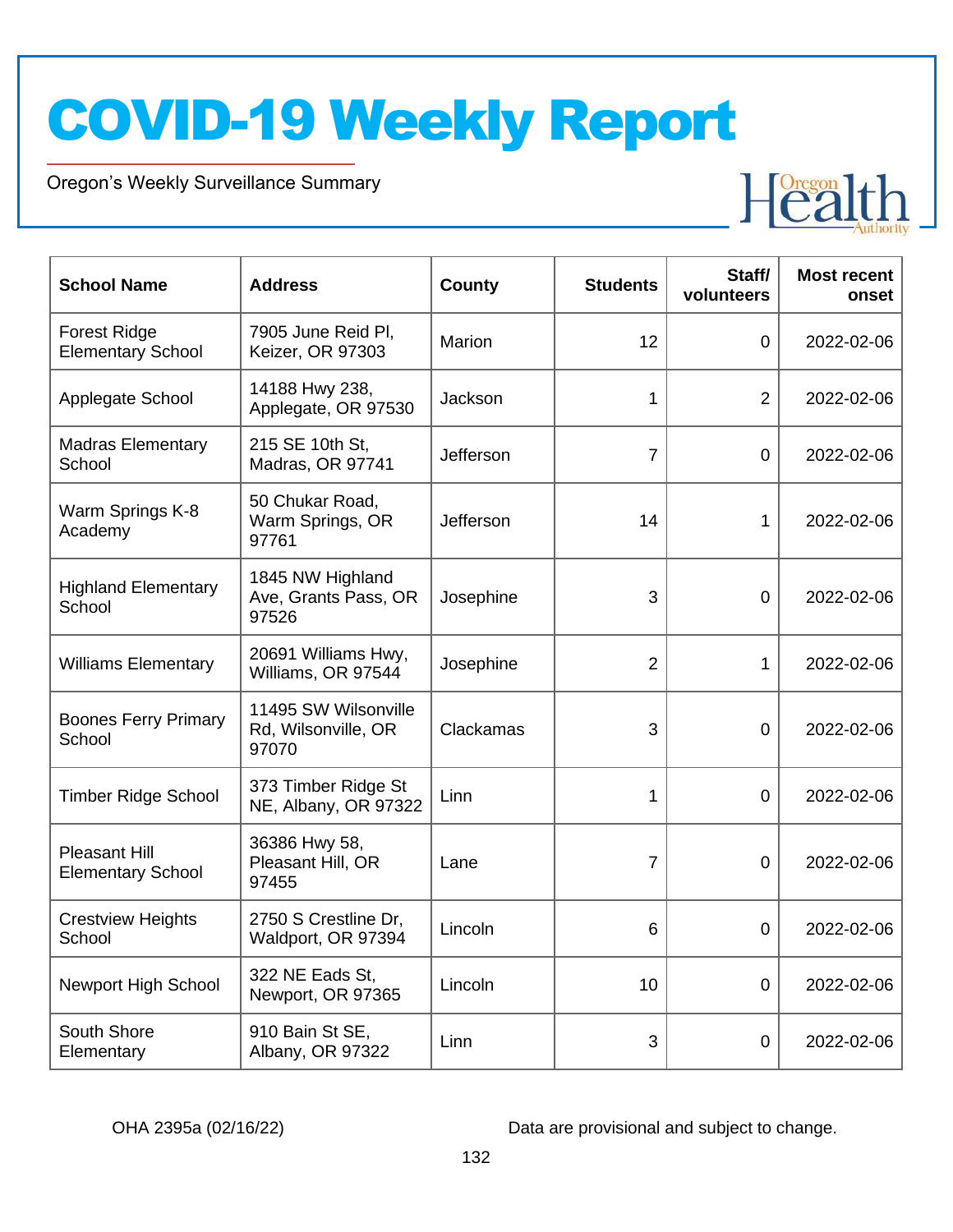Oregon's Weekly Surveillance Summary

Novel Coronavirus (COVID-19)



| <b>School Name</b>                     | <b>Address</b>                               | <b>County</b> | <b>Students</b> | Staff/<br>volunteers | <b>Most recent</b><br>onset |
|----------------------------------------|----------------------------------------------|---------------|-----------------|----------------------|-----------------------------|
| Candalaria<br><b>Elementary School</b> | 935 Hansen Ave S,<br>Salem, OR 97302         | Marion        | 8               | $\mathbf{1}$         | 2022-02-06                  |
| <b>Nellie Muir Elementary</b>          | 1800 W Hayes St,<br>Woodburn, OR 97071       | Marion        | 4               | 3                    | 2022-02-06                  |
| LaCreole Middle<br>School              | 701 SE LaCreole Dr,<br>Dallas, OR 97338      | Polk          | 22              | $\mathbf 0$          | 2022-02-06                  |
| Woodburn High<br>School                | 1785 N Front St,<br>Woodburn, OR 97071       | Marion        | 22              | 5                    | 2022-02-06                  |
| Cedar Ridge Middle<br>School           | 17100 Bluff Road,<br>Sandy, OR 97055         | Clackamas     | 3               | 0                    | 2022-02-05                  |
| Neah-Kah-Nie High<br>School            | 24705 US-101,<br>Rockaway Beach, OR<br>97136 | Tillamook     | 19              | 0                    | 2022-02-05                  |
| <b>Heritage Elementary</b>             | 440 Parr Rd NE,<br>Woodburn, OR 97071        | Marion        | 6               | 3                    | 2022-02-05                  |
| <b>Clatskanie Elementary</b><br>School | 815 S Nehalem St.<br>Clatskanie, OR 97016    | Columbia      | 13              | 3                    | 2022-02-05                  |
| <b>Eastside School</b>                 | 370 2nd Ave, Coos<br>Bay, OR 97420           | Coos          | $\overline{7}$  | $\overline{0}$       | 2022-02-05                  |
| <b>Meadow View School</b>              | 1855 Legacy St,<br>Eugene, OR 97402          | Lane          | 1               | 0                    | 2022-02-05                  |
| Douglas High School                    | 1381 NW Douglas,<br>Winston, OR 97496        | Douglas       | $\overline{2}$  | $\overline{2}$       | 2022-02-05                  |
| <b>Miller Elementary</b><br>School     | 1650 46th PI SE,<br>Salem, OR 97317          | Marion        | 10              | 0                    | 2022-02-05                  |
| <b>Central Medford High</b><br>School  | 815 S Oakdale Ave,<br>Medford, OR 97501      | Jackson       | 3               | 0                    | 2022-02-05                  |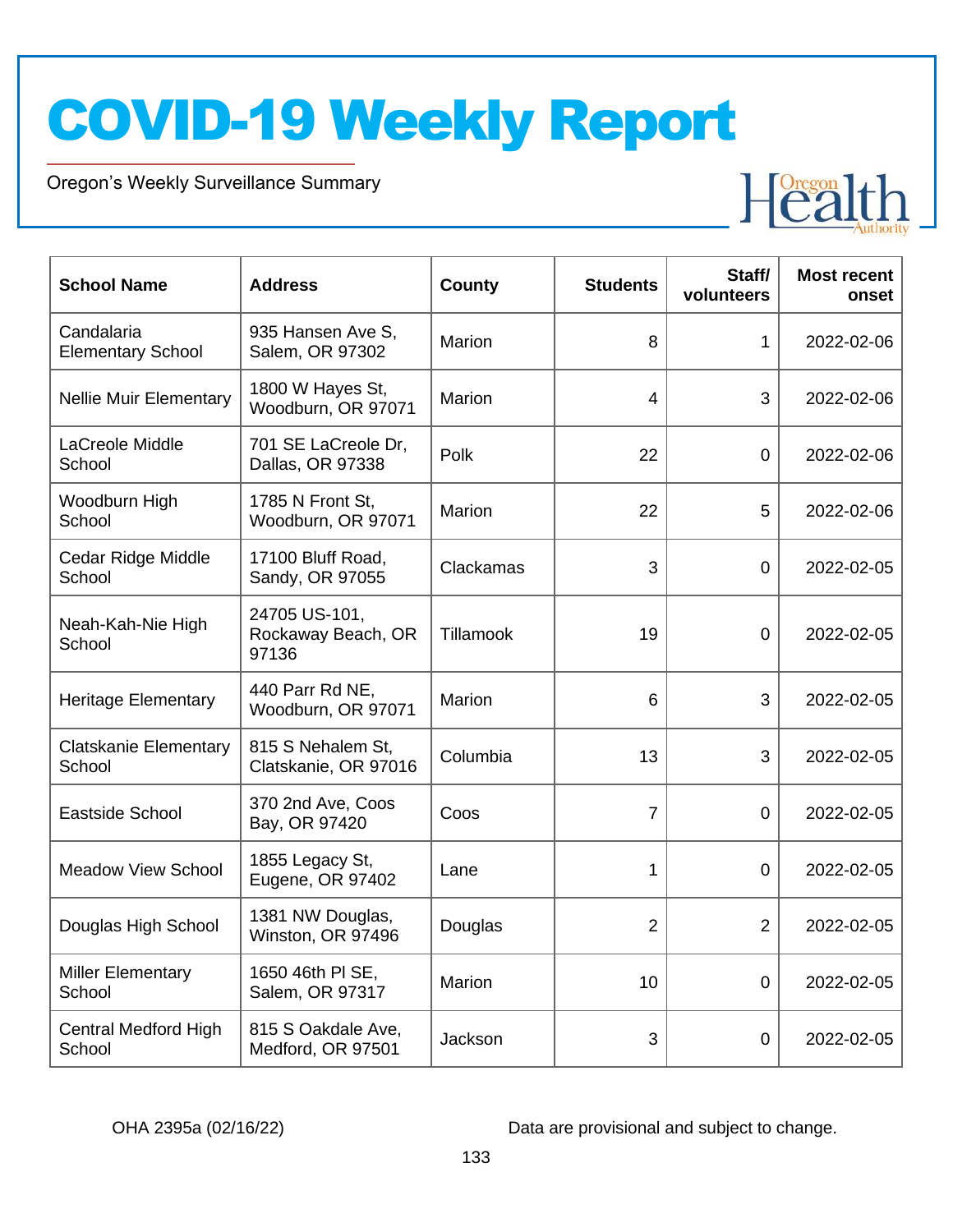Oregon's Weekly Surveillance Summary

Novel Coronavirus (COVID-19)



| <b>School Name</b>                    | <b>Address</b>                                          | County           | <b>Students</b> | Staff/<br>volunteers | <b>Most recent</b><br>onset |
|---------------------------------------|---------------------------------------------------------|------------------|-----------------|----------------------|-----------------------------|
| <b>Metolius Elementary</b><br>School  | 420 SW Butte Ave,<br>Madras, OR 97741                   | Jefferson        | 1               | $\mathbf 0$          | 2022-02-05                  |
| <b>Pelican Elementary</b><br>School   | 501 McLean St,<br>Klamath Falls, OR<br>97601            | Klamath          | 5               | $\mathbf 0$          | 2022-02-05                  |
| <b>Stearns Elementary</b><br>School   | 3641 Crest St,<br>Klamath Falls, OR<br>97603            | Klamath          | 5               | 3                    | 2022-02-05                  |
| <b>Ridgeview High</b><br>School       | 4555 SW Elkhorn Ave,<br>Redmond, OR 97756               | <b>Deschutes</b> | 8               | 1                    | 2022-02-05                  |
| Desert Sky Montessori                 | 150 NE Bend River<br>Mall Dr Ste 260, Bend,<br>OR 97703 | <b>Deschutes</b> | 1               | 0                    | 2022-02-05                  |
| <b>Applegate Elementary</b><br>School | 85955 Territorial Rd,<br>Eugene, OR 97402               | Lane             | $\overline{2}$  | $\overline{0}$       | 2022-02-05                  |
| <b>Siuslaw Elementary</b><br>School   | 2221 Oak St,<br>Florence, OR 97439                      | Lane             | 1               | $\mathbf 0$          | 2022-02-05                  |
| Englewood<br><b>Elementary School</b> | 1132 19th St NE,<br>Salem, OR 97301                     | Marion           | 1               | $\overline{2}$       | 2022-02-05                  |
| <b>Myers Elementary</b>               | 2160 Jewel St NW,<br>Salem, OR 97304                    | Polk             | 12              | 3                    | 2022-02-05                  |
| <b>Sumpter Elementary</b><br>School   | 525 Rockwood St SE,<br>Salem, OR 97306                  | Marion           | 20              | $\mathbf 0$          | 2022-02-05                  |
| Judson Middle School                  | 4512 Jones Rd S,<br>Salem, OR 97302                     | <b>Marion</b>    | 16              | 3                    | 2022-02-05                  |
| McKay High School                     | 2440 Lancaster Dr<br>NE, Salem, OR 97305                | Marion           | 38              | 5                    | 2022-02-05                  |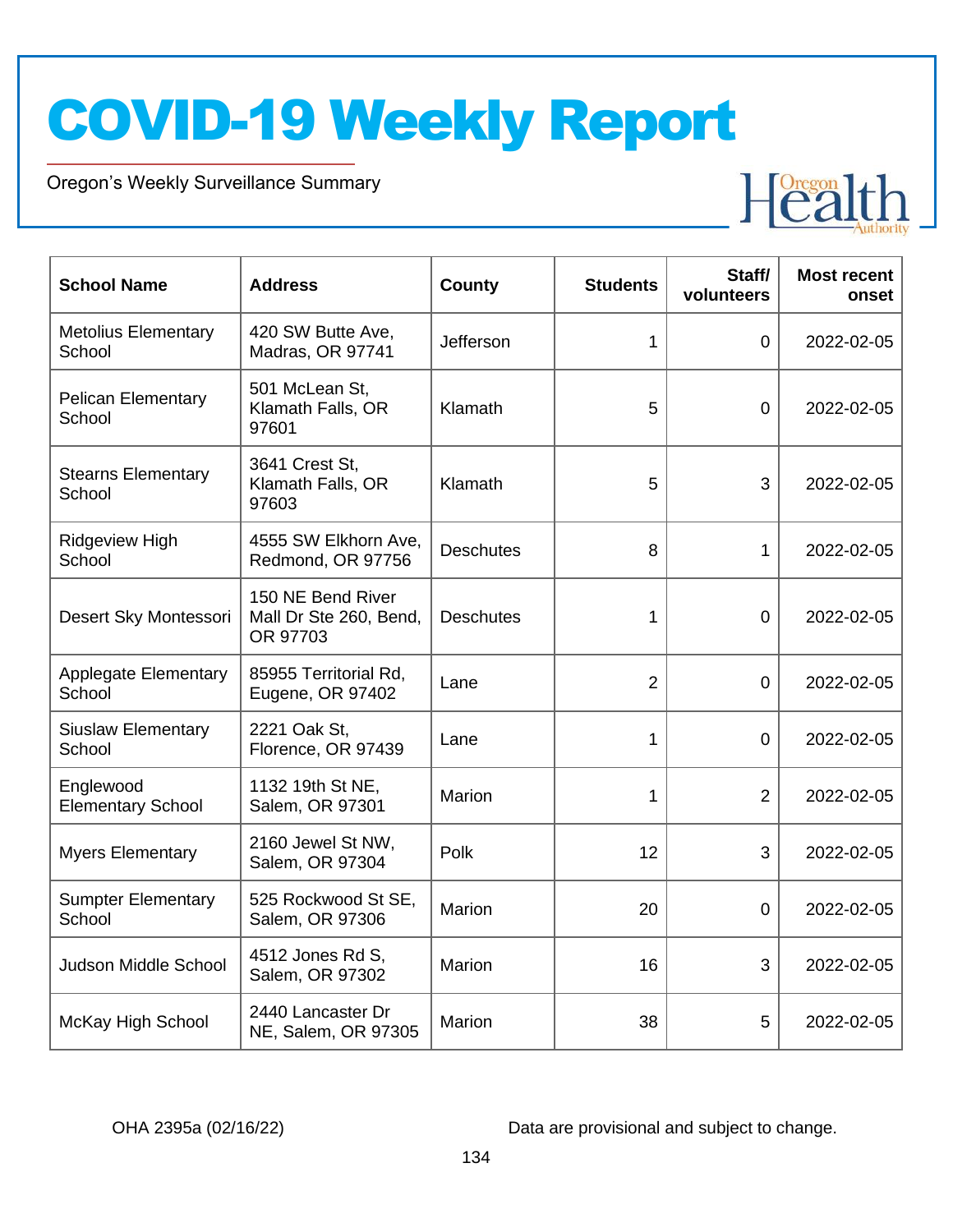Oregon's Weekly Surveillance Summary

Novel Coronavirus (COVID-19)



| <b>School Name</b>                            | <b>Address</b>                                   | <b>County</b>    | <b>Students</b> | Staff/<br>volunteers | <b>Most recent</b><br>onset |
|-----------------------------------------------|--------------------------------------------------|------------------|-----------------|----------------------|-----------------------------|
| St Mary's Public<br>School                    | 590 E College, Mt<br>Angel, OR 97362             | Marion           | 6               | $\overline{2}$       | 2022-02-05                  |
| Lincoln High School                           | 1600 SW Salmon St,<br>Portland, OR 97205         | Multnomah        | 1               | $\overline{0}$       | 2022-02-05                  |
| Independence<br>Elementary                    | 150 S 4th St,<br>Independence, OR<br>97351       | Polk             | 11              | $\mathbf 0$          | 2022-02-05                  |
| Monmouth Elementary<br>School                 | 958 E Church St,<br>Monmouth, OR 97361           | Polk             | 11              | 1                    | 2022-02-05                  |
| <b>Ontario High School</b>                    | 1115 W. Idaho Ave,<br>Ontario, OR 97914          | Malheur          | 6               | $\overline{0}$       | 2022-02-05                  |
| <b>Central High School</b>                    | 1530 Monmouth St,<br>Independence, OR<br>97351   | Polk             | 33              | 1                    | 2022-02-04                  |
| <b>Sherman County</b><br>School               | 65912 High School Lp,<br>Moro, OR 97039          | Sherman          | 9               | $\overline{0}$       | 2022-02-04                  |
| <b>Colton High School</b>                     | 30205 S Wall St,<br>Colton, OR 97017             | Clackamas        | 3               | $\overline{0}$       | 2022-02-04                  |
| <b>French Prairie Middle</b><br>School        | 1025 N Boones Ferry<br>Rd, Woodburn, OR<br>97071 | <b>Marion</b>    | 6               | 4                    | 2022-02-04                  |
| <b>Elk Meadow</b><br><b>Elementary School</b> | 60880 Brookswood<br>Blvd, Bend, OR 97702         | <b>Deschutes</b> | $\mathbf 1$     | $\mathbf 0$          | 2022-02-04                  |
| <b>Clackamas River</b><br>Elementary          | 301 NE 2nd Ave,<br>Estacada, OR 97023            | Clackamas        | 3               | $\overline{0}$       | 2022-02-04                  |
| <b>Crossler Middle</b><br>School              | 1155 Davis Rd S,<br>Salem, OR 97306              | <b>Marion</b>    | 45              | 3                    | 2022-02-04                  |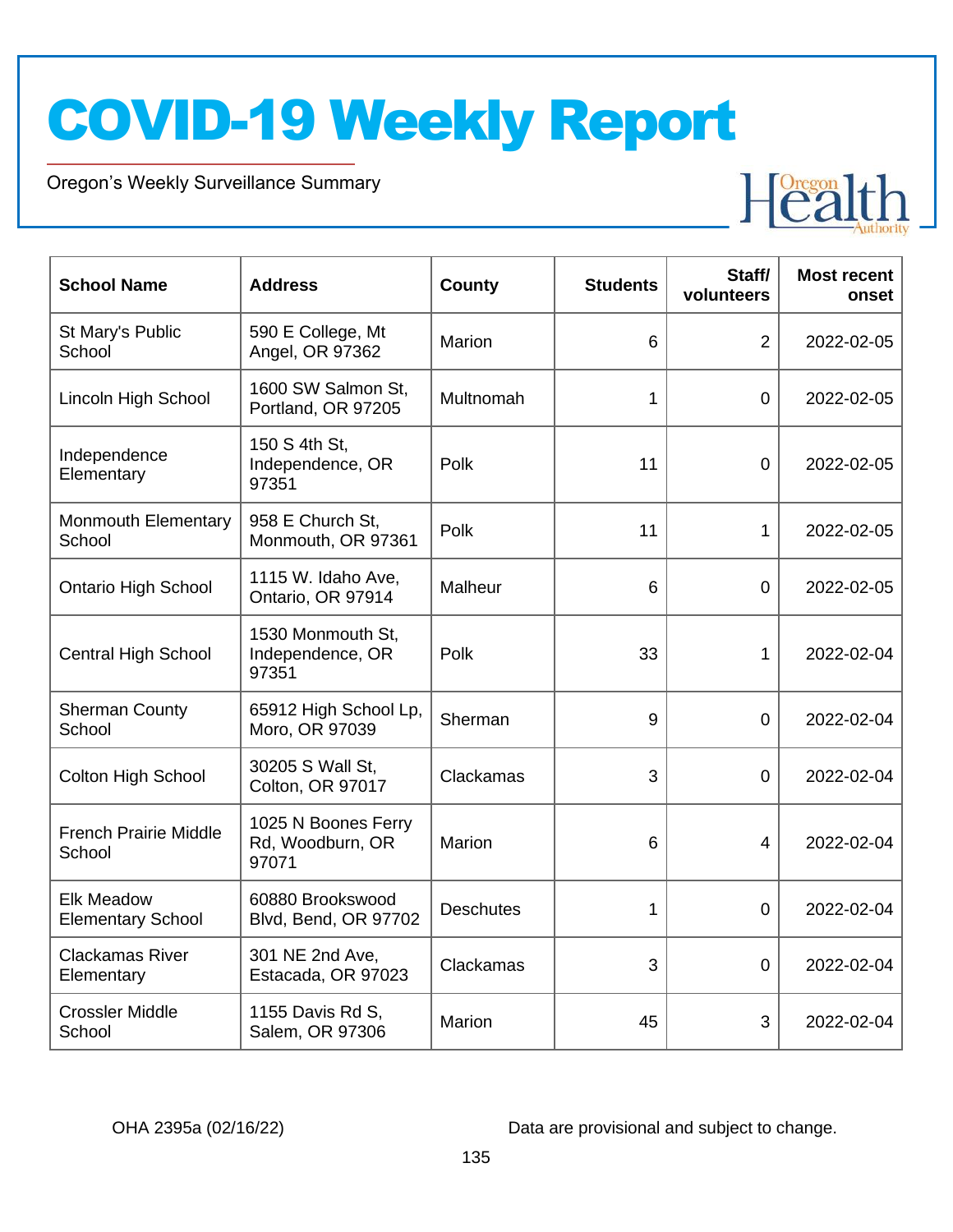Oregon's Weekly Surveillance Summary

Novel Coronavirus (COVID-19)



| <b>School Name</b>                  | <b>Address</b>                                | <b>County</b>     | <b>Students</b> | Staff/<br>volunteers | <b>Most recent</b><br>onset |
|-------------------------------------|-----------------------------------------------|-------------------|-----------------|----------------------|-----------------------------|
| <b>Houck Middle School</b>          | 1155 Connecticut SE,<br>Salem, OR 97317       | Marion            | 9               | $\overline{2}$       | 2022-02-04                  |
| St Helens High School               | 2375 Gable Rd, St<br><b>Helens, OR 97051</b>  | Columbia          | 22              | $\mathbf 0$          | 2022-02-04                  |
| Marshfield High<br>School           | S 10th & Ingersoll St,<br>Coos Bay, OR 97420  | Coos              | 11              | $\overline{0}$       | 2022-02-04                  |
| <b>North Bend Middle</b><br>School  | 1500 16th St, North<br>Bend, OR 97459         | Coos              | 9               | $\mathbf{1}$         | 2022-02-04                  |
| <b>Bandon High School</b>           | 550 9th St SW,<br>Bandon, OR 97411            | Coos              | $\overline{7}$  | 0                    | 2022-02-04                  |
| <b>Redmond High School</b>          | 675 SW Rimrock Way,<br>Redmond, OR 97756      | <b>Deschutes</b>  | 3               | $\overline{0}$       | 2022-02-04                  |
| <b>Adams Elementary</b>             | 1615 SW 35th St,<br>Corvallis, OR 97333       | <b>Benton</b>     | 19              | 0                    | 2022-02-04                  |
| <b>Hucrest Elementary</b><br>School | 1810 NW Kline St,<br>Roseburg, OR 97471       | Douglas           | $\overline{7}$  | 0                    | 2022-02-04                  |
| South Umpqua High<br>School         | 501 Chadwick Ln,<br>Myrtle Creek, OR<br>97457 | Douglas           | 5               | $\overline{2}$       | 2022-02-04                  |
| <b>Hammond Elementary</b>           | 4900 Bayne St NE,<br>Salem, OR 97305          | Marion            | 9               | 1                    | 2022-02-04                  |
| West Salem High<br>School           | 1776 Titan Dr NW,<br>Salem, OR 97304          | Polk              | 33              | 0                    | 2022-02-04                  |
| <b>Ash Creek Elementary</b>         | 1360 N 16th St,<br>Monmouth, OR 97361         | Polk              | 19              | $\mathbf 0$          | 2022-02-04                  |
| Mid Valley Elementary<br>School     | 3686 Davis Dr, Hood<br>River, OR 97031        | <b>Hood River</b> | 11              | 3                    | 2022-02-04                  |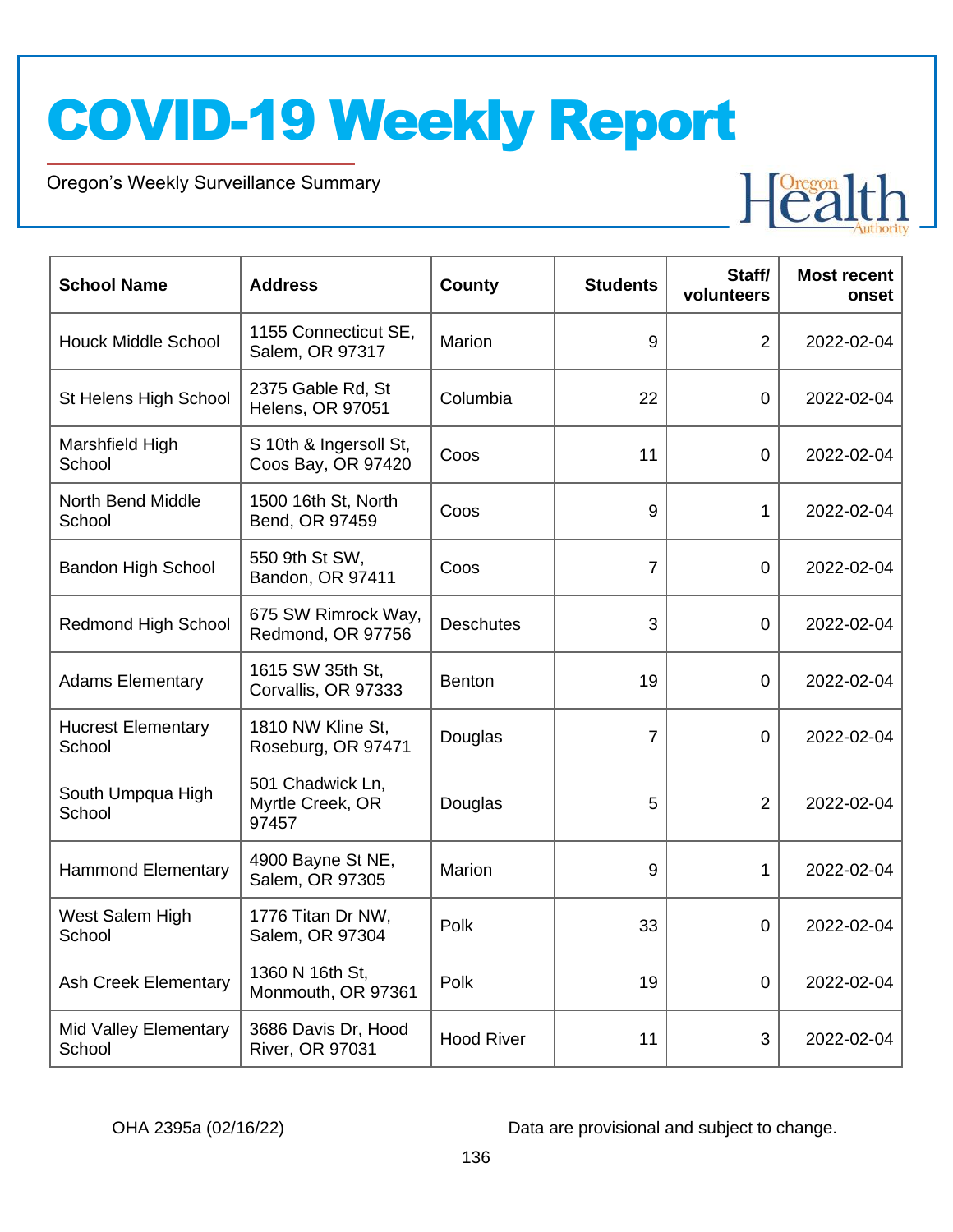Oregon's Weekly Surveillance Summary

Novel Coronavirus (COVID-19)



| <b>School Name</b>                          | <b>Address</b>                                      | <b>County</b> | <b>Students</b> | Staff/<br>volunteers | <b>Most recent</b><br>onset |
|---------------------------------------------|-----------------------------------------------------|---------------|-----------------|----------------------|-----------------------------|
| Ashland High School                         | 201 S Mountain Ave,<br>Ashland, OR 97520            | Jackson       | $\overline{2}$  | $\overline{0}$       | 2022-02-04                  |
| Mae Richardson<br><b>Elementary School</b>  | 200 W Pine St,<br>Central Point, OR<br>97502        | Jackson       | 9               | $\mathbf 0$          | 2022-02-04                  |
| <b>Hillside Elementary</b><br>School        | 185 E Main St, Eagle<br>Point, OR 97524             | Jackson       | $\overline{2}$  | 1                    | 2022-02-04                  |
| Rogue River<br>Junior/Senior High<br>School | 1898 E Evans Creek<br>Rd, Rogue River, OR<br>97537  | Jackson       | 6               | 1                    | 2022-02-04                  |
| <b>Howard Elementary</b><br>School          | 286 Mace Rd,<br>Medford, OR 97501                   | Jackson       | 6               | 2                    | 2022-02-04                  |
| North Medford High<br>School                | 1900 N Keene Way<br>Dr, Medford, OR<br>97504        | Jackson       | 8               | 1                    | 2022-02-04                  |
| North Middle School                         | 1725 NW Highland<br>Ave, Grants Pass, OR<br>97526   | Josephine     | 18              | 0                    | 2022-02-04                  |
| Phoenix School                              | 3131 NE Diamond<br>Lake Blvd, Roseburg,<br>OR 97470 | Douglas       | 3               | 0                    | 2022-02-04                  |
| South Middle School                         | 350 W Harbeck Rd,<br>Grants Pass, OR<br>97527       | Josephine     | 7               | $\overline{0}$       | 2022-02-04                  |
| Lorna Byrne Middle<br>School                | 101 S Junction Ave,<br>Cave Junction, OR<br>97523   | Josephine     | 9               | $\overline{2}$       | 2022-02-04                  |
| <b>Madrona Elementary</b><br>School         | 520 Detrick Dr, Grants<br>Pass, OR 97527            | Josephine     | 7               | $\mathbf 0$          | 2022-02-04                  |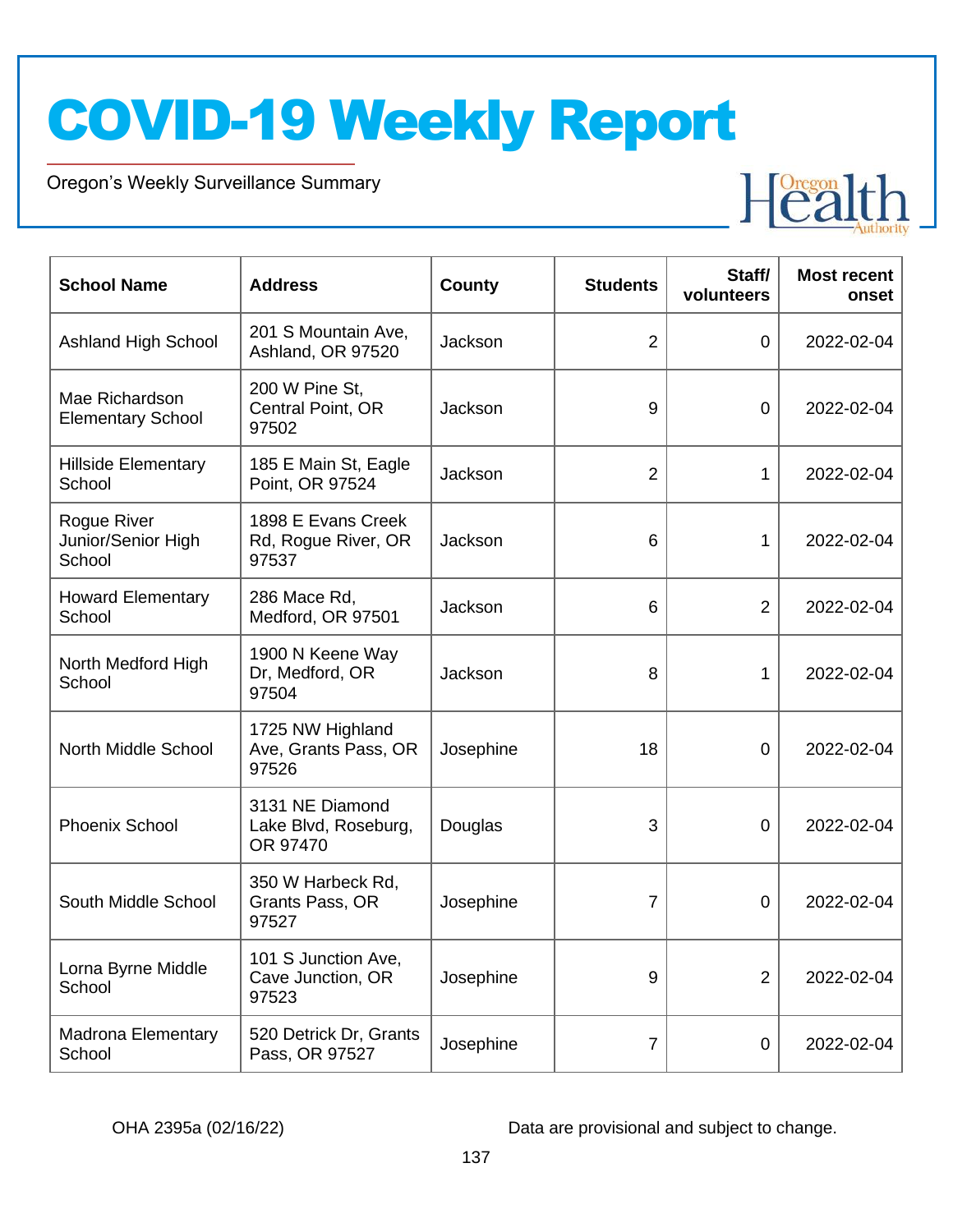Oregon's Weekly Surveillance Summary

Novel Coronavirus (COVID-19)



| <b>School Name</b>                         | <b>Address</b>                                       | County           | <b>Students</b> | Staff/<br>volunteers | <b>Most recent</b><br>onset |
|--------------------------------------------|------------------------------------------------------|------------------|-----------------|----------------------|-----------------------------|
| Verne A Duncan<br><b>Elementary School</b> | 14898 SE Parklane<br>Dr, Happy Valley, OR<br>97015   | Clackamas        | 1               | $\overline{0}$       | 2022-02-04                  |
| <b>Happy Valley Middle</b><br>School       | 13865 SE King Rd,<br>Happy Valley, OR<br>97086       | Clackamas        | 3               | $\overline{0}$       | 2022-02-04                  |
| <b>Redmond Proficiency</b><br>Academy      | 657 SW Glacier Ave,<br>Redmond, OR 97756             | <b>Deschutes</b> | 5               | $\overline{0}$       | 2022-02-04                  |
| <b>Merrill Elementary</b><br>School        | 406 W Second St,<br>Merrill, OR 97633                | Klamath          | $\overline{2}$  | 1                    | 2022-02-04                  |
| Marist Catholic High<br>School             | 1900 Kingsley Rd,<br>Eugene, OR 97401                | Lane             | 9               | $\overline{0}$       | 2022-02-04                  |
| West Linn High School                      | 5464 West A St, West<br>Linn, OR 97068               | Clackamas        | 3               | $\overline{0}$       | 2022-02-04                  |
| <b>Battle Creek</b><br>Elementary          | 1640 Waln Dr SE,<br>Salem, OR 97306                  | Marion           | 12              | 1                    | 2022-02-04                  |
| Marshfield Junior High                     | 755 S 7th, Coos Bay,<br>OR 97420                     | Coos             | 14              | $\overline{0}$       | 2022-02-04                  |
| Lake Oswego High<br>School                 | 2501 SW Country<br>Club Rd, Lake<br>Oswego, OR 97034 | Clackamas        | $\overline{2}$  | 0                    | 2022-02-04                  |
| North Albany<br><b>Elementary School</b>   | 815 Thornton Lake Dr<br>NW, Albany, OR<br>97321      | <b>Benton</b>    | $\overline{2}$  | 0                    | 2022-02-04                  |
| North Albany Middle<br>School              | 1205 North Albany Rd<br>NW, Albany, OR<br>97321      | Benton           | $\overline{2}$  | 0                    | 2022-02-04                  |
| Sweet Home High<br>School                  | 1641 Long St, Sweet<br>Home, OR 97386                | Linn             | 12              | $\mathbf 0$          | 2022-02-04                  |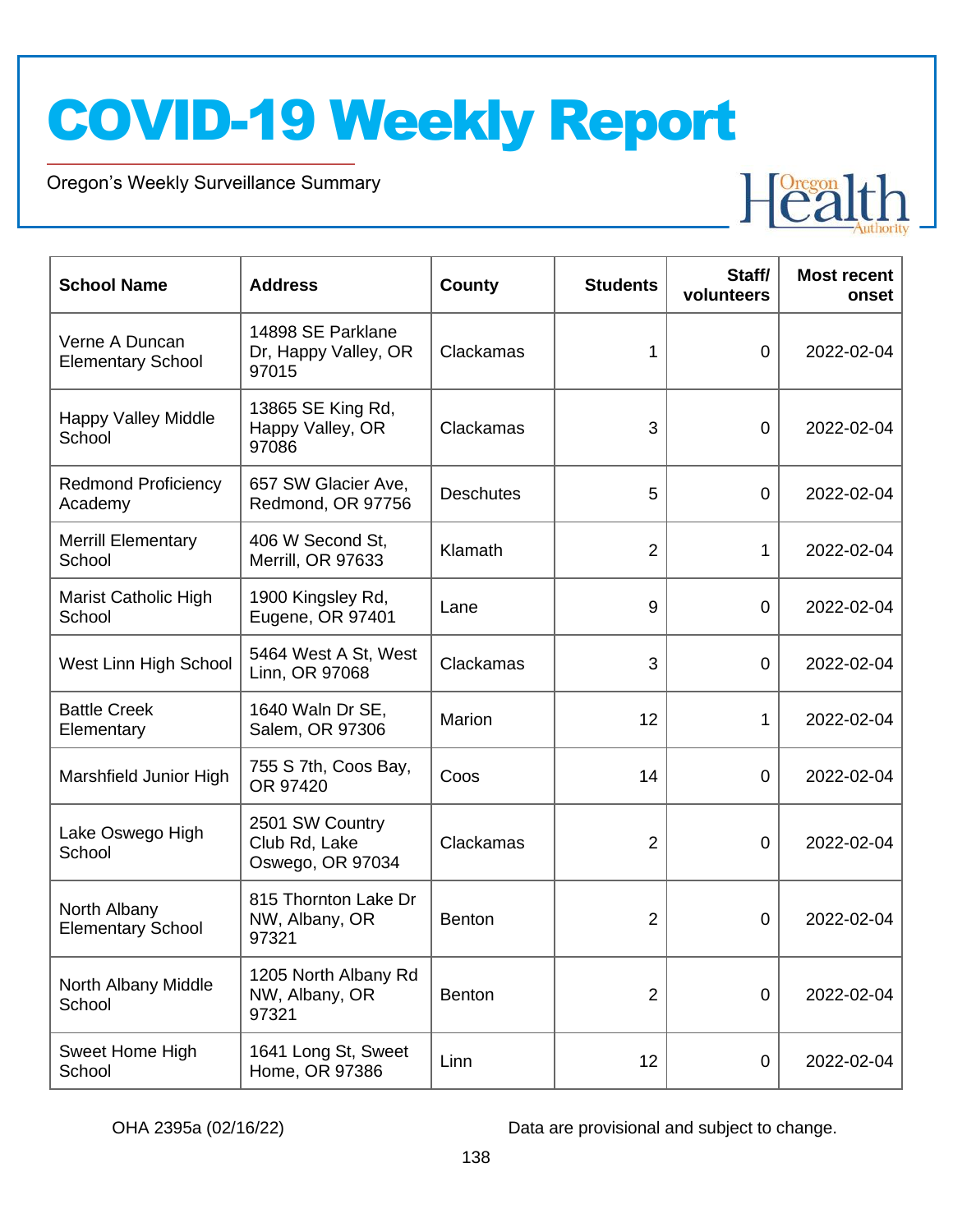Oregon's Weekly Surveillance Summary

Novel Coronavirus (COVID-19)



| <b>School Name</b>                                | <b>Address</b>                                 | County    | <b>Students</b> | Staff/<br>volunteers | <b>Most recent</b><br>onset |
|---------------------------------------------------|------------------------------------------------|-----------|-----------------|----------------------|-----------------------------|
| <b>Brush College</b><br>Elementary                | 2623 Doaks Ferry Rd<br>NW, Salem, OR<br>97304  | Polk      | $\overline{4}$  | $\mathbf 0$          | 2022-02-04                  |
| <b>Wright Elementary</b><br>School                | 4060 Lone Oak Rd<br>SE, Salem, OR 97302        | Marion    | 6               | $\overline{0}$       | 2022-02-04                  |
| <b>Liberty Elementary</b>                         | 4871 Liberty Rd S,<br>Salem, OR 97306          | Marion    | 18              | $\overline{0}$       | 2022-02-04                  |
| <b>Schirle Elementary</b>                         | 4875 Justice Way S,<br>Salem, OR 97302         | Marion    | $\overline{7}$  | 1                    | 2022-02-04                  |
| Washington<br><b>Elementary School</b>            | 3165 Lansing Ave NE,<br>Salem, OR 97301        | Marion    | 6               | 1                    | 2022-02-04                  |
| Leslie Middle School                              | 3850 Pringle Rd SE,<br>Salem, OR 97302         | Marion    | 22              | 2                    | 2022-02-04                  |
| South Salem High<br>School                        | 1910 Church St SE,<br>Salem, OR 97302          | Marion    | 39              | 6                    | 2022-02-04                  |
| Gervais Middle School                             | 300 Douglas Ave,<br>Gervais, OR 97026          | Marion    | 11              | $\mathbf 0$          | 2022-02-04                  |
| Lyle Elementary<br>School                         | 185 SW Levens St,<br>Dallas, OR 97338          | Polk      | 6               | $\mathbf 0$          | 2022-02-04                  |
| <b>Gresham Arthur</b><br>Academy                  | 1890 NE Cleveland<br>Ave, Gresham, OR<br>97030 | Multnomah | 8               | $\overline{0}$       | 2022-02-04                  |
| De La Salle North<br><b>Catholic High School</b>  | 7528 N Fenwick Ave,<br>Portland, OR 97217      | Multnomah | 5               | $\boldsymbol{0}$     | 2022-02-04                  |
| Sunridge Middle<br>School                         | 700 SW Runnion Ave,<br>Pendleton, OR 97801     | Umatilla  | 3               | $\mathbf 0$          | 2022-02-03                  |
| <b>Colonel Wright</b><br><b>Elementary School</b> | 610 W 14th St, The<br>Dalles, OR 97058         | Wasco     | 8               | $\mathbf 0$          | 2022-02-03                  |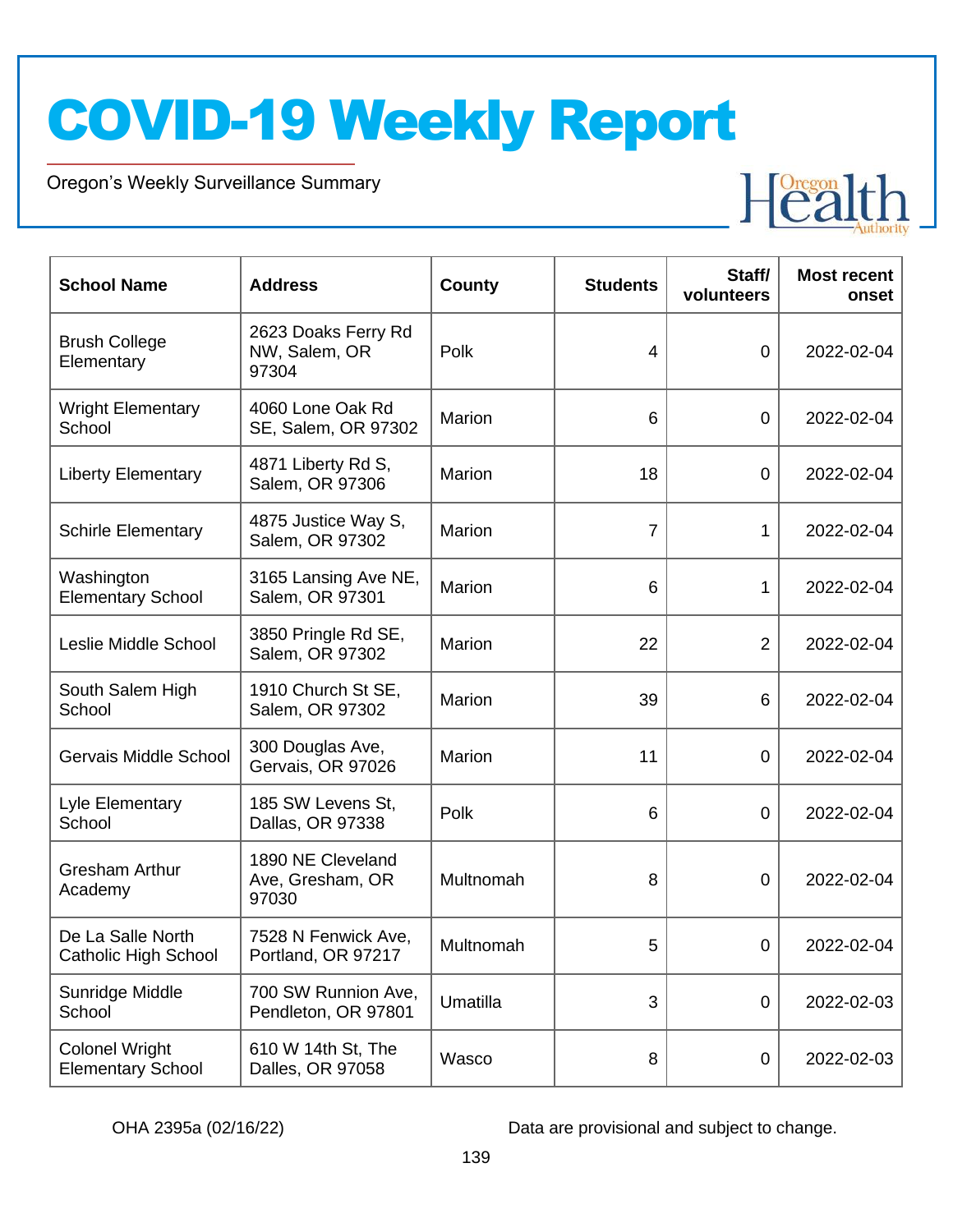Oregon's Weekly Surveillance Summary

Novel Coronavirus (COVID-19)



| <b>School Name</b>                              | <b>Address</b>                                        | <b>County</b>    | <b>Students</b> | Staff/<br>volunteers | <b>Most recent</b><br>onset |
|-------------------------------------------------|-------------------------------------------------------|------------------|-----------------|----------------------|-----------------------------|
| Dry Hollow<br><b>Elementary School</b>          | 1314 E 19th St, The<br>Dalles, OR 97058               | Wasco            | 11              | $\mathbf 0$          | 2022-02-03                  |
| McMinnville High<br>School                      | 615 NE 15th St,<br>McMinnville, OR<br>97128           | Yamhill          | 16              | $\mathbf 0$          | 2022-02-03                  |
| <b>Duniway Middle</b><br>School                 | 575 NW Michelbook<br>Ln, McMinnville, OR<br>97128     | Yamhill          | 14              | 1                    | 2022-02-03                  |
| <b>River Mill Elementary</b>                    | 850 N Broadway St,<br>Estacada, OR 97023              | Clackamas        | 6               | $\mathbf 0$          | 2022-02-03                  |
| <b>Vern Patrick</b><br><b>Elementary School</b> | 3001 SW Obsidian,<br>Redmond, OR 97756                | <b>Deschutes</b> | $\overline{4}$  | 1                    | 2022-02-03                  |
| Parkside Elementary                             | 735 SW Wagner<br>Meadows Dr, Grants<br>Pass, OR 97526 | Josephine        | 13              | 0                    | 2022-02-03                  |
| Gladstone High<br>School                        | 18800 Portland Ave,<br>Gladstone, OR 97027            | Clackamas        | 1               | $\mathbf 0$          | 2022-02-03                  |
| Grandhaven<br><b>Elementary School</b>          | 3200 NE McDonald<br>Ln, McMinnville, OR<br>97128      | Yamhill          | 3               | $\mathbf 0$          | 2022-02-03                  |
| <b>Athey Creek Middle</b><br>School             | 2900 SW Borland Rd,<br>Tualatin, OR 97062             | Clackamas        | 1               | $\overline{0}$       | 2022-02-03                  |
| Perrydale School                                | 7445 Perrydale Rd,<br>Amity, OR 97101                 | Polk             | 10              | 1                    | 2022-02-03                  |
| <b>Talent Elementary</b><br>School              | 307 Wagner Creek<br>Rd, Talent, OR 97540              | Jackson          | 5               | $\mathbf 0$          | 2022-02-03                  |
| Jewett Elementary                               | 1001 Manzanita St,<br>Central Point, OR<br>97502      | Jackson          | 6               | $\mathbf 0$          | 2022-02-03                  |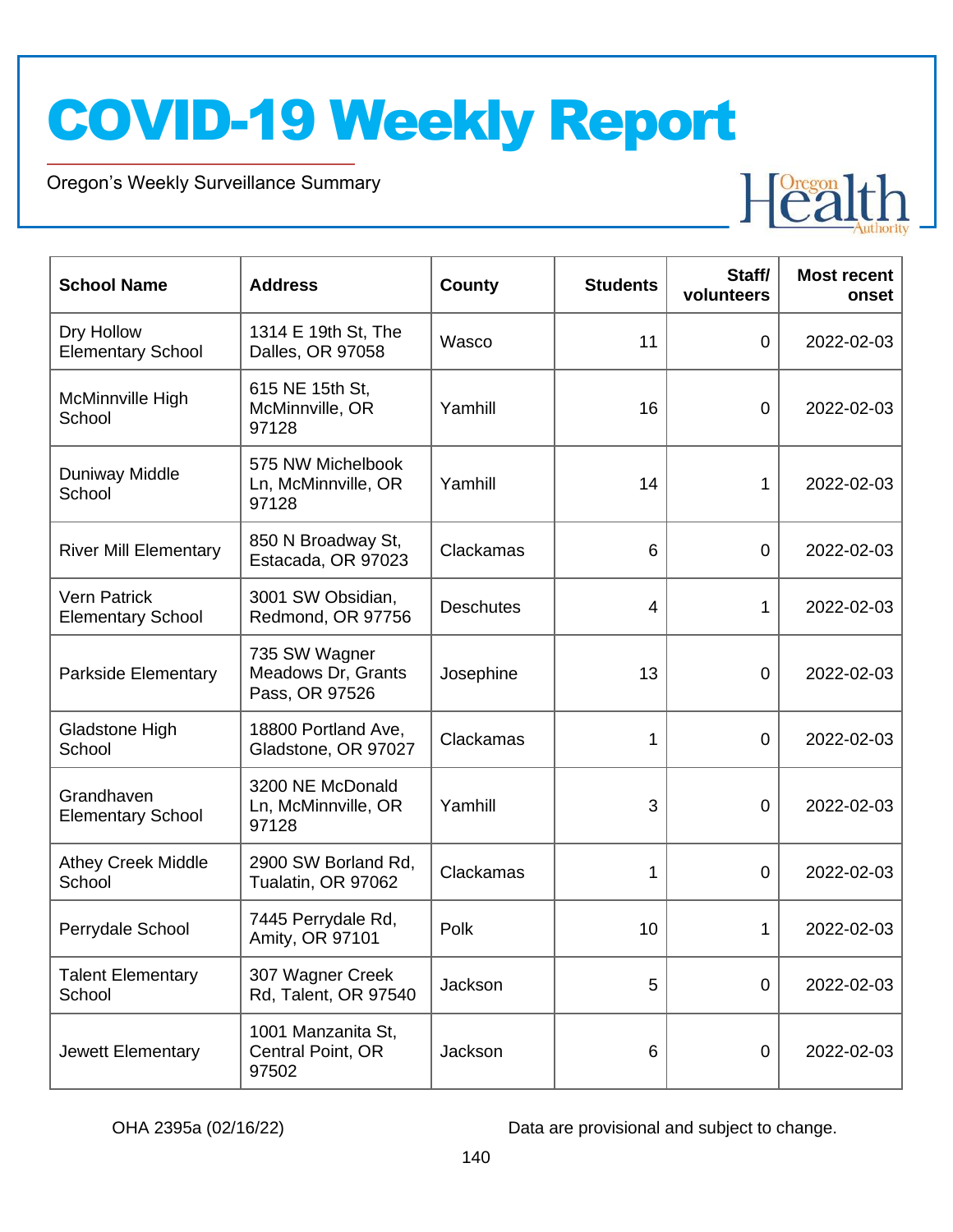Oregon's Weekly Surveillance Summary

Novel Coronavirus (COVID-19)



| <b>School Name</b>                      | <b>Address</b>                                           | County        | <b>Students</b> | Staff/<br>volunteers | <b>Most recent</b><br>onset |
|-----------------------------------------|----------------------------------------------------------|---------------|-----------------|----------------------|-----------------------------|
| <b>Hoover Elementary</b><br>School      | 2323 Siskiyou Blvd,<br>Medford, OR 97504                 | Jackson       | 6               | 1                    | 2022-02-03                  |
| Lone Pine Elementary<br>School          | 3158 Lone Pine Rd,<br>Medford, OR 97504                  | Jackson       | 14              | 0                    | 2022-02-03                  |
| Children's Farm<br>School               | 4455 NE Hwy 20,<br>Corvallis, OR 97330                   | <b>Benton</b> | $\overline{4}$  | 0                    | 2022-02-03                  |
| Fort Vannoy<br><b>Elementary School</b> | 5250 Upper River Rd,<br>Grants Pass, OR<br>97526         | Josephine     | 1               | 1                    | 2022-02-03                  |
| Hidden Valley High<br>School            | 651 Murphy Creek Rd,<br>Grants Pass, OR<br>97527         | Josephine     | 21              | 1                    | 2022-02-03                  |
| Roberts High School                     | 3620 State St, Salem,<br>OR 97301                        | Marion        | $\overline{2}$  | 3                    | 2022-02-03                  |
| <b>Sue Buel Elementary</b><br>School    | 1985 SE Davis St,<br>McMinnville, OR<br>97128            | Yamhill       | $\overline{7}$  | 0                    | 2022-02-03                  |
| <b>Ferguson Elementary</b><br>School    | 2901 Homedale Rd,<br>Klamath Falls, OR<br>97603          | Klamath       | 8               | 0                    | 2022-02-03                  |
| Kingsview Christian<br>School           | 1850 Clark St, North<br>Bend, OR 97459                   | Coos          | 1               | 0                    | 2022-02-03                  |
| The Marylhurst School                   | 15544 SW Clackamas<br>River Dr, Oregon City,<br>OR 97045 | Clackamas     | 1               | $\mathbf 0$          | 2022-02-03                  |
| Lowrie Primary                          | 28995 SW Brown Rd,<br>Wilsonville, OR 97070              | Clackamas     | $\overline{2}$  | 0                    | 2022-02-03                  |
| Oak Heights<br>Elementary               | 605 Elm St, Sweet<br>Home, OR 97386                      | Linn          | 5               | 1                    | 2022-02-03                  |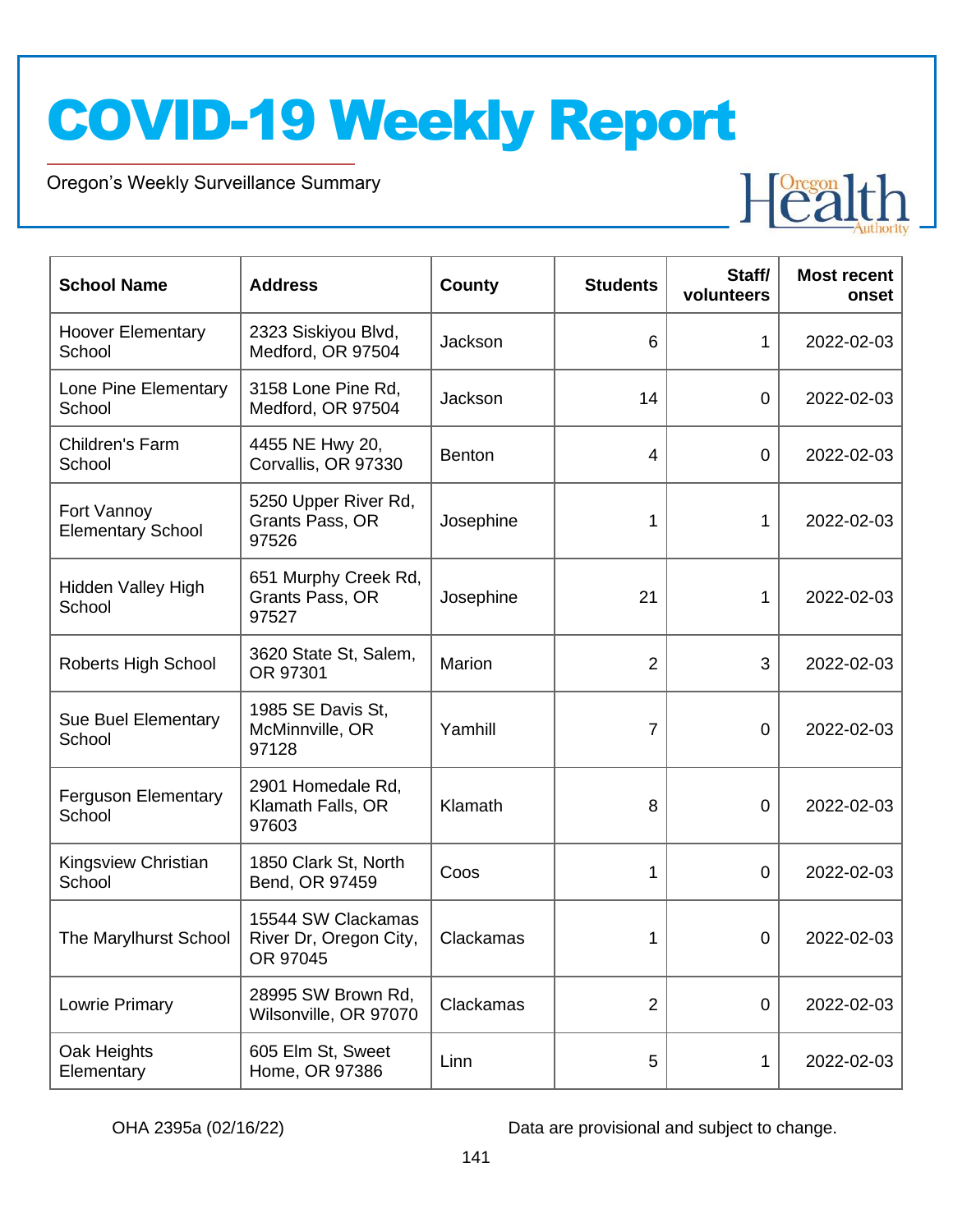Oregon's Weekly Surveillance Summary

Novel Coronavirus (COVID-19)



| <b>School Name</b>                          | <b>Address</b>                                   | <b>County</b>    | <b>Students</b> | Staff/<br>volunteers | <b>Most recent</b><br>onset |
|---------------------------------------------|--------------------------------------------------|------------------|-----------------|----------------------|-----------------------------|
| Santiam Junior/Senior<br><b>High School</b> | 265 SW Evergreen St,<br>Mill City, OR 97360      | Linn             | 8               | $\overline{0}$       | 2022-02-03                  |
| <b>Riverside Elementary</b><br>School       | 16303 SE River Rd,<br>Milwaukie, OR 97267        | Clackamas        | 3               | $\overline{0}$       | 2022-02-03                  |
| <b>Walker Middle School</b>                 | 1075 8th St NW,<br>Salem, OR 97304               | Polk             | 11              | $\overline{0}$       | 2022-02-03                  |
| <b>Wilbur Rowe Middle</b><br>School         | 3606 SE Lake Rd,<br>Milwaukie, OR 97222          | Clackamas        | $\overline{2}$  | $\overline{0}$       | 2022-02-03                  |
| <b>Welches Elementary</b><br>School         | 24901 E Salmon River<br>Rd, Welches, OR<br>97067 | Clackamas        | 1               | 0                    | 2022-02-03                  |
| Oakdale Heights<br><b>Elementary School</b> | 1375 SW Maple St,<br>Dallas, OR 97338            | Polk             | 10              | $\overline{0}$       | 2022-02-03                  |
| <b>Whitworth Elementary</b><br>School       | 1151 SE Miller Ave,<br>Dallas, OR 97338          | Polk             | $\overline{7}$  | 0                    | 2022-02-03                  |
| <b>Tumwata Middle</b><br>School             | 14133 S Donovan Rd,<br>Oregon City, OR<br>97045  | Clackamas        | 1               | 0                    | 2022-02-03                  |
| <b>Talmadge Middle</b><br>School            | 51 16th Street,<br>Independence, OR<br>97351     | Polk             | 19              | 1                    | 2022-02-02                  |
| Pendleton High<br>School                    | 1800 NW Carden Ave,<br>Pendleton, OR 97801       | Umatilla         | 4               | $\overline{2}$       | 2022-02-02                  |
| Chapman Hill<br><b>Elementary School</b>    | 1500 Doaks Ferry Rd<br>NW, Salem, OR<br>97304    | Polk             | 7               | $\overline{0}$       | 2022-02-02                  |
| <b>Sisters Middle School</b>                | 15200 McKenzie Hwy,<br>Sisters, OR 97759         | <b>Deschutes</b> | 1               | 1                    | 2022-02-02                  |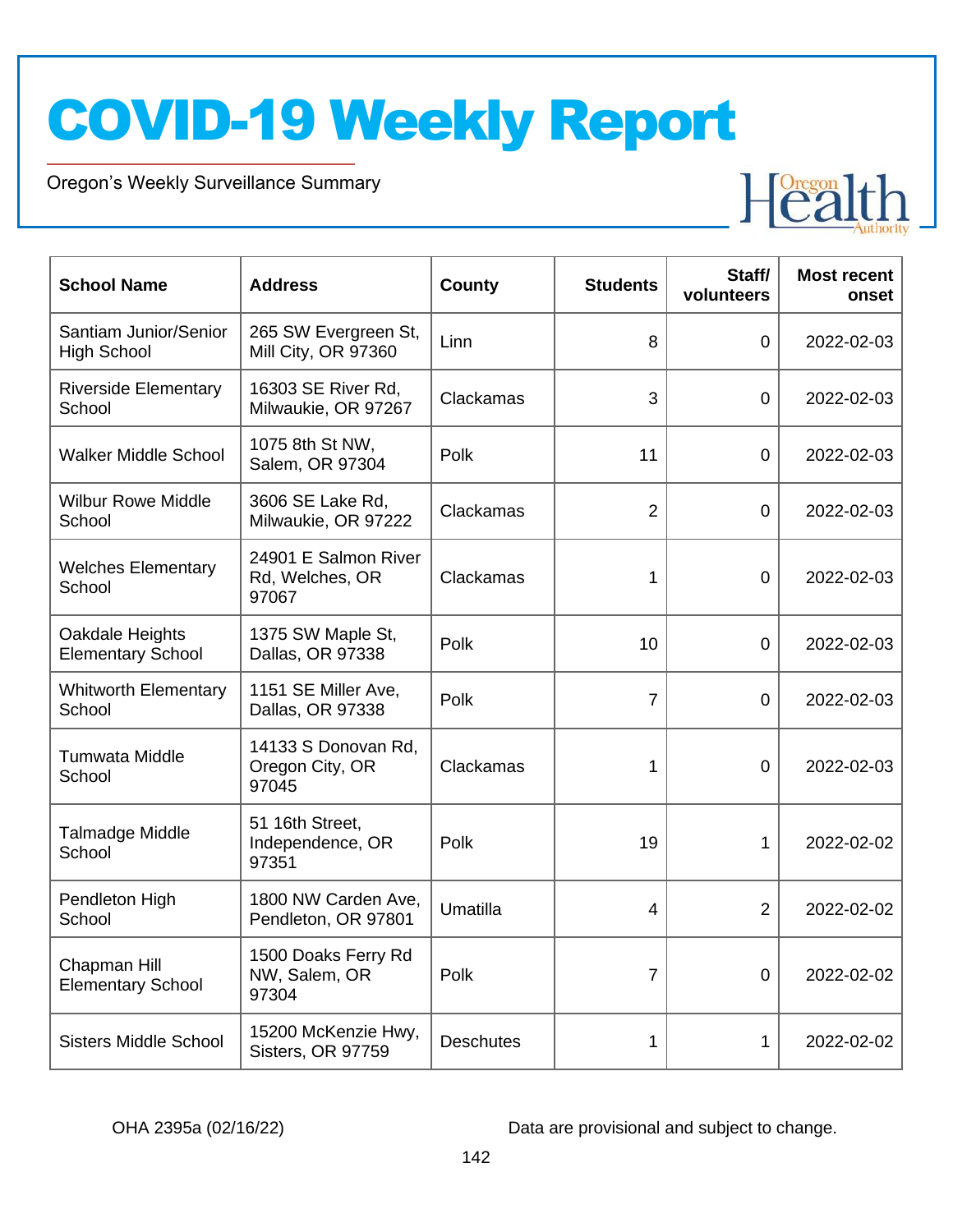Oregon's Weekly Surveillance Summary

Novel Coronavirus (COVID-19)



| <b>School Name</b>                       | <b>Address</b>                                        | <b>County</b>    | <b>Students</b> | Staff/<br>volunteers | <b>Most recent</b><br>onset |
|------------------------------------------|-------------------------------------------------------|------------------|-----------------|----------------------|-----------------------------|
| Scappoose Middle<br>School               | 52265 S Columbia<br>River Hwy,<br>Scappoose, OR 97056 | Columbia         | 10              | 0                    | 2022-02-02                  |
| Harbor Lights Middle<br>School           | 390 9th St SW,<br>Bandon, OR 97411                    | Coos             | $\overline{7}$  | $\overline{0}$       | 2022-02-02                  |
| Cascade Middle<br>School                 | 19619 Mountaineer<br>Wy, Bend, OR 97702               | <b>Deschutes</b> | $\overline{2}$  | $\overline{0}$       | 2022-02-02                  |
| <b>East Sutherlin Primary</b><br>School  | 323 E Third Ave,<br>Sutherlin, OR 97479               | Douglas          | 3               | $\mathbf 0$          | 2022-02-02                  |
| Dufur School                             | 802 NE 5th St, Dufur,<br>OR 97021                     | Wasco            | 14              | 1                    | 2022-02-02                  |
| Lee Elementary<br>School                 | 5650 Venice St SE,<br>Salem, OR 97306                 | Marion           | $\overline{2}$  | 3                    | 2022-02-02                  |
| <b>Milwaukie El Puente</b><br>Elementary | 11250 SE 27th Ave,<br>Milwaukie, OR 97222             | Clackamas        | $\overline{4}$  | $\mathbf 0$          | 2022-02-02                  |
| <b>Buff Elementary</b><br>School         | 375 SE Buff St,<br>Madras, OR 97741                   | Jefferson        | 1               | 1                    | 2022-02-02                  |
| <b>Redwood Elementary</b><br>School      | 3163 Leonard Rd,<br>Grants Pass, OR<br>97527          | Josephine        | 3               | 0                    | 2022-02-02                  |
| <b>Fleming Middle School</b>             | 6001 Monument Dr,<br>Grants Pass, OR<br>97526         | Josephine        | 4               | 4                    | 2022-02-02                  |
| Early College High<br>School             | 4071 Winema PI NE,<br>Salem, OR 97305                 | Marion           | 0               | $\overline{2}$       | 2022-02-02                  |
| <b>Straub Middle School</b>              | 1920 Wilmington Ave<br>NW, Salem, OR<br>97304         | Polk             | 28              | 1                    | 2022-02-02                  |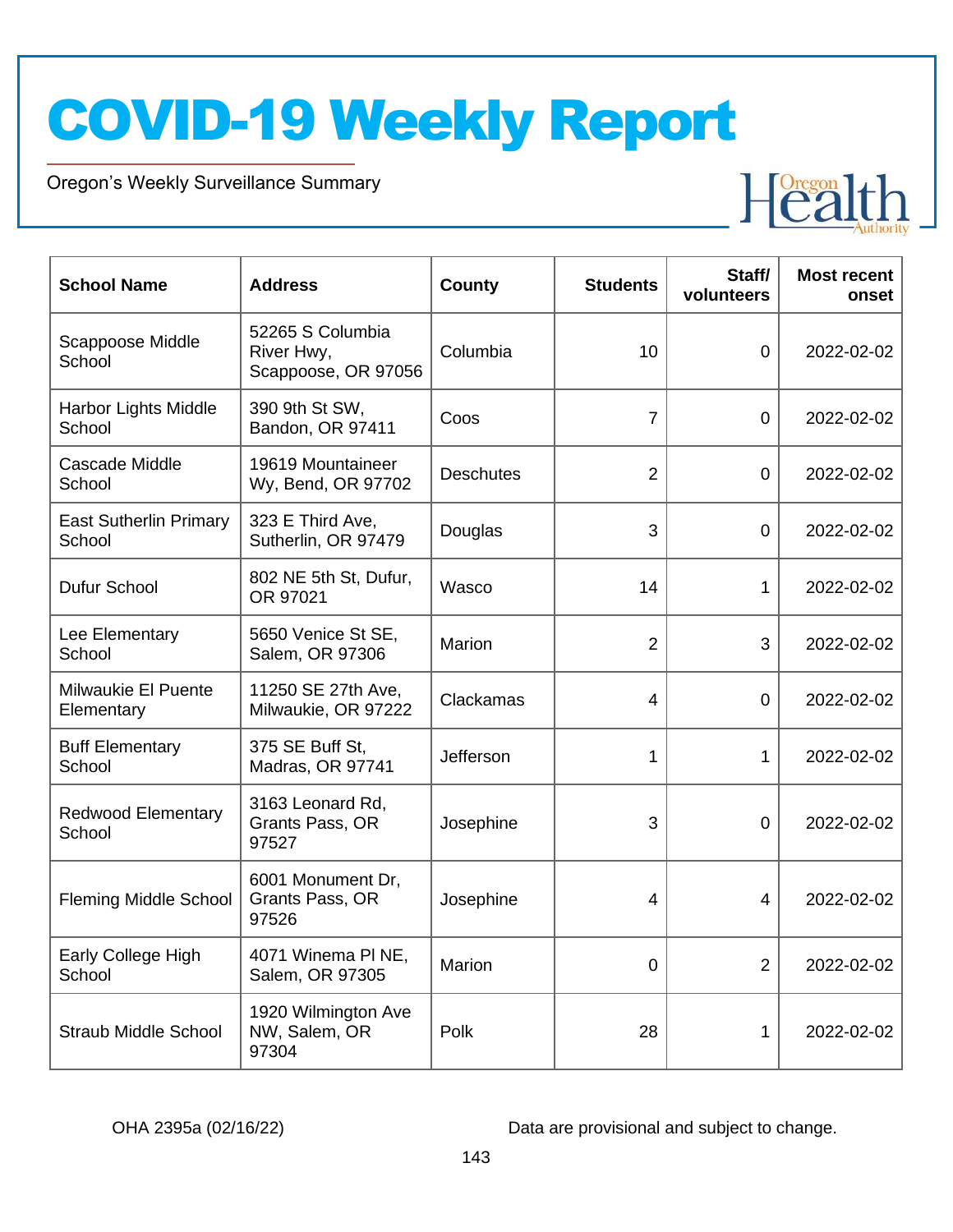Oregon's Weekly Surveillance Summary

Novel Coronavirus (COVID-19)



| <b>School Name</b>                             | <b>Address</b>                                      | County        | <b>Students</b> | Staff/<br>volunteers | <b>Most recent</b><br>onset |
|------------------------------------------------|-----------------------------------------------------|---------------|-----------------|----------------------|-----------------------------|
| Mazama High School                             | 3009 Summers Ln,<br>Klamath Falls, OR<br>97603      | Klamath       | 8               | $\mathbf{1}$         | 2022-02-02                  |
| <b>Chavez Elementary</b><br>School             | 2400 Walker Rd NE,<br>Salem, OR 97305               | <b>Marion</b> | 10              | $\overline{4}$       | 2022-02-02                  |
| <b>Forest Hills</b><br>Elementary              | 1133 SW Andrews Rd,<br>Lake Oswego, OR<br>97034     | Clackamas     | $\overline{2}$  | $\overline{0}$       | 2022-02-02                  |
| <b>Bridges High School</b><br>at Westside      | 410 SW 4th St,<br>Madras, OR 97741                  | Jefferson     | $\overline{2}$  | $\overline{0}$       | 2022-02-02                  |
| Springfield High<br>School                     | 875 7th St, Springfield,<br>OR 97477                | Lane          | 1               | 0                    | 2022-02-02                  |
| Calapooia Middle<br>School                     | 830 SE 24th Ave,<br>Albany, OR 97322                | Linn          | 3               | 0                    | 2022-02-02                  |
| <b>Holley Elementary</b>                       | 40336 Crawfordsville<br>Dr, Sweet Home, OR<br>97386 | Linn          | 4               | $\overline{0}$       | 2022-02-02                  |
| <b>Sweet Home Junior</b><br><b>High School</b> | 880 22nd Ave, Sweet<br>Home, OR 97386               | Linn          | $\overline{2}$  | $\overline{0}$       | 2022-02-02                  |
| Vale Elementary<br>School                      | 403 E St W, Vale, OR<br>97918                       | Malheur       | 3               | $\mathbf{1}$         | 2022-02-02                  |
| <b>Auburn Elementary</b><br>School             | 4612 Auburn Rd NE,<br>Salem, OR 97301               | Marion        | $\overline{4}$  | $\overline{2}$       | 2022-02-02                  |
| <b>Cummings Elementary</b><br>School           | 613 Cummings Ln N,<br>Keizer, OR 97303              | Marion        | 15              | $\mathbf{1}$         | 2022-02-02                  |
| <b>Gubser Elementary</b><br>School             | 6610 14th Ave NE,<br>Keizer, OR 97303               | Marion        | 8               | 1                    | 2022-02-02                  |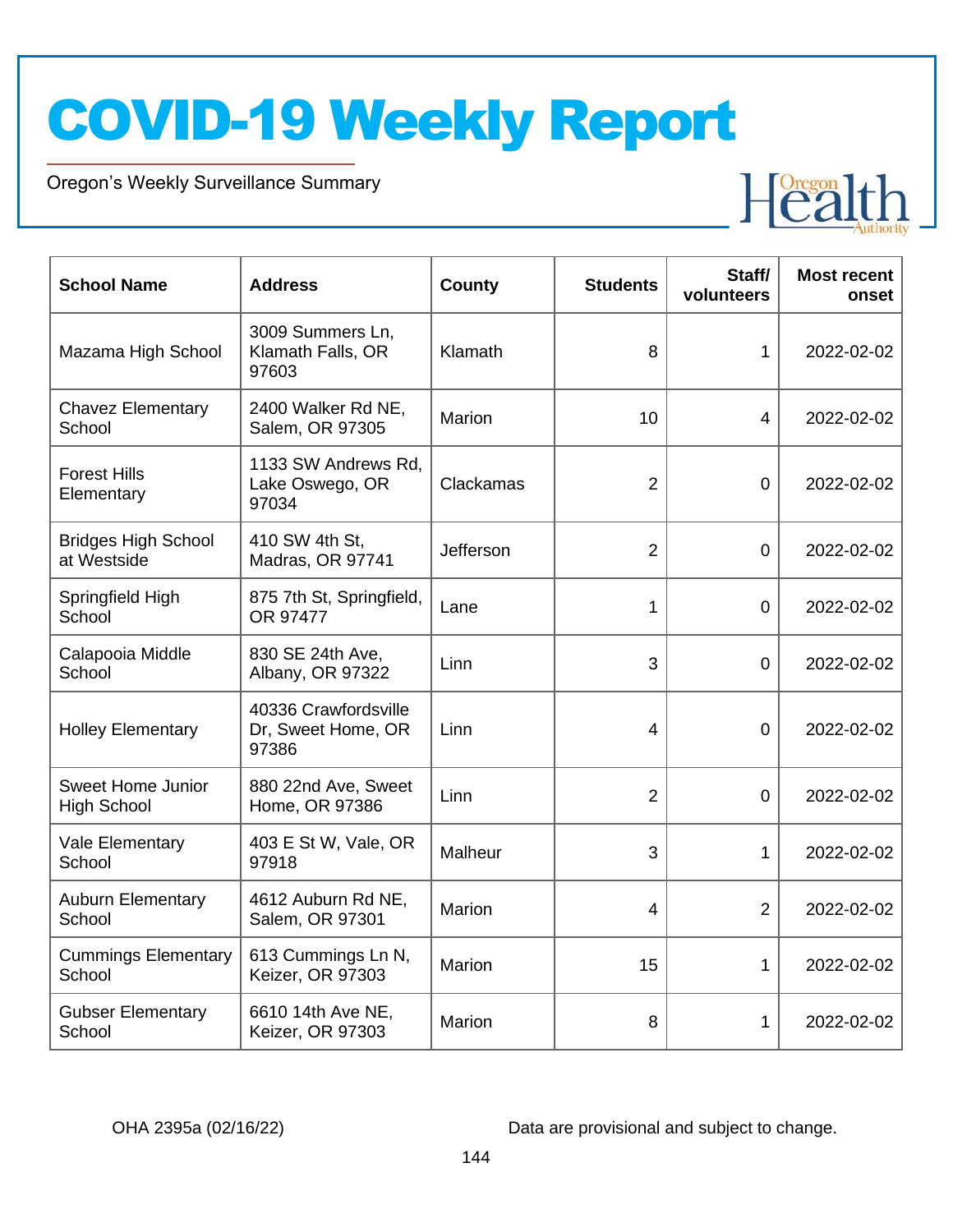Oregon's Weekly Surveillance Summary

Novel Coronavirus (COVID-19)



| <b>School Name</b>                   | <b>Address</b>                                  | <b>County</b> | <b>Students</b>         | Staff/<br>volunteers | <b>Most recent</b><br>onset |
|--------------------------------------|-------------------------------------------------|---------------|-------------------------|----------------------|-----------------------------|
| <b>Richmond Elementary</b><br>School | 466 Richmond Ave<br>SE, Salem, OR 97301         | Marion        | 3                       | $\mathbf{1}$         | 2022-02-02                  |
| Yoshikai Elementary<br>School        | 4900 Jade St NE,<br>Salem, OR 97305             | <b>Marion</b> | $\overline{\mathbf{4}}$ | $\mathbf{1}$         | 2022-02-02                  |
| <b>Waldo Middle School</b>           | 2805 Lansing Ave NE,<br>Salem, OR 97301         | Marion        | 10                      | 4                    | 2022-02-02                  |
| North High School                    | 765 14th St NE,<br>Salem, OR 97301              | Marion        | 30                      | 6                    | 2022-02-02                  |
| <b>Liberty Elementary</b><br>School  | 1700 9th St,<br>Tillamook, OR 97141             | Tillamook     | 11                      | 0                    | 2022-02-01                  |
| Tillamook Junior High<br>School      | 3906 Alder Ln,<br>Tillamook, OR 97141           | Tillamook     | 9                       | $\mathbf 1$          | 2022-02-01                  |
| Nestucca High School                 | 34660 Parkway Dr,<br>Cloverdale, OR 97112       | Tillamook     | $\overline{4}$          | $\overline{0}$       | 2022-02-01                  |
| Hermiston High<br>School             | 600 S 1st St,<br>Hermiston, OR 97838            | Umatilla      | 5                       | 0                    | 2022-02-01                  |
| <b>Weston Middle School</b>          | 205 E Wallace,<br>Weston, OR 97886              | Umatilla      | 1                       | $\overline{0}$       | 2022-02-01                  |
| <b>Greenway Elementary</b><br>School | 9150 SW Downing Dr,<br>Beaverton, OR 97008      | Washington    | 1                       | 0                    | 2022-02-01                  |
| <b>Columbus Elementary</b><br>School | 1600 SW Fellows St,<br>McMinnville, OR<br>97128 | Yamhill       | $\overline{7}$          | 0                    | 2022-02-01                  |
| Eugene Christian<br>School           | 2895 Chad Dr,<br>Eugene, OR 97408               | Lane          | 1                       | 0                    | 2022-02-01                  |
| <b>Madison Elementary</b><br>School  | 400 Madison St, Coos<br>Bay, OR 97420           | Coos          | 14                      | 0                    | 2022-02-01                  |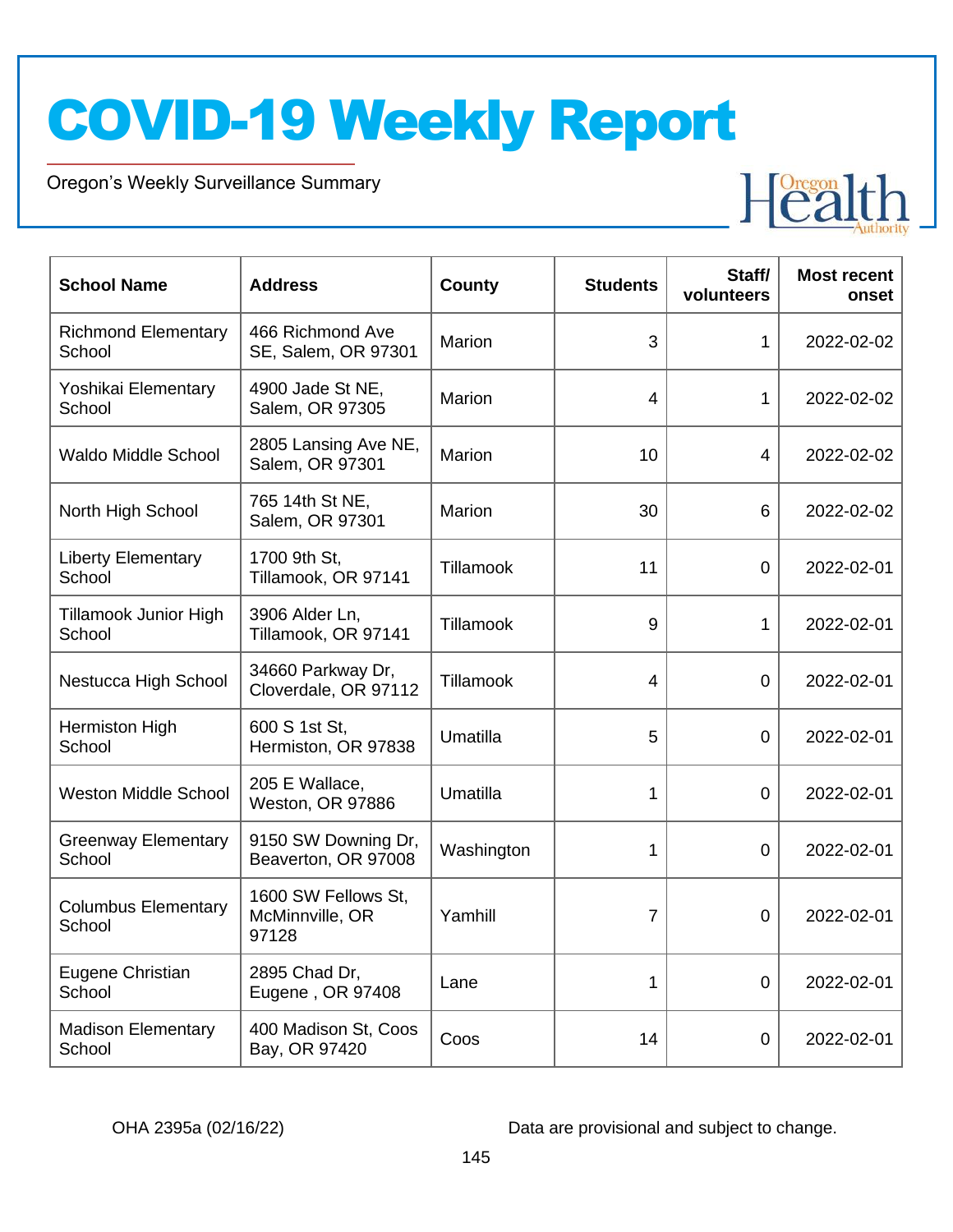Oregon's Weekly Surveillance Summary

Novel Coronavirus (COVID-19)



| <b>School Name</b>                                  | <b>Address</b>                                       | County            | <b>Students</b> | Staff/<br>volunteers | <b>Most recent</b><br>onset |
|-----------------------------------------------------|------------------------------------------------------|-------------------|-----------------|----------------------|-----------------------------|
| <b>Crooked River</b><br><b>Elementary School</b>    | 1400 SE 2nd St,<br>Prineville, OR 97754              | Crook             | $\overline{2}$  | $\overline{2}$       | 2022-02-01                  |
| Fir Grove Elementary<br>School                      | 1360 W Harvard Ave,<br>Roseburg, OR 97471            | Douglas           | 3               | $\overline{0}$       | 2022-02-01                  |
| <b>Melrose Elementary</b><br>School                 | 2960 Melrose Rd,<br>Roseburg, OR 97471               | Douglas           | 5               | 0                    | 2022-02-01                  |
| Canyonville School                                  | 124 N Main,<br>Canyonville, OR<br>97417              | Douglas           | 1               | $\overline{0}$       | 2022-02-01                  |
| <b>Coffenberry Middle</b><br>School                 | 591 NE Rice St, Myrtle<br>Creek, OR 97457            | Douglas           | $\overline{2}$  | $\mathbf{1}$         | 2022-02-01                  |
| <b>Reedsport Community</b><br><b>Charter School</b> | 2260 Longwood Dr,<br>Reedsport, OR 97467             | Douglas           | 3               | $\mathbf{1}$         | 2022-02-01                  |
| North Marion Primary<br>School                      | 20257 Grim Rd NE,<br>Aurora, OR 97002                | <b>Marion</b>     | 5               | $\overline{0}$       | 2022-02-01                  |
| <b>Westside Elementary</b><br>School                | 3685 Belmont Dr,<br>Hood River, OR 97031             | <b>Hood River</b> | 0               | 1                    | 2022-02-01                  |
| Wy'east Middle School                               | 3000 Wy'east Rd,<br>Hood River, OR 97031             | <b>Hood River</b> | 3               | $\overline{0}$       | 2022-02-01                  |
| Phoenix High School                                 | 745 N Rose St,<br>Phoenix, OR 97535                  | Jackson           | 9               | 1                    | 2022-02-01                  |
| <b>Gilchrist Elementary</b><br>School               | 201 Mountain View Dr,<br>Gilchrist, OR 97737         | Klamath           | 3               | $\overline{0}$       | 2022-02-01                  |
| Inza R. Wood Middle<br>School                       | 11055 SW Wilsonville<br>Rd, Wilsonville, OR<br>97070 | Clackamas         | $\overline{2}$  | 0                    | 2022-02-01                  |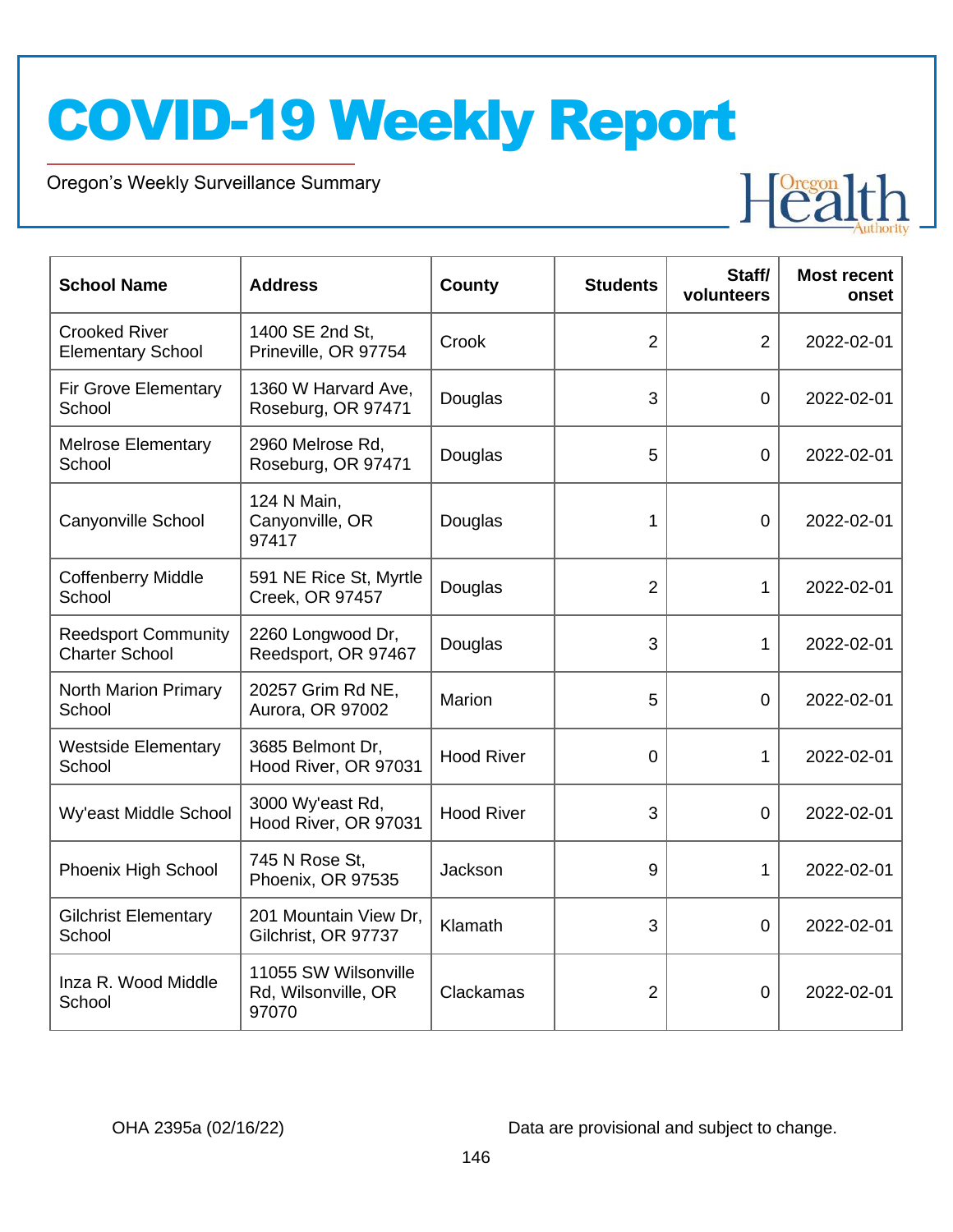Oregon's Weekly Surveillance Summary

Novel Coronavirus (COVID-19)



| <b>School Name</b>                                  | <b>Address</b>                                | <b>County</b>    | <b>Students</b> | Staff/<br>volunteers | <b>Most recent</b><br>onset |
|-----------------------------------------------------|-----------------------------------------------|------------------|-----------------|----------------------|-----------------------------|
| Kalapuya Elementary<br>School                       | 2085 Wilmington Ave<br>NW, Salem, OR<br>97304 | Polk             | 8               | 1                    | 2022-02-01                  |
| StepUP at Edwin<br><b>Brown Education</b><br>Center | 850 W Antler Ave,<br>Redmond, OR 97756        | <b>Deschutes</b> | 4               | $\overline{2}$       | 2022-02-01                  |
| <b>Ridgeview Elementary</b><br>School               | 526 66th St.<br>Springfield, OR 97478         | Lane             | 1               | $\overline{0}$       | 2022-02-01                  |
| Yaquina View<br>Elementary                          | 351 SE Harney St,<br>Newport, OR 97365        | Lincoln          | 9               | 1                    | 2022-02-01                  |
| Oak Grove<br><b>Elementary School</b>               | 1500 Oak Grove Dr<br>NW, Albany, OR<br>97321  | <b>Benton</b>    | 4               | $\mathbf 0$          | 2022-02-01                  |
| <b>Pioneer Elementary</b><br>School                 | 4744 Pioneer Rd,<br>Ontario, OR 97914         | Malheur          | 4               | $\mathbf 0$          | 2022-02-01                  |
| Jefferson High School                               | 2200 Talbot Road SE,<br>Jefferson, OR 97352   | Marion           | 12              | 1                    | 2022-02-01                  |
| <b>Four Corners</b><br>Elementary                   | 500 Elma Ave SE,<br>Salem, OR 97317           | Marion           | 9               | 2                    | 2022-02-01                  |
| <b>Eyre Elementary</b><br>School                    | 4868 Buffalo Dr SE,<br>Salem, OR 97317        | Marion           | 9               | $\mathbf 1$          | 2022-02-01                  |
| Morningside<br>Elementary                           | 3513 12th St SE,<br>Salem, OR 97302           | Marion           | $\overline{2}$  | 1                    | 2022-02-01                  |
| <b>Swegle Elementary</b><br>School                  | 1751 Aguilas Ct NE,<br>Salem, OR 97301        | Marion           | $\overline{4}$  | 3                    | 2022-02-01                  |
| <b>Whiteaker Middle</b><br>School                   | 1605 Lockhaven Dr<br>NE, Keizer, OR 97303     | Marion           | 6               | 1                    | 2022-02-01                  |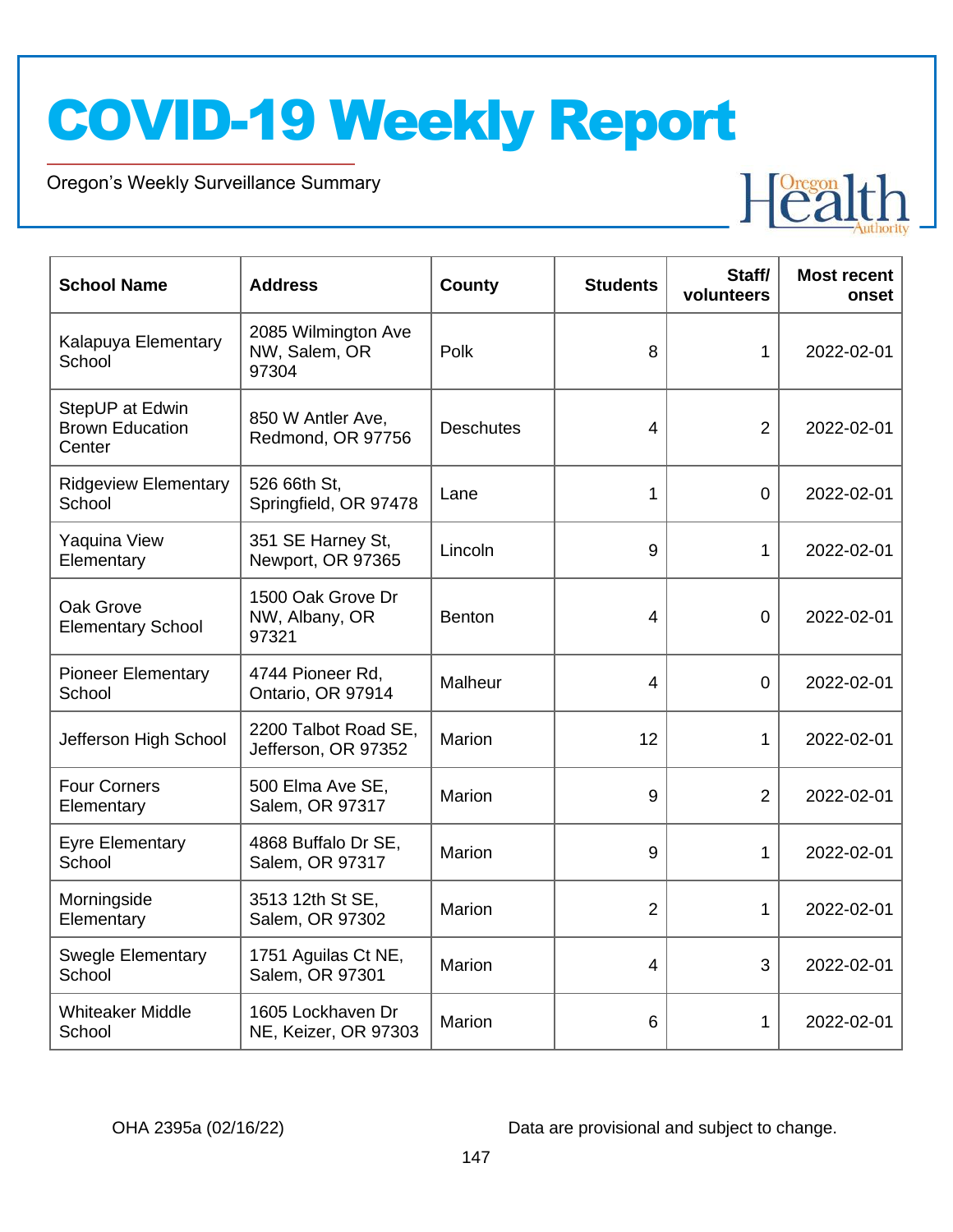Oregon's Weekly Surveillance Summary

Novel Coronavirus (COVID-19)



| <b>School Name</b>                  | <b>Address</b>                                   | <b>County</b>    | <b>Students</b> | Staff/<br>volunteers | <b>Most recent</b><br>onset |
|-------------------------------------|--------------------------------------------------|------------------|-----------------|----------------------|-----------------------------|
| Mt. Angel Middle<br>School          | 460 E Marquam St, Mt<br>Angel, OR 97362          | Marion           | $\overline{2}$  | $\mathbf{1}$         | 2022-02-01                  |
| John F. Kennedy High<br>School      | 890 E Marquam St, Mt<br>Angel, OR 97362          | Marion           | 8               | 0                    | 2022-02-01                  |
| <b>Silverton High School</b>        | 1456 Pine St.<br>Silverton, OR 97381             | Marion           | 27              | 5                    | 2022-02-01                  |
| <b>McDaniel High School</b>         | 2735 NE 82nd Ave,<br>Portland, OR 97220          | Multnomah        | $\mathbf 0$     | 1                    | 2022-02-01                  |
| <b>Bush Elementary</b>              | 410 14th St SE,<br>Salem, OR 97301               | Marion           | 3               | $\overline{2}$       | 2022-02-01                  |
| West Albany High<br>School          | 2100 Elm St SW,<br>Albany, OR 97321              | Linn             | $\overline{2}$  | 0                    | 2022-02-01                  |
| <b>Enterprise High</b><br>School    | 201 SE 4th St.<br>Enterprise, OR 97828           | Wallowa          | $6\phantom{1}6$ | $\mathbf 0$          | 2022-01-31                  |
| Maupin Grade School                 | 308 Deschutes Ave,<br>Maupin, OR 97037           | Wasco            | 3               | $\mathbf 0$          | 2022-01-31                  |
| Newberg High School                 | 2400 Douglas Ave,<br>Newberg, OR 97132           | Yamhill          | 5               | $\overline{0}$       | 2022-01-31                  |
| <b>Lincoln Elementary</b>           | 1041 N Boones Ferry<br>Rd, Woodburn, OR<br>97071 | Marion           | $\overline{2}$  | 3                    | 2022-01-31                  |
| <b>High Desert Middle</b><br>School | 61111 SE 27th St,<br>Bend, OR 97702              | <b>Deschutes</b> | 1               | $\mathbf 0$          | 2022-01-31                  |
| Lava Ridge<br>Elementary            | 20805 Cooley Rd,<br>Bend, OR 97701               | <b>Deschutes</b> | 1               | $\overline{0}$       | 2022-01-31                  |
| Hilda Lahti Elementary<br>School    | 41535 Old Hwy 30,<br>Astoria, OR 97103           | Clatsop          | 1               | 0                    | 2022-01-31                  |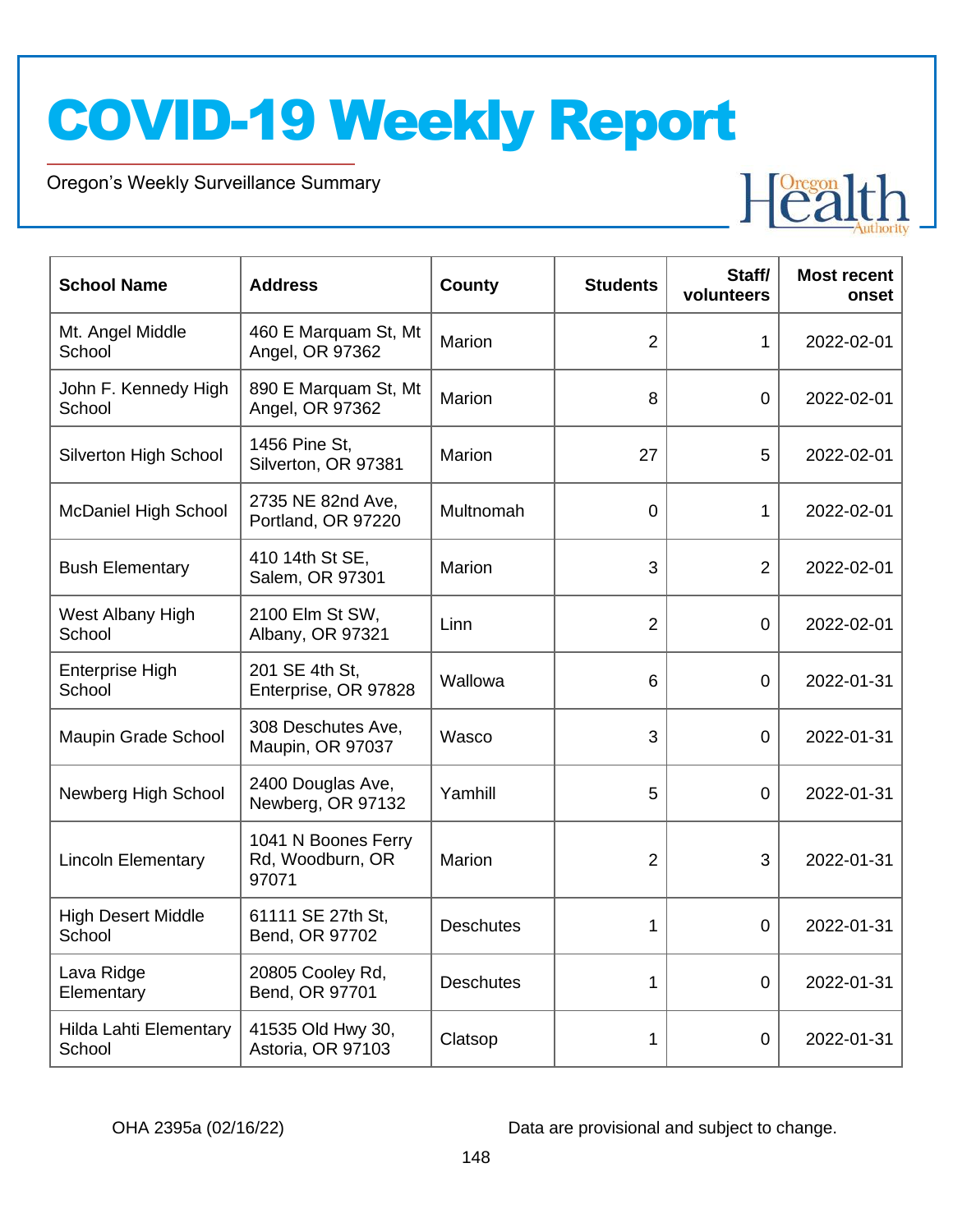Oregon's Weekly Surveillance Summary

Novel Coronavirus (COVID-19)



| <b>School Name</b>                                  | <b>Address</b>                                  | <b>County</b>    | <b>Students</b> | Staff/<br>volunteers | <b>Most recent</b><br>onset |
|-----------------------------------------------------|-------------------------------------------------|------------------|-----------------|----------------------|-----------------------------|
| <b>Oakland Elementary</b><br>School                 | 499 NE Spruce St,<br>Oakland, OR 97462          | Douglas          | $\overline{2}$  | $\overline{0}$       | 2022-01-31                  |
| <b>Condon Elementary</b><br>School                  | 220 S East St,<br>Condon, OR 97823              | Gilliam          | 3               | 1                    | 2022-01-31                  |
| <b>Prairie City School</b>                          | 740 Overholt St,<br>Prairie City, OR 97869      | Grant            | $\overline{2}$  | $\mathbf 0$          | 2022-01-31                  |
| <b>Hallman Elementary</b><br>School                 | 4000 Deerhaven Dr<br>NE, Salem, OR 97301        | Marion           | $\overline{2}$  | $\overline{2}$       | 2022-01-31                  |
| <b>Phoenix Elementary</b><br>School                 | 215 N Rose St,<br>Phoenix, OR 97535             | Jackson          | 3               | $\overline{0}$       | 2022-01-31                  |
| Oak Grove<br><b>Elementary School</b>               | 2838 W Main St,<br>Medford, OR 97501            | Jackson          | 15              | 1                    | 2022-01-31                  |
| <b>Evergreen Elementary</b>                         | 520 W River St, Cave<br>Junction, OR 97523      | Josephine        | 8               | $\overline{2}$       | 2022-01-31                  |
| <b>Success High School</b>                          | 1315 Meridian Dr,<br>Woodburn, OR 97071         | Marion           | 1               | 1                    | 2022-01-31                  |
| William E Miller<br>Elementary                      | 300 NW Crosby Dr,<br>Bend, OR 97703             | <b>Deschutes</b> | 0               | 1                    | 2022-01-31                  |
| Linwood<br>Elementary/Sojourner<br>School           | 11909 SE Linwood<br>Ave, Milwaukie, OR<br>97222 | Clackamas        | $\overline{2}$  | 0                    | 2022-01-31                  |
| <b>Peterson Elementary</b><br>School                | 4856 Clinton Ave,<br>Klamath Falls, OR<br>97603 | Klamath          | $\overline{2}$  | 1                    | 2022-01-31                  |
| <b>Willamette Valley</b><br><b>Christian School</b> | 9075 Pueblo Ave NE,<br>Brooks, OR 97305         | Marion           | $\overline{4}$  | $\overline{0}$       | 2022-01-31                  |
| <b>Barnes Butte</b><br>Elementary                   | 1875 NE Ironhorse Dr,<br>Prineville, OR 97754   | Crook            | 1               | 0                    | 2022-01-31                  |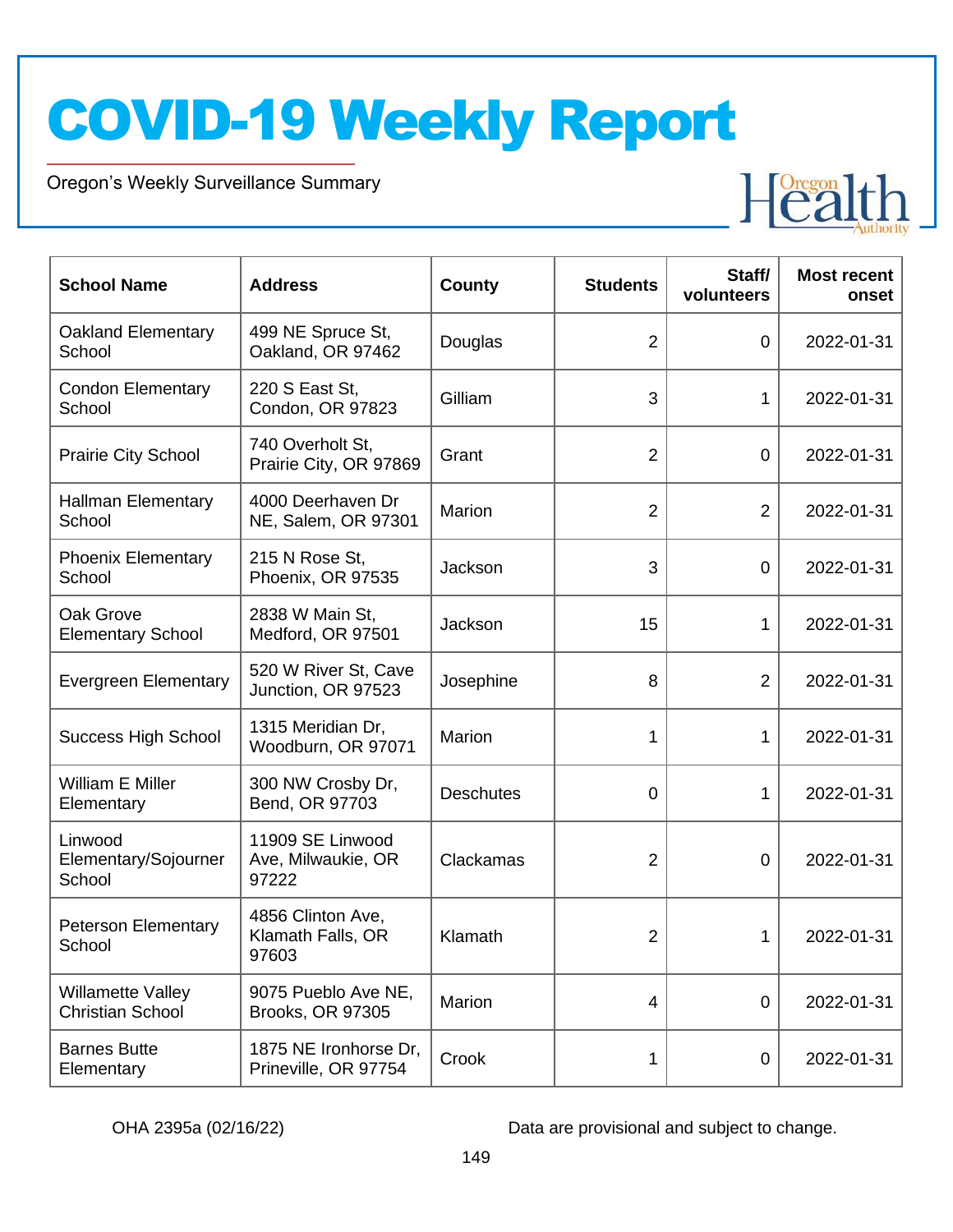Oregon's Weekly Surveillance Summary

Novel Coronavirus (COVID-19)



| <b>School Name</b>                       | <b>Address</b>                                 | County           | <b>Students</b> | Staff/<br>volunteers | <b>Most recent</b><br>onset |
|------------------------------------------|------------------------------------------------|------------------|-----------------|----------------------|-----------------------------|
| <b>Briggs Middle School</b>              | 2355 Yolanda Ave,<br>Springfield, OR 97477     | Lane             | 1               | $\overline{0}$       | 2022-01-31                  |
| Sam Case Elementary                      | 459 NE 12th St,<br>Newport, OR 97365           | Lincoln          | $\overline{2}$  | 0                    | 2022-01-31                  |
| South Baker<br>Intermediate              | 1285 3rd St, Baker<br>City, OR 97814           | <b>Baker</b>     | 3               | $\mathbf 1$          | 2022-01-31                  |
| Jefferson Middle<br>School               | 2180 Talbot Rd,<br>Jefferson, OR 97352         | Marion           | 9               | $\mathbf 0$          | 2022-01-31                  |
| <b>Highland Elementary</b><br>School     | 530 Highland Ave NE,<br>Salem, OR 97301        | Marion           | 5               | 1                    | 2022-01-31                  |
| Parrish Middle School                    | 802 Capitol St NE,<br>Salem, OR 97301          | Marion           | 11              | $\overline{0}$       | 2022-01-31                  |
| <b>Stayton Middle School</b>             | 1021 Shaff Rd,<br>Stayton, OR 97383            | Marion           | $\overline{7}$  | $\Omega$             | 2022-01-31                  |
| <b>Stayton High School</b>               | 757 W Locust St.<br>Stayton, OR 97383          | <b>Marion</b>    | 1               | $\overline{0}$       | 2022-01-31                  |
| Milwaukie High School                    | 2301 SE Willard St,<br>Milwaukie, OR 97222     | Clackamas        | $\overline{2}$  | $\overline{0}$       | 2022-01-31                  |
| Sauvie Island School                     | 14445 NW Charlton<br>Rd, Portland, OR<br>97231 | Multnomah        | 13              | 0                    | 2022-01-31                  |
| Caldera High School                      | 60925 SE 15th St,<br>Bend, OR 97702            | <b>Deschutes</b> | 1               | $\mathbf 1$          | 2022-01-31                  |
| Lakeview High School                     | 906 S 3rd St,<br>Lakeview, OR 97630            | Lake             | 5               | $\overline{0}$       | 2022-01-31                  |
| Ventura Park<br><b>Elementary School</b> | 145 SE 117th Ave,<br>Portland, OR 97216        | Multnomah        | $\overline{2}$  | 5                    | 2022-01-31                  |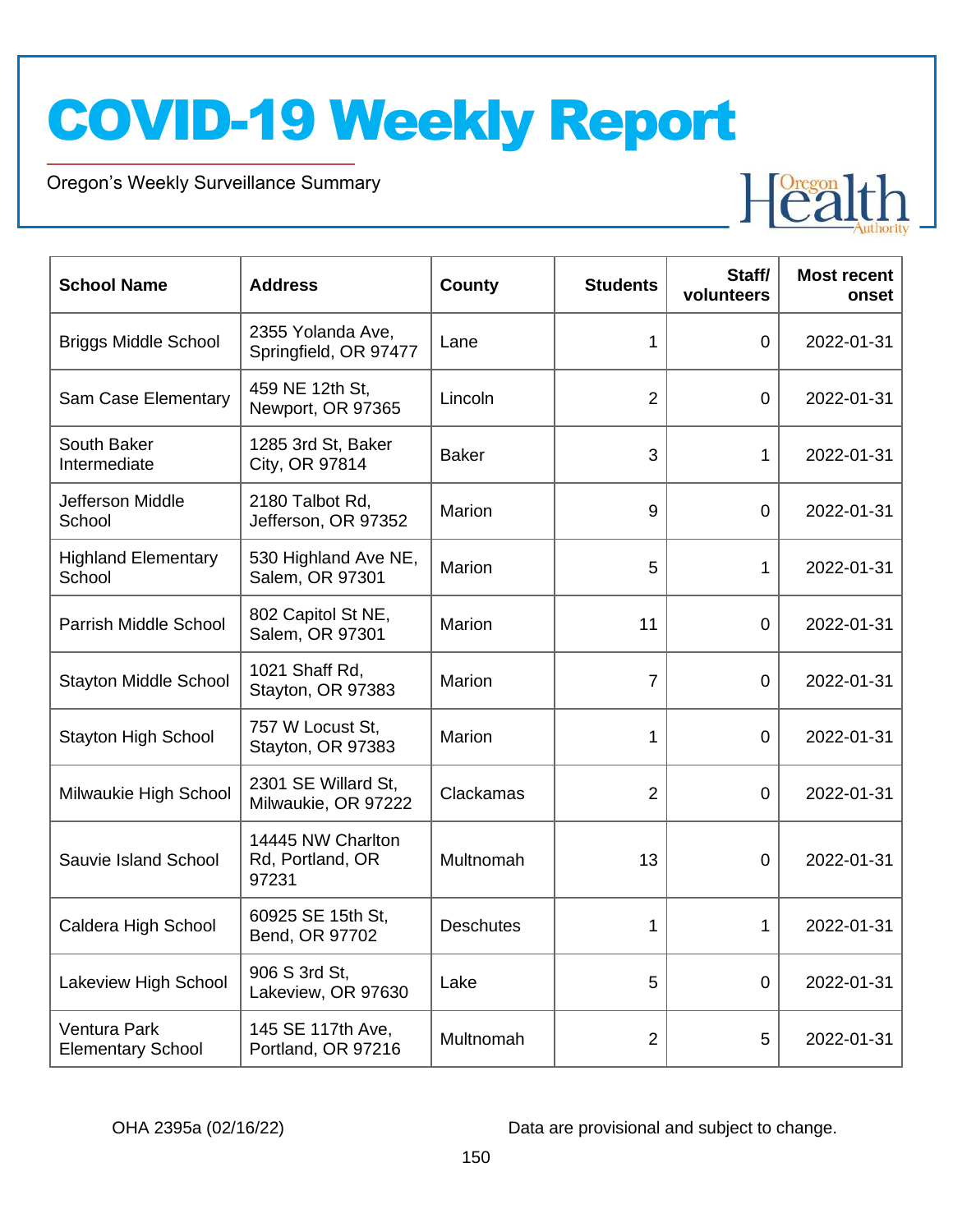Oregon's Weekly Surveillance Summary

Novel Coronavirus (COVID-19)



| <b>School Name</b>                             | <b>Address</b>                                    | <b>County</b>    | <b>Students</b> | Staff/<br>volunteers | <b>Most recent</b><br>onset |
|------------------------------------------------|---------------------------------------------------|------------------|-----------------|----------------------|-----------------------------|
| <b>Baker Middle School</b>                     | 2320 Washington Ave,<br>Baker City, OR 97814      | <b>Baker</b>     | $\overline{2}$  | $\overline{0}$       | 2022-01-30                  |
| Nestucca Valley<br><b>Elementary School</b>    | 36925 Hwy 101 S,<br>Cloverdale, OR 97112          | Tillamook        | 4               | $\overline{0}$       | 2022-01-30                  |
| <b>Chenowith Elementary</b><br>School          | 922 Chenowith Loop<br>Rd, The Dalles, OR<br>97058 | Wasco            | 5               | $\overline{0}$       | 2022-01-30                  |
| <b>Sunset Primary</b>                          | 2351 Oxford St, West<br>Linn, OR 97068            | Clackamas        | 3               | $\overline{0}$       | 2022-01-30                  |
| <b>Willamette Primary</b>                      | 1403 12th St, West<br>Linn, OR 97068              | Clackamas        | 1               | $\overline{0}$       | 2022-01-30                  |
| <b>Sunset School</b>                           | 245 S Cammann St,<br>Coos Bay, OR 97420           | Coos             | 14              | $\overline{0}$       | 2022-01-30                  |
| Juniper Elementary<br>School                   | 1300 NE Norton St,<br>Bend, OR 97701              | <b>Deschutes</b> | 1               | $\overline{0}$       | 2022-01-30                  |
| <b>Sisters Elementary</b><br>School            | 611 E Cascade,<br>Sisters, OR 97759               | <b>Deschutes</b> | 5               | $\overline{0}$       | 2022-01-30                  |
| Sunnyslope<br><b>Elementary School</b>         | 2230 SW Cannon Rd,<br>Roseburg, OR 97471          | Douglas          | 1               | 1                    | 2022-01-30                  |
| <b>Cheldelin Middle</b><br>School              | 987 Conifer Blvd NE,<br>Corvallis, OR 97330       | <b>Benton</b>    | 17              | $\overline{0}$       | 2022-01-30                  |
| <b>Desert View</b><br><b>Elementary School</b> | 1225 SW 9th St,<br>Hermiston, OR 97838            | Umatilla         | $\overline{2}$  | 0                    | 2022-01-30                  |
| <b>Brockway Elementary</b><br>School           | 2520 NW Brockway<br>Rd, Winston, OR<br>97496      | Douglas          | $\overline{4}$  | 3                    | 2022-01-30                  |
| Coquille Valley<br>Elementary                  | 1115 N Baxter St,<br>Coquille, OR 97423           | Coos             | 3               | 0                    | 2022-01-30                  |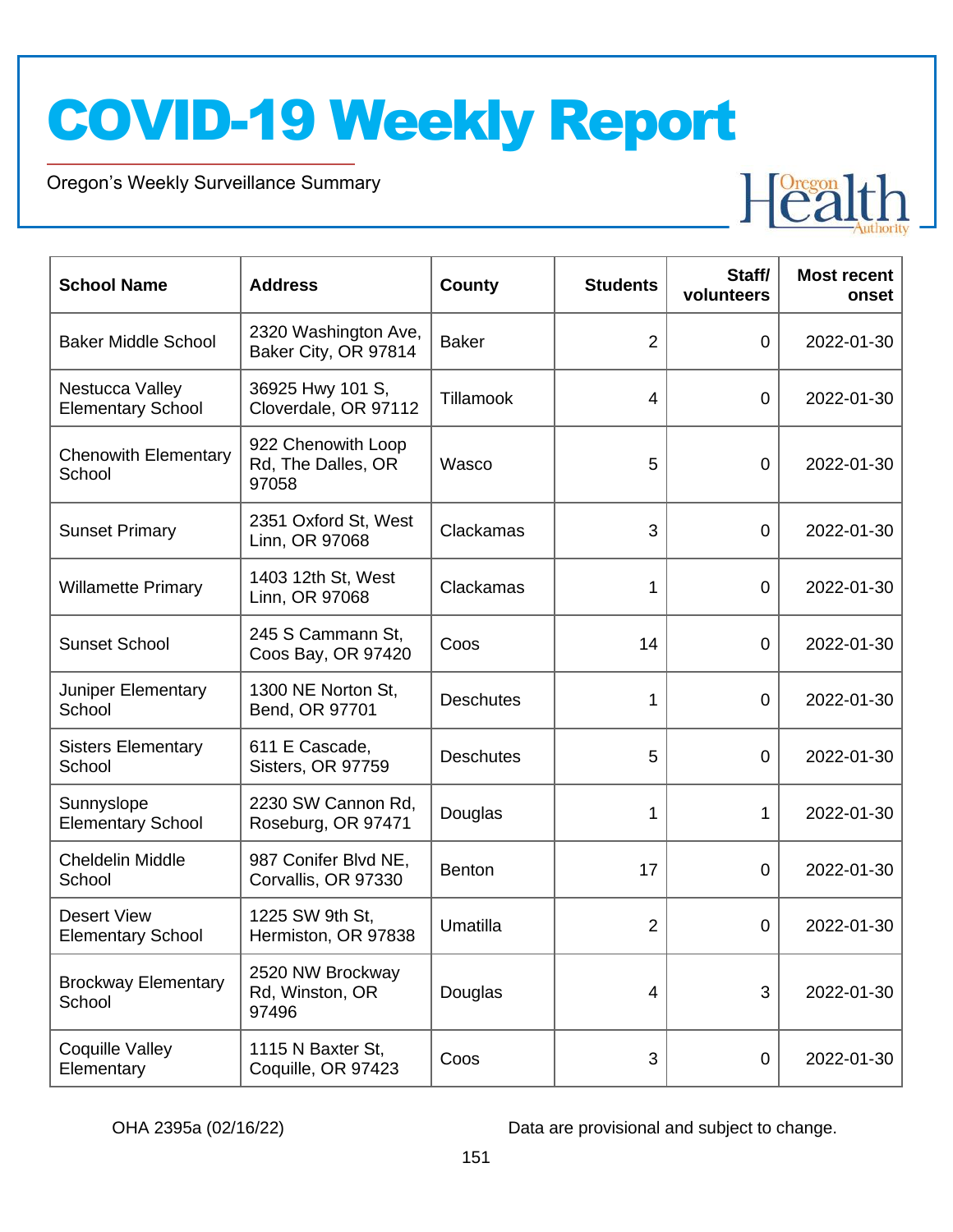Oregon's Weekly Surveillance Summary

Novel Coronavirus (COVID-19)



| <b>School Name</b>                               | <b>Address</b>                               | County        | <b>Students</b> | Staff/<br>volunteers | <b>Most recent</b><br>onset |
|--------------------------------------------------|----------------------------------------------|---------------|-----------------|----------------------|-----------------------------|
| <b>Four Rivers</b><br><b>Community School</b>    | 2449 SW 4th Ave,<br>Ontario, OR 97914        | Malheur       | 4               | $\overline{2}$       | 2022-01-30                  |
| <b>Culver High School</b>                        | 710 Fifth St, Culver,<br>OR 97734            | Jefferson     | 1               | $\Omega$             | 2022-01-30                  |
| <b>Philander Lee</b><br><b>Elementary School</b> | 1110 S Ivy, Canby,<br>OR 97013               | Clackamas     | 3               | $\overline{0}$       | 2022-01-30                  |
| <b>Henley Elementary</b><br>School               | 8227 Hwy 39, Klamath<br>Falls, OR 97603      | Klamath       | 8               | $\mathbf{1}$         | 2022-01-30                  |
| <b>Cedaroak Park</b><br><b>Primary School</b>    | 4515 S Cedaroak Dr,<br>West Linn, OR 97068   | Clackamas     | $\overline{2}$  | $\overline{0}$       | 2022-01-30                  |
| <b>Henley High School</b>                        | 8245 Hwy 39, Klamath<br>Falls, OR 97603      | Klamath       | 3               | $\overline{0}$       | 2022-01-30                  |
| Zion Lutheran<br><b>Christian School</b>         | 2800 NW Tyler Ave,<br>Corvallis, OR 97330    | <b>Benton</b> | 1               | $\Omega$             | 2022-01-30                  |
| Pleasant Hill High<br>School                     | 36386 Hwy 58,<br>Pleasant Hill, OR<br>97455  | Lane          | 6               | $\overline{0}$       | 2022-01-30                  |
| <b>Guy Lee Elementary</b><br>School              | 755 Harlow Rd,<br>Springfield, OR 97477      | Lane          | 1               | $\overline{0}$       | 2022-01-30                  |
| <b>Walterville Elementary</b><br>School          | 40589 McKenzie Hwy,<br>Springfield, OR 97478 | Lane          | $\overline{0}$  | $\mathbf{1}$         | 2022-01-30                  |
| Mari-Linn School                                 | 641 5th St, Lyons, OR<br>97358               | Linn          | $\overline{2}$  | $\overline{0}$       | 2022-01-30                  |
| <b>Aumsville Elementary</b><br>School            | 572 N 11th St,<br>Aumsville, OR 97325        | Marion        | 6               | $\overline{0}$       | 2022-01-30                  |
| <b>Scott Elementary</b>                          | 4700 Arizona Ave NE,<br>Salem, OR 97305      | Marion        | $\overline{2}$  | $\overline{2}$       | 2022-01-30                  |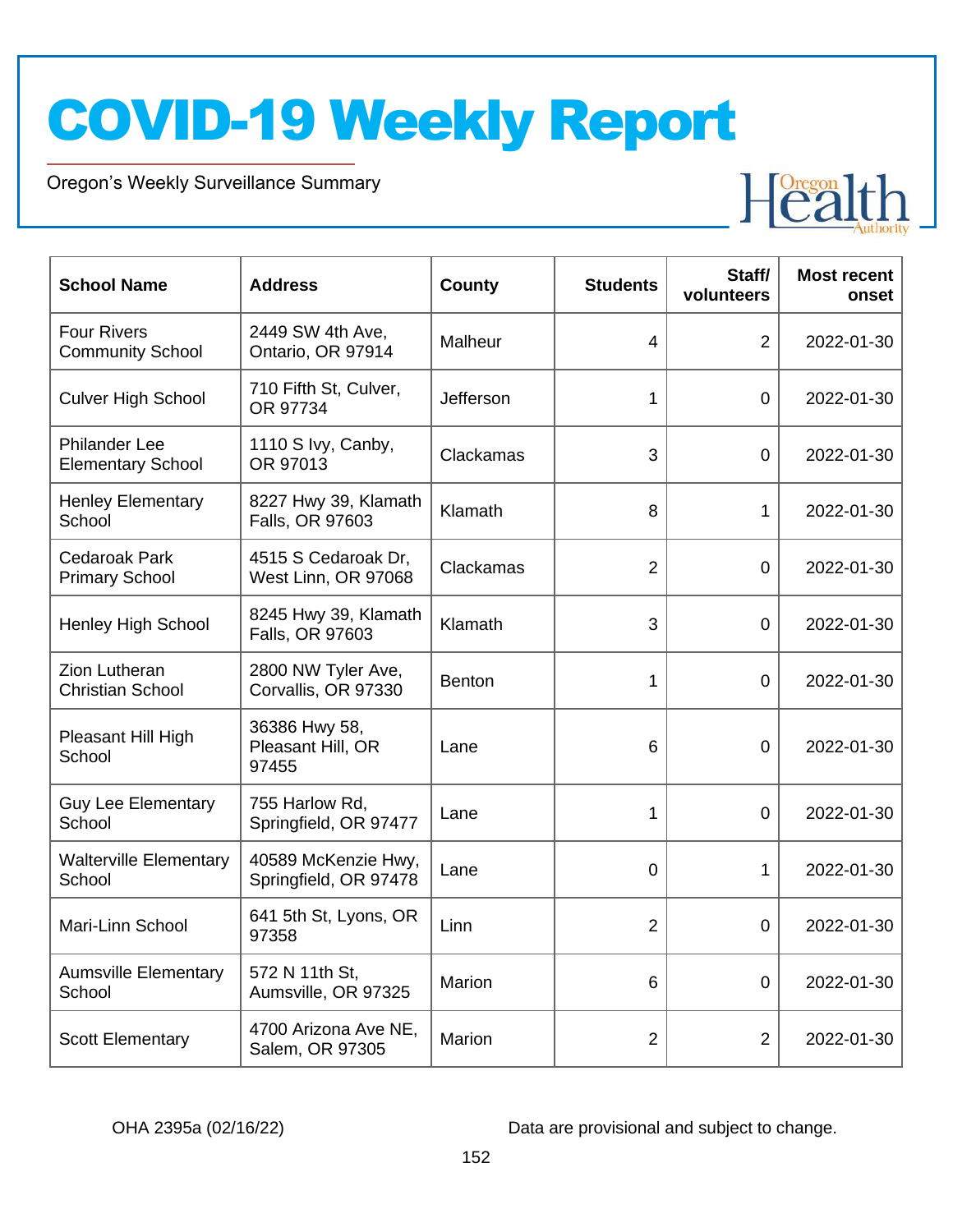Oregon's Weekly Surveillance Summary

Novel Coronavirus (COVID-19)



| <b>School Name</b>                              | <b>Address</b>                                        | County        | <b>Students</b> | Staff/<br>volunteers | <b>Most recent</b><br>onset |
|-------------------------------------------------|-------------------------------------------------------|---------------|-----------------|----------------------|-----------------------------|
| <b>Keizer Elementary</b><br>School              | 5600 McClure St N,<br>Keizer, OR 97303                | Marion        | $\overline{7}$  | $\mathbf{1}$         | 2022-01-30                  |
| Gervais Elementary<br>School                    | 150 Douglas Ave,<br>Gervais, OR 97026                 | Marion        | 1               | $\mathbf{1}$         | 2022-01-30                  |
| Washington<br>Elementary                        | 777 E Lincoln St,<br>Woodburn, OR 97071               | Marion        | 3               | $\mathbf{1}$         | 2022-01-30                  |
| <b>Grand View Christian</b><br>Academy          | 14855 S. Leland<br>Road, Beavercreek,<br>OR 97004     | Clackamas     | 1               | $\Omega$             | 2022-01-30                  |
| <b>Waverly Elementary</b><br>School             | 425 Columbus St SE,<br>Albany, OR 97321               | Linn          | 3               | $\overline{2}$       | 2022-01-30                  |
| Garibaldi Grade<br>School                       | 604 Cypress St,<br>Garibaldi, OR 97118                | Tillamook     | 5               | $\overline{0}$       | 2022-01-29                  |
| <b>Gaffney Lane</b><br><b>Elementary School</b> | 13521 S Gaffney Ln,<br>Oregon City, OR<br>97045       | Clackamas     | $\overline{2}$  | $\overline{0}$       | 2022-01-29                  |
| Seaside Middle<br>School                        | 2600 Spruce Drive,<br>Suite 200, Seaside,<br>OR 97138 | Clatsop       | 1               | 0                    | 2022-01-29                  |
| <b>Philomath Elementary</b><br>School           | 239 S 16th St,<br>Philomath, OR 97370                 | <b>Benton</b> | 15              | $\overline{0}$       | 2022-01-29                  |
| Philomath High School                           | 2054 Applegate St,<br>Philomath, OR 97370             | <b>Benton</b> | 4               | $\overline{0}$       | 2022-01-29                  |
| <b>Clemens Primary</b><br>School                | 535 S 19th St,<br>Philomath, OR 97370                 | <b>Benton</b> | $\overline{7}$  | $\overline{0}$       | 2022-01-29                  |
| Sutherlin High School                           | 500 E Fourth St,<br>Sutherlin, OR 97479               | Douglas       | 3               | 0                    | 2022-01-29                  |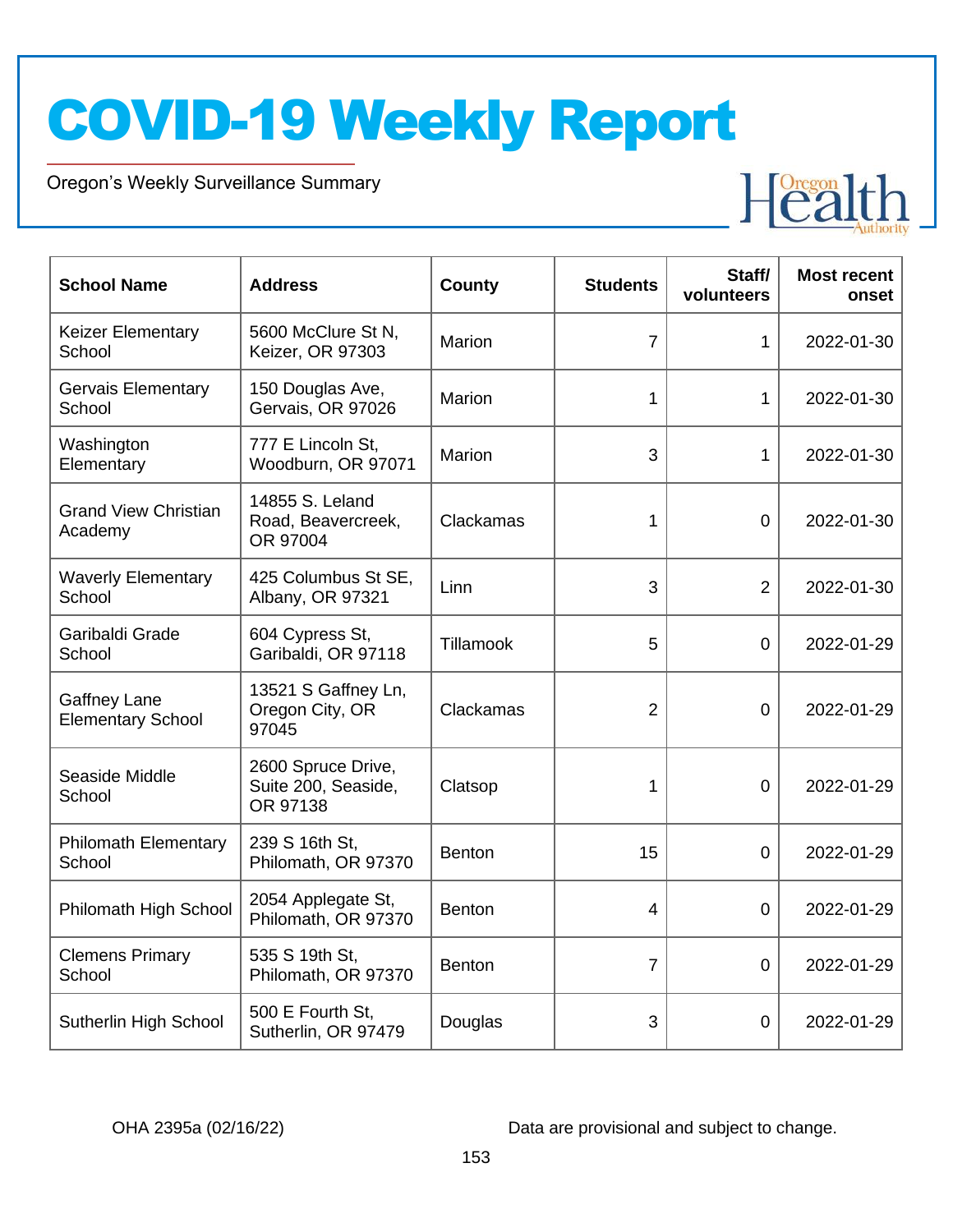Oregon's Weekly Surveillance Summary

Novel Coronavirus (COVID-19)



| <b>School Name</b>                                | <b>Address</b>                                   | <b>County</b> | <b>Students</b> | Staff/<br>volunteers | <b>Most recent</b><br>onset |
|---------------------------------------------------|--------------------------------------------------|---------------|-----------------|----------------------|-----------------------------|
| <b>Bessie Coleman</b><br><b>Elementary School</b> | 3838 NW Walnut Blvd,<br>Corvallis, OR 97330      | <b>Benton</b> | 22              | $\overline{0}$       | 2022-01-29                  |
| Lamb Elementary                                   | 4930 Herrin Rd NE,<br>Salem, OR 97305            | Marion        | 6               | 1                    | 2022-01-29                  |
| Jaguar Elementary<br>School                       | 1825 NW 27th St,<br>Corvallis, OR 97330          | <b>Benton</b> | 10              | $\overline{0}$       | 2022-01-29                  |
| <b>Lighthouse Charter</b><br>School               | 62858 HWY 101,<br>Coos Bay, OR 97420             | Coos          | 3               | $\overline{0}$       | 2022-01-29                  |
| <b>Mountain View</b><br><b>Elementary School</b>  | 340 NE Granger Ave,<br>Corvallis, OR 97330       | <b>Benton</b> | 14              | $\overline{0}$       | 2022-01-29                  |
| <b>Linus Pauling Middle</b><br>School             | 1111 NW Cleveland<br>Ave, Corvallis, OR<br>97330 | <b>Benton</b> | 20              | $\mathbf 0$          | 2022-01-29                  |
| <b>Wildcat Elementary</b><br>School               | 2701 NW Satinwood,<br>Corvallis, OR 97330        | <b>Benton</b> | 16              | $\mathbf 0$          | 2022-01-29                  |
| <b>Windy River</b><br><b>Elementary School</b>    | 500 Tatone St,<br>Boardman, OR 97818             | Morrow        | 6               | $\overline{0}$       | 2022-01-29                  |
| <b>Harritt Elementary</b>                         | 2112 Linwood St NW,<br>Salem, OR 97304           | Polk          | 7               | $\overline{2}$       | 2022-01-29                  |
| McLoughlin Middle<br>School                       | 320 W Second St,<br>Medford, OR 97501            | Jackson       | $\overline{4}$  | 4                    | 2022-01-29                  |
| South Medford High<br>School                      | 1551 Cunningham<br>Ave, Medford, OR<br>97501     | Jackson       | 11              | 1                    | 2022-01-29                  |
| Lincoln Savage Middle<br>School                   | 8551 New Hope Rd,<br>Grants Pass, OR<br>97527    | Josephine     | 1               | 1                    | 2022-01-29                  |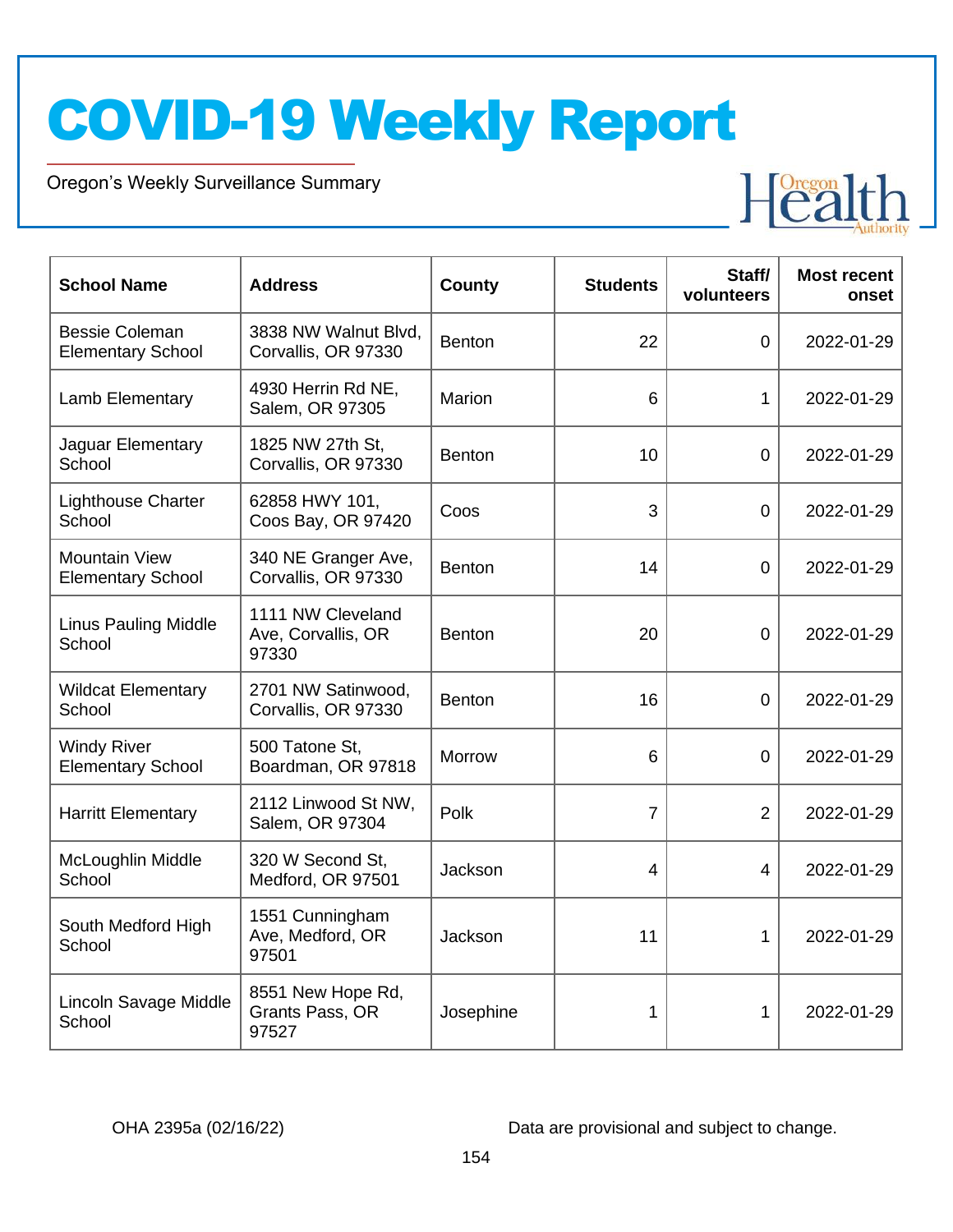Oregon's Weekly Surveillance Summary

Novel Coronavirus (COVID-19)



| <b>School Name</b>                              | <b>Address</b>                                     | County    | <b>Students</b> | Staff/<br>volunteers | <b>Most recent</b><br>onset |
|-------------------------------------------------|----------------------------------------------------|-----------|-----------------|----------------------|-----------------------------|
| Eagle Ridge High<br>School                      | 677 South 7th St,<br>Klamath Falls, OR<br>97601    | Klamath   | 3               | $\overline{0}$       | 2022-01-29                  |
| Joseph Conger<br><b>Elementary School</b>       | 1700 California Ave,<br>Klamath Falls, OR<br>97601 | Klamath   | $\overline{4}$  | $\overline{2}$       | 2022-01-29                  |
| Damascus Christian<br>School                    | 14251 SE Rust Wy,<br>Damascus, OR 97089            | Clackamas | $\overline{2}$  | $\overline{0}$       | 2022-01-29                  |
| La Salle Catholic<br><b>College Preparatory</b> | 11999 SE Fuller Rd,<br>Milwaukie, OR 97222         | Clackamas | 8               | $\overline{0}$       | 2022-01-29                  |
| Klamath Learning<br>Center                      | 2856 Eberlein Ave,<br>Klamath Falls, OR<br>97603   | Klamath   | 3               | $\overline{0}$       | 2022-01-29                  |
| Douglas Gardens<br><b>Elementary School</b>     | 3680 Jasper Rd,<br>Springfield, OR 97478           | Lane      | 1               | $\overline{0}$       | 2022-01-29                  |
| Hamlin Middle School                            | 326 Centennial Blvd,<br>Springfield, OR 97477      | Lane      | 0               | $\mathbf 1$          | 2022-01-29                  |
| Hawthorne<br>Elementary                         | 3205 Long St, Sweet<br>Home, OR 97386              | Linn      | 1               | 1                    | 2022-01-29                  |
| Vale High School                                | 505 Viking Dr, Vale,<br>OR 97918                   | Malheur   | 3               | $\overline{0}$       | 2022-01-29                  |
| <b>Silverton Middle</b><br>School               | 714 Schlador St,<br>Silverton, OR 97381            | Marion    | 9               | $\overline{2}$       | 2022-01-29                  |
| <b>Robert Frost</b><br><b>Elementary School</b> | 201 Westfield St,<br>Silverton, OR 97381           | Marion    | 17              | 8                    | 2022-01-29                  |
| <b>North Marion Middle</b><br>School            | 20246 Grim Rd NE,<br>Aurora, OR 97002              | Marion    | 5               | 1                    | 2022-01-29                  |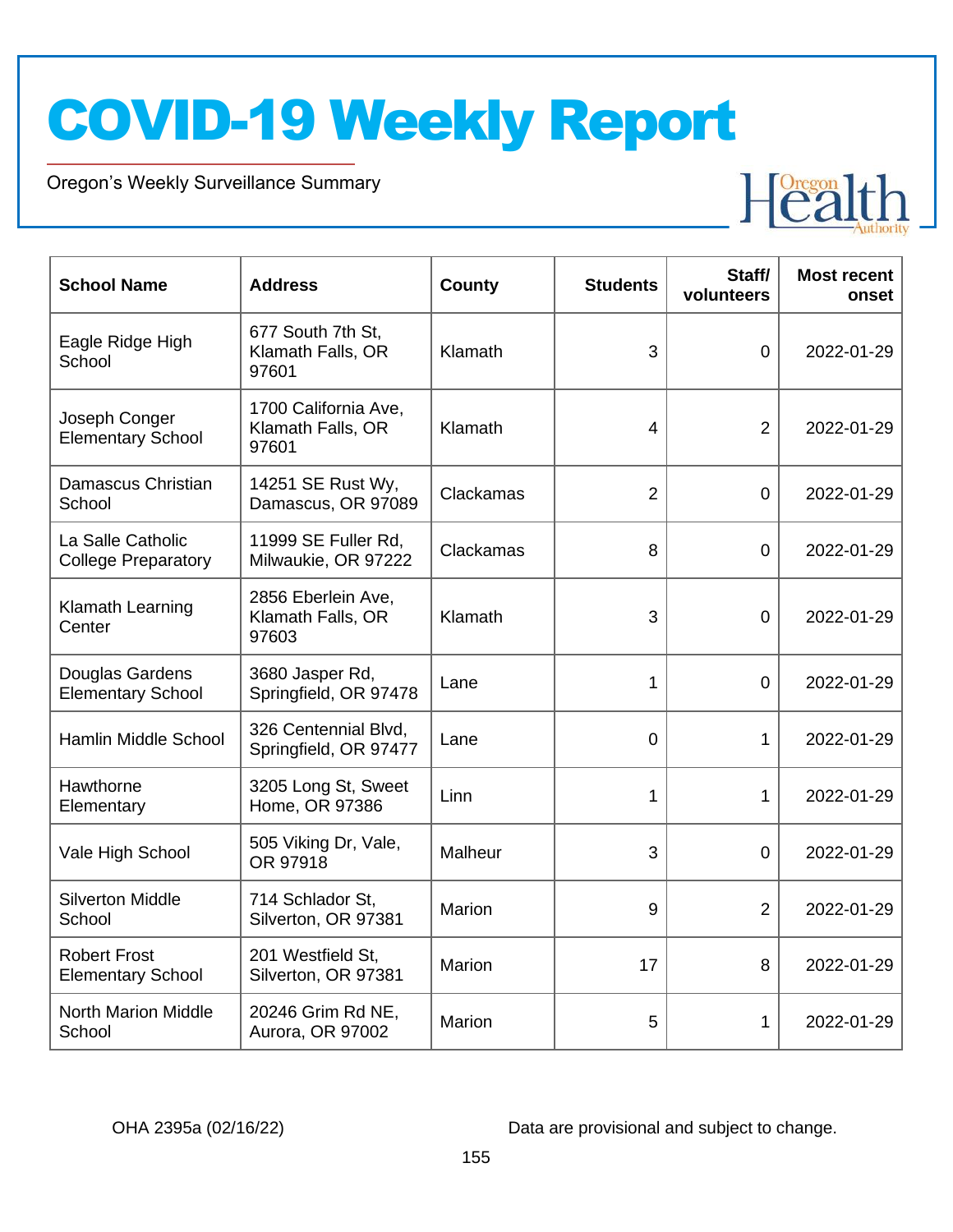Oregon's Weekly Surveillance Summary

Novel Coronavirus (COVID-19)



| <b>School Name</b>                                           | <b>Address</b>                                     | County        | <b>Students</b> | Staff/<br>volunteers | <b>Most recent</b><br>onset |
|--------------------------------------------------------------|----------------------------------------------------|---------------|-----------------|----------------------|-----------------------------|
| <b>Clear Lake</b><br><b>Elementary School</b>                | 7425 Meadowglen N,<br>Keizer, OR 97303             | Marion        | 9               | $\mathbf 0$          | 2022-01-29                  |
| <b>Stayton Elementary</b><br>School                          | 875 N 3rd, Stayton,<br>OR 97383                    | <b>Marion</b> | 5               | $\Omega$             | 2022-01-29                  |
| <b>Turner Elementary</b>                                     | 7800 School Ave,<br><b>Turner, OR 97392</b>        | <b>Marion</b> | 6               | $\overline{0}$       | 2022-01-29                  |
| <b>Silver Crest</b><br><b>Elementary School</b>              | 365 Loar Rd SE,<br>Silverton, OR 97381             | <b>Marion</b> | $\overline{7}$  | 1                    | 2022-01-29                  |
| <b>Cloverdale Elementary</b>                                 | 9666 Parrish Gap Rd<br>SE, Turner, OR 97392        | Marion        | $\overline{2}$  | 0                    | 2022-01-29                  |
| David Douglas High<br>School                                 | 1001 SE 135th Ave,<br>Portland, OR 97233           | Multnomah     | 1               | $\overline{0}$       | 2022-01-29                  |
| <b>Crater High School</b>                                    | 655 N 3rd Street,<br>Central Point, OR<br>97502    | Jackson       | 10              | 0                    | 2022-01-29                  |
| Lenox Elementary                                             | 21200 NW Rock<br>Creek Blvd, Portland,<br>OR 97229 | Washington    | $\Omega$        | 1                    | 2022-01-28                  |
| <b>Gardiner Middle</b><br>School                             | 180 Ethel St, Oregon<br>City, OR 97045             | Clackamas     | 1               | 0                    | 2022-01-28                  |
| <b>Beaverton High</b><br>School                              | 13000 SW 2nd St,<br>Beaverton, OR 97005            | Washington    | 0               | 1                    | 2022-01-28                  |
| Buena Vista Spanish<br><b>Immersion Elementary</b><br>School | 1500 Queens Way,<br>Eugene, OR 97401               | Lane          | 3               | 0                    | 2022-01-28                  |
| North Bay Elementary<br>School                               | 93670 Viking Ln,<br>North Bend, OR<br>97459        | Coos          | 7               | $\mathbf 0$          | 2022-01-28                  |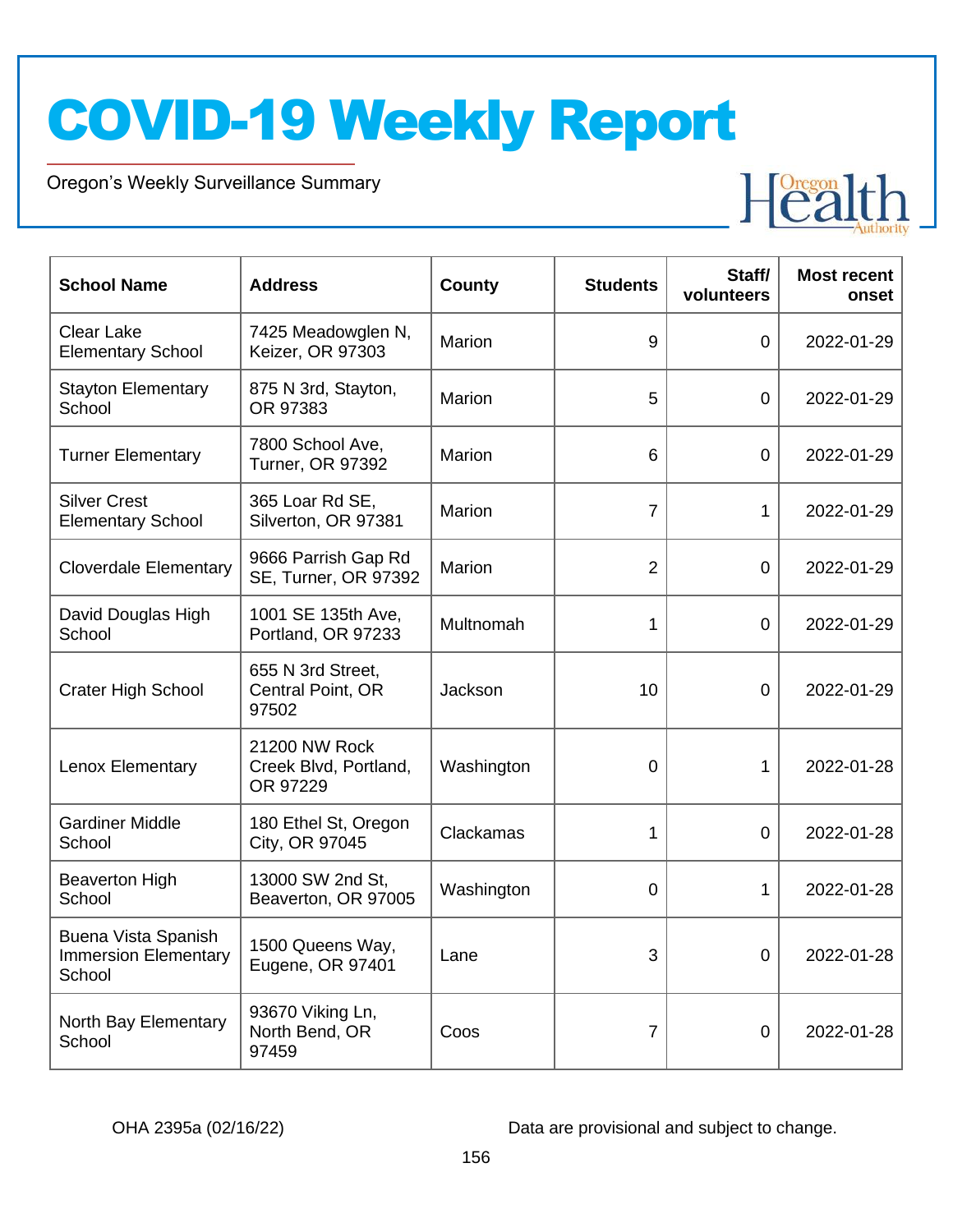Oregon's Weekly Surveillance Summary

Novel Coronavirus (COVID-19)



| <b>School Name</b>                             | <b>Address</b>                                   | <b>County</b>     | <b>Students</b> | Staff/<br>volunteers | <b>Most recent</b><br>onset |
|------------------------------------------------|--------------------------------------------------|-------------------|-----------------|----------------------|-----------------------------|
| <b>Crook County High</b><br>School             | 1100 SE Lynn Blvd,<br>Prineville, OR 97754       | Crook             | 3               | $\Omega$             | 2022-01-28                  |
| <b>Bend High School</b>                        | 230 NE 6th St, Bend,<br>OR 97701                 | <b>Deschutes</b>  | 1               | 0                    | 2022-01-28                  |
| Plymouth High School                           | 470 N 16th St, St<br><b>Helens, OR 97051</b>     | Columbia          | 6               | 0                    | 2022-01-28                  |
| John C. Fremont<br>Middle School               | 850 W Keady Ct,<br>Roseburg, OR 97471            | Douglas           | 4               | 0                    | 2022-01-28                  |
| <b>Garfield Elementary</b><br>School           | 1205 NW Garfield<br>Ave, Corvallis, OR<br>97330  | Benton            | 13              | $\overline{0}$       | 2022-01-28                  |
| <b>Hood River Valley</b><br><b>High School</b> | 1220 Indian Creek Rd,<br>Hood River, OR 97031    | <b>Hood River</b> | 1               | 3                    | 2022-01-28                  |
| <b>Corvallis High School</b>                   | 1400 NW Buchanan<br>Ave, Corvallis, OR<br>97330  | <b>Benton</b>     | 25              | $\overline{0}$       | 2022-01-28                  |
| <b>Siletz Valley Schools</b>                   | 245 James Frank Ave,<br>Siletz, OR 97380         | Lincoln           | 1               | $\overline{0}$       | 2022-01-28                  |
| <b>Scouters Mountain</b><br>Elementary         | 10811 SE 172nd Ave,<br>Happy Valley, OR<br>97086 | Clackamas         | 1               | 0                    | 2022-01-28                  |
| St. Luke Catholic<br>School                    | 529 Harrison St,<br>Woodburn, OR 97071           | Marion            | 4               | $\overline{0}$       | 2022-01-28                  |
| Southern Oregon<br><b>Success Academy</b>      | 345 Merlin Rd, Merlin,<br>OR 97532               | Josephine         | 1               | 1                    | 2022-01-28                  |
| The Siskiyou School                            | 631 Clay St, Ashland,<br>OR 97520                | Jackson           | 8               | 0                    | 2022-01-28                  |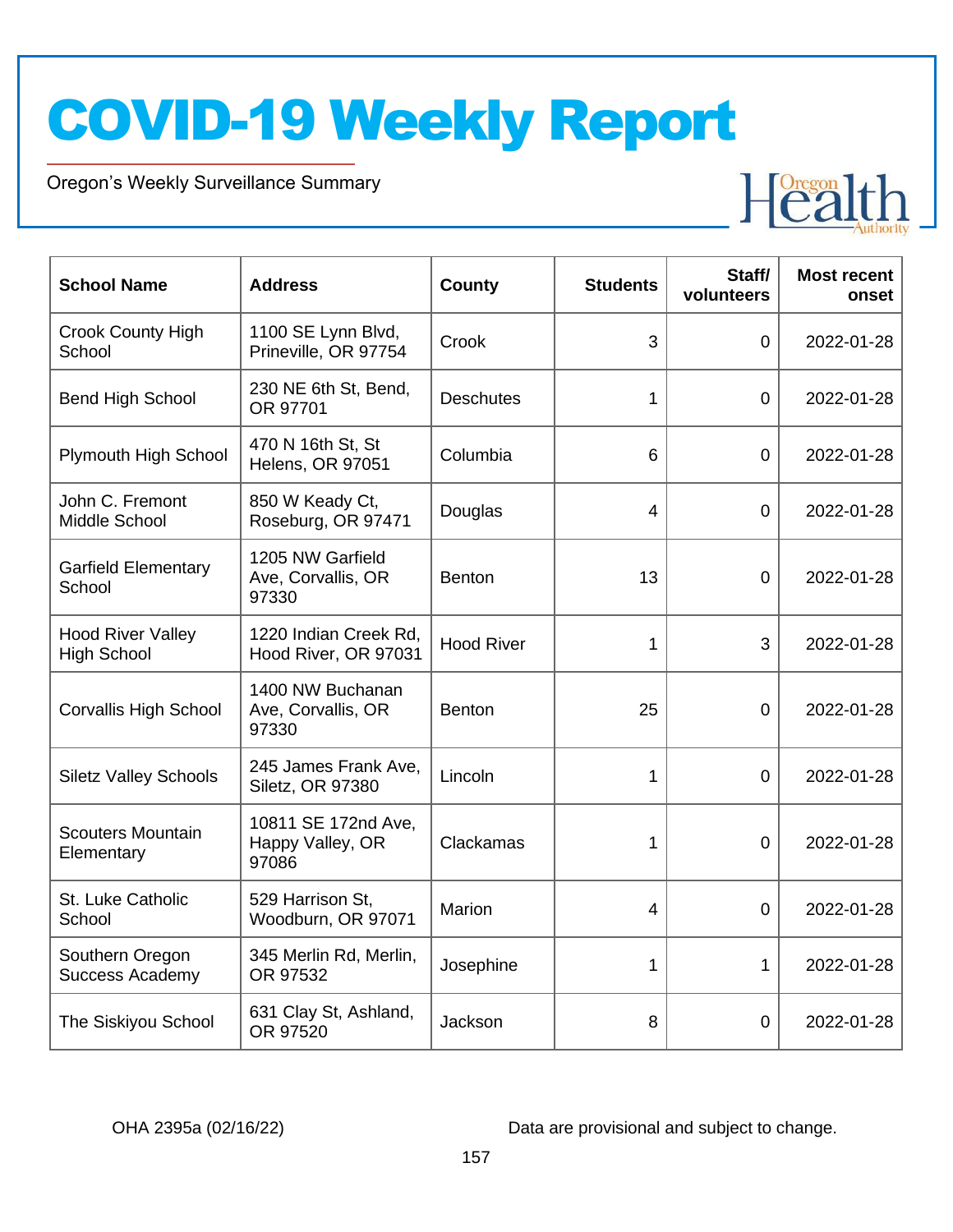Oregon's Weekly Surveillance Summary

Novel Coronavirus (COVID-19)



| <b>School Name</b>                              | <b>Address</b>                                     | County       | <b>Students</b> | Staff/<br>volunteers | <b>Most recent</b><br>onset |
|-------------------------------------------------|----------------------------------------------------|--------------|-----------------|----------------------|-----------------------------|
| <b>Taft Elementary</b><br>School                | 4040 High School Dr,<br>Lincoln City, OR<br>97367  | Lincoln      | 7               | $\mathbf 0$          | 2022-01-28                  |
| Cairo Elementary                                | 531 Hwy 20-26,<br>Ontario, OR 97914                | Malheur      | 3               | $\overline{0}$       | 2022-01-28                  |
| Mark Twain<br><b>Elementary School</b>          | 425 Church St,<br>Silverton, OR 97381              | Marion       | 5               | 1                    | 2022-01-28                  |
| <b>Sublimity School</b>                         | 431 E Main St,<br>Sublimity, OR 97385              | Marion       | 1               | $\mathbf 0$          | 2022-01-28                  |
| North Marion High<br>School                     | 20167 Grim Rd NE,<br>Aurora, OR 97002              | Marion       | 5               | $\mathbf 0$          | 2022-01-28                  |
| <b>Victor Point</b><br><b>Elementary School</b> | 1175 Victor Point Rd<br>SE, Silverton, OR<br>97381 | Marion       | $\overline{2}$  | $\mathbf 0$          | 2022-01-28                  |
| <b>Scotts Mills</b><br><b>Elementary School</b> | 805 First St, Scotts<br>Mills, OR 97375            | Marion       | $\overline{2}$  | 2                    | 2022-01-28                  |
| <b>Baker High School</b>                        | 2500 E St, Baker City,<br>OR 97814                 | <b>Baker</b> | 3               | $\mathbf 0$          | 2022-01-28                  |
| <b>Armand Larive Middle</b><br>School           | 1497 SW 9th St,<br>Hermiston, OR 97838             | Umatilla     | 6               | $\overline{0}$       | 2022-01-27                  |
| Washington<br><b>Elementary School</b>          | 1205 SE Byers Ave,<br>Pendleton, OR 97801          | Umatilla     | 4               | 1                    | 2022-01-27                  |
| <b>Stephens Middle</b><br>School                | 4962 Haysville Dr NE,<br>Salem, OR 97305           | Marion       | 5               | 1                    | 2022-01-27                  |
| <b>Warrenton Grade</b><br>School                | 820 SW Cedar St,<br>Warrenton, OR 97146            | Clatsop      | 1               | $\mathbf 0$          | 2022-01-27                  |
| <b>Riley Creek</b><br>Elementary                | 94350 6th St, Gold<br>Beach, OR 97444              | Curry        | 11              | 3                    | 2022-01-27                  |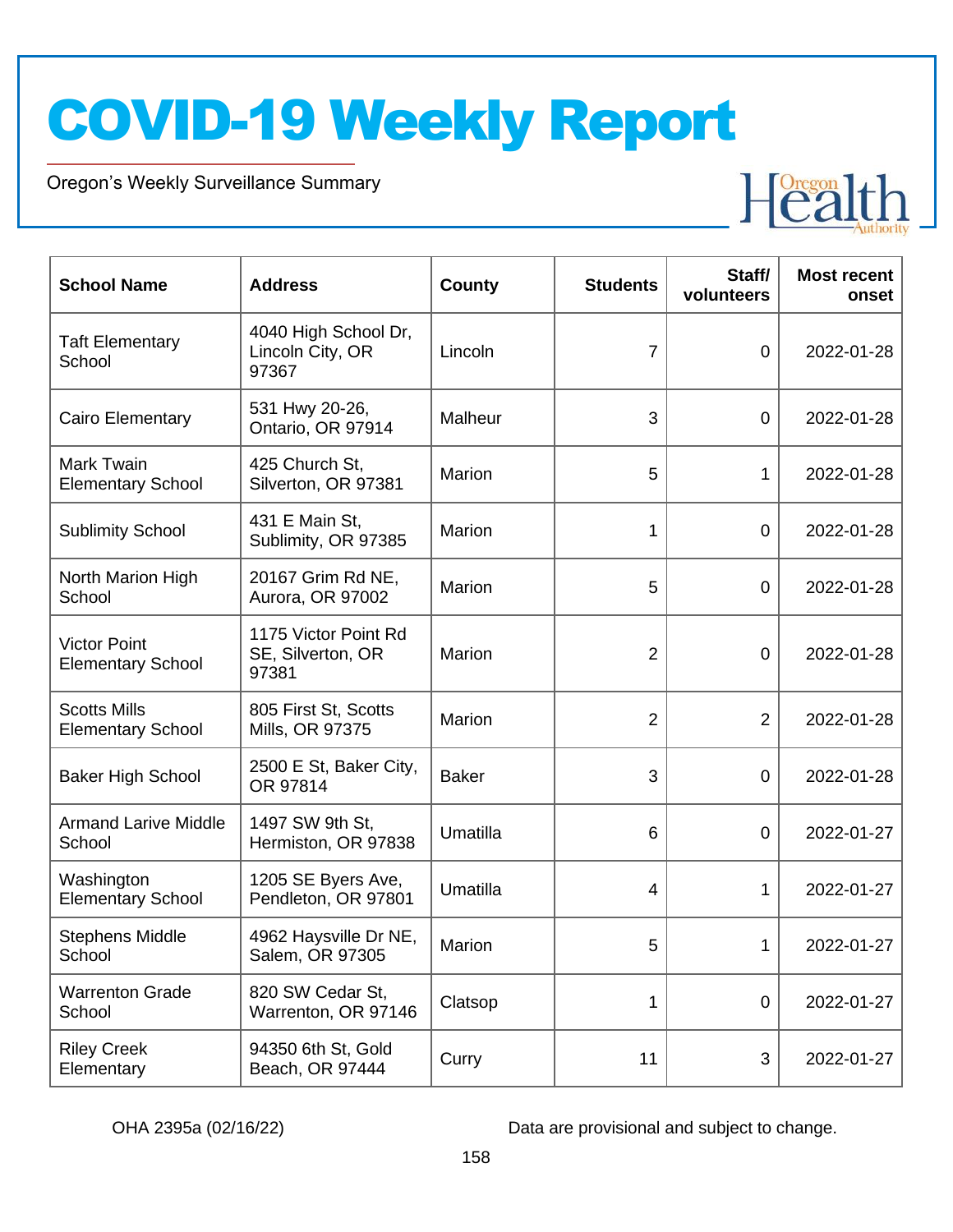Oregon's Weekly Surveillance Summary

Novel Coronavirus (COVID-19)



| <b>School Name</b>                      | <b>Address</b>                                   | County        | <b>Students</b> | Staff/<br>volunteers | <b>Most recent</b><br>onset |
|-----------------------------------------|--------------------------------------------------|---------------|-----------------|----------------------|-----------------------------|
| Gold Beach High<br>School               | 29516 Ellensburg Ave,<br>Gold Beach, OR<br>97444 | Curry         | $\overline{2}$  | 1                    | 2022-01-27                  |
| <b>Weddle Elementary</b><br>School      | 1825 Alder Dr NE,<br>Keizer, OR 97303            | Marion        | $\overline{2}$  | 1                    | 2022-01-27                  |
| <b>Lincoln Elementary</b><br>School     | 110 SE Alexander<br>Ave, Corvallis, OR<br>97333  | <b>Benton</b> | 11              | $\mathbf 0$          | 2022-01-27                  |
| <b>Talent Middle School</b>             | 102 Christian Ave,<br>Talent, OR 97540           | Jackson       | 5               | $\Omega$             | 2022-01-27                  |
| <b>Butte Falls Charter</b><br>School    | 720 Laurel Ave, Butte<br>Falls, OR 97522         | Jackson       | $\overline{0}$  | $\mathbf{1}$         | 2022-01-27                  |
| Washington<br><b>Elementary School</b>  | 610 S Peach St.<br>Medford, OR 97501             | Jackson       | 8               | $\overline{2}$       | 2022-01-27                  |
| Joan Austin<br><b>Elementary School</b> | 2200 N Center St,<br>Newberg, OR 97132           | Yamhill       | 1               | $\overline{0}$       | 2022-01-27                  |
| <b>Valley Inquiry Charter</b><br>School | 5774 Hazelgreen Rd<br>NE, Salem, OR 97305        | Marion        | 1               | $\Omega$             | 2022-01-27                  |
| <b>Illinois Valley High</b><br>School   | 625 E. River St., Cave<br>Junction, OR 97523     | Josephine     | 6               | $\mathbf{1}$         | 2022-01-27                  |
| <b>Yolanda Elementary</b><br>School     | 2350 Yolanda Ave,<br>Springfield, OR 97477       | Lane          | 1               | $\overline{0}$       | 2022-01-27                  |
| <b>Hood View Adventist</b><br>School    | 26505 SE Kelso Rd,<br>Boring, OR 97009           | Clackamas     | 1               | $\overline{0}$       | 2022-01-27                  |
| <b>Ontario Middle School</b>            | 573 SW 2nd Ave,<br>Ontario, OR 97914             | Malheur       | 5               | 0                    | 2022-01-27                  |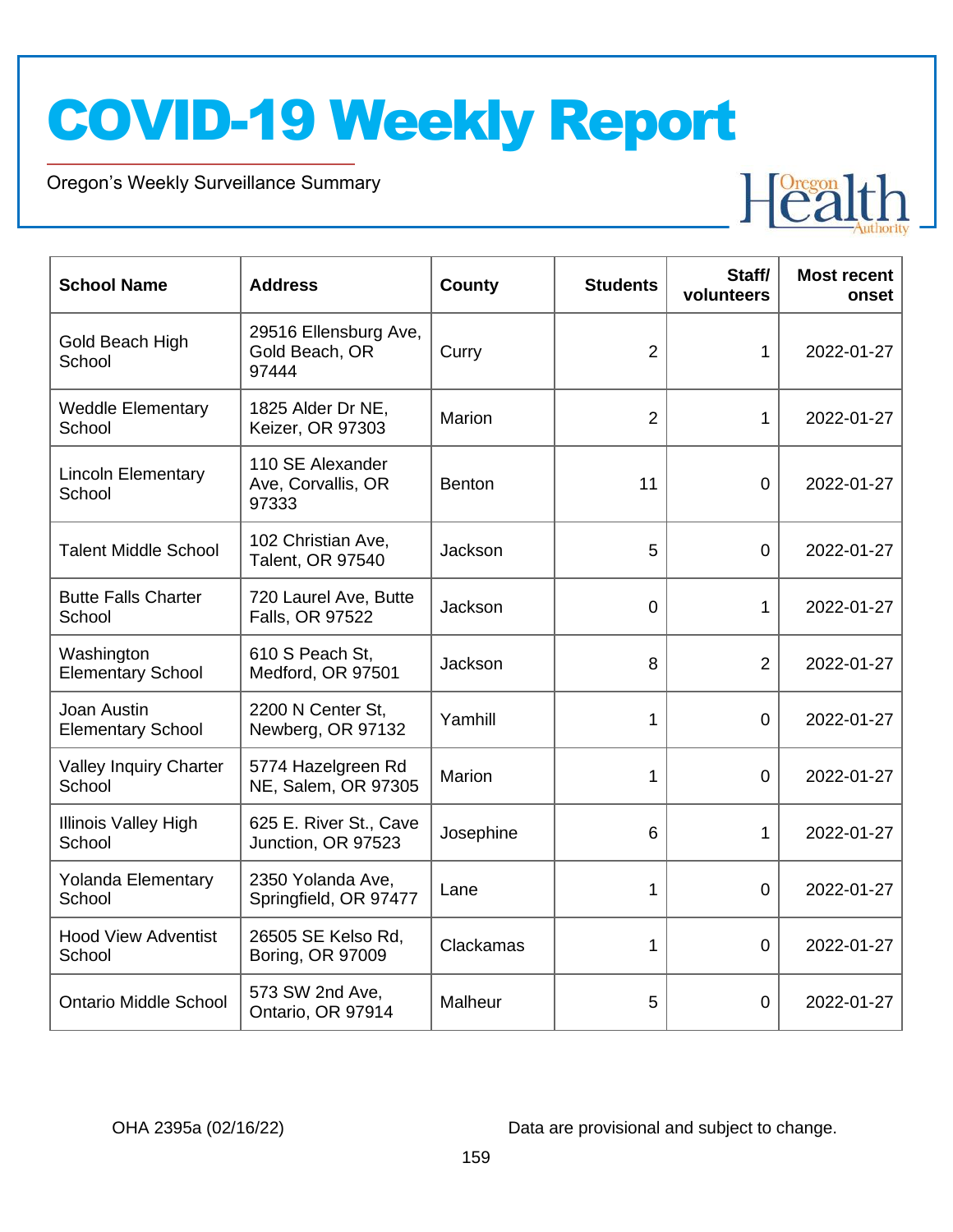Oregon's Weekly Surveillance Summary

Novel Coronavirus (COVID-19)



| <b>School Name</b>                             | <b>Address</b>                                 | <b>County</b> | <b>Students</b> | Staff/<br>volunteers | <b>Most recent</b><br>onset |
|------------------------------------------------|------------------------------------------------|---------------|-----------------|----------------------|-----------------------------|
| Adrian<br>Elementary/Middle<br>School          | 207 Owyhee St.,<br>Adrian, OR 97901            | Malheur       | 1               | $\overline{0}$       | 2022-01-27                  |
| <b>Kennedy Elementary</b>                      | 4912 Noren Ave NE,<br>Keizer, OR 97303         | Marion        | 3               | $\overline{2}$       | 2022-01-27                  |
| Cascade Senior High<br>School                  | 10226 Marion Rd SE,<br><b>Turner, OR 97392</b> | <b>Marion</b> | 5               | $\overline{0}$       | 2022-01-27                  |
| <b>AC Houghton</b><br><b>Elementary School</b> | 1105 N Main Ave,<br>Irrigon, OR 97844          | <b>Morrow</b> | 3               | $\overline{0}$       | 2022-01-27                  |
| <b>Sunset Elementary</b><br>School             | 300 E Catherine Ave,<br>Hermiston, OR 97838    | Umatilla      | 1               | $\overline{0}$       | 2022-01-26                  |
| Joseph Charter<br>School                       | 400 Wm E Williams<br>Ave, Joseph, OR<br>97846  | Wallowa       | 5               | $\overline{0}$       | 2022-01-26                  |
| <b>Enterprise Elementary</b><br>School         | 201 SE 4th St,<br>Enterprise, OR 97828         | Wallowa       | 1               | $\overline{0}$       | 2022-01-26                  |
| <b>Sherwood Middle</b><br>School               | 16956 SW Meinecke<br>Rd, Sherwood, OR<br>97140 | Washington    | 1               | 0                    | 2022-01-26                  |
| <b>Edwards Elementary</b><br>School            | 715 E 8th, Newberg,<br>OR 97132                | Yamhill       | 4               | $\mathbf 0$          | 2022-01-26                  |
| <b>Memorial Elementary</b><br>School           | 501 NW 14th St,<br>McMinnville, OR<br>97128    | Yamhill       | $\overline{2}$  | $\overline{0}$       | 2022-01-26                  |
| <b>Newby Elementary</b><br>School              | 1125 NW 2nd St,<br>McMinnville, OR<br>97128    | Yamhill       | 1               | 0                    | 2022-01-26                  |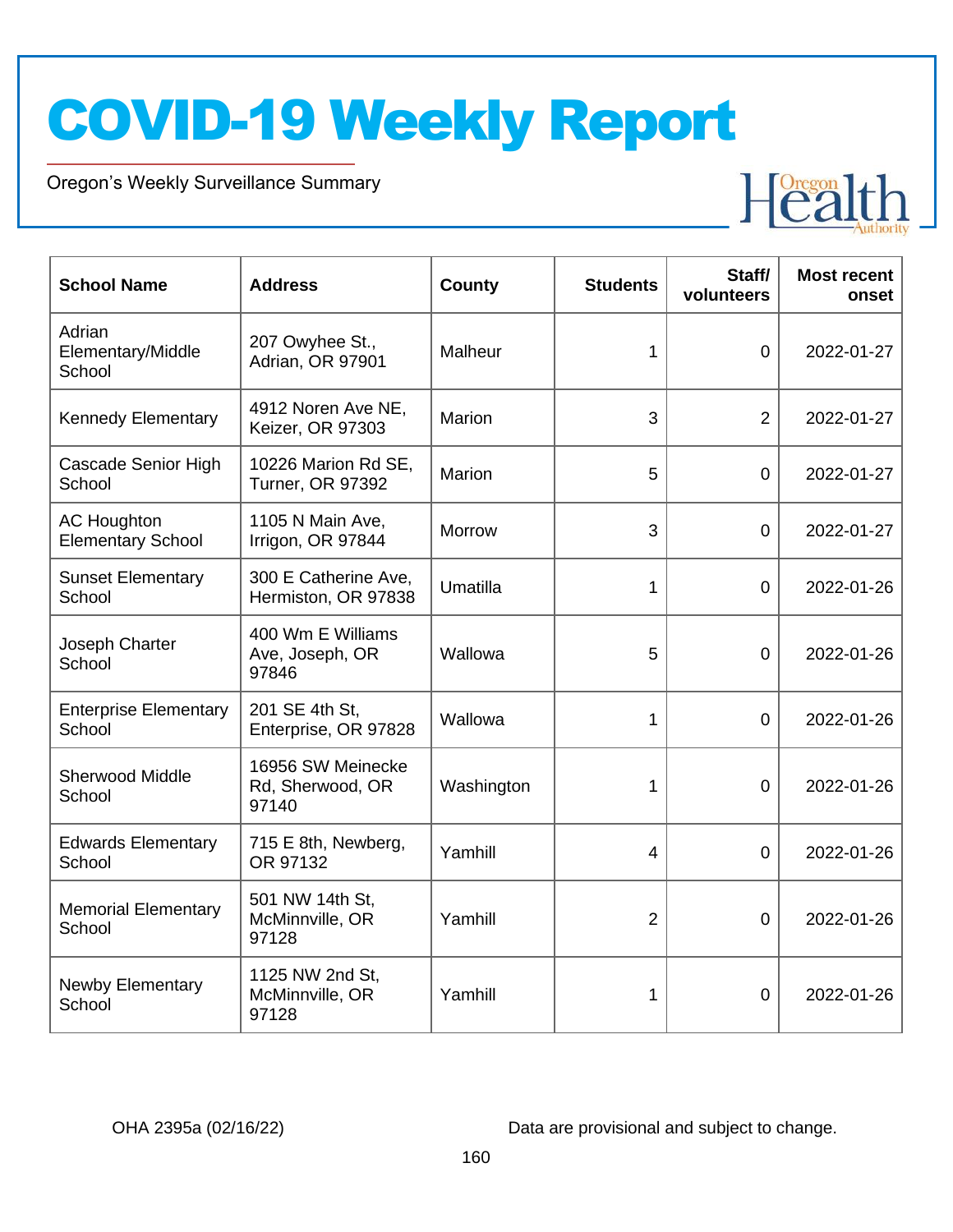Oregon's Weekly Surveillance Summary

Novel Coronavirus (COVID-19)



| <b>School Name</b>                    | <b>Address</b>                                    | <b>County</b> | <b>Students</b> | Staff/<br>volunteers | <b>Most recent</b><br>onset |
|---------------------------------------|---------------------------------------------------|---------------|-----------------|----------------------|-----------------------------|
| Patton Middle School                  | 1175 NE 19th St,<br>McMinnville, OR<br>97128      | Yamhill       | $\overline{7}$  | $\overline{0}$       | 2022-01-26                  |
| <b>Franklin School</b>                | 750 NW 18th St,<br>Corvallis, OR 97330            | <b>Benton</b> | 17              | $\overline{0}$       | 2022-01-26                  |
| <b>Brooklyn Primary</b><br>School     | 1350 Washington St,<br>Baker City, OR 97814       | <b>Baker</b>  | 5               | $\overline{0}$       | 2022-01-26                  |
| Willamina High School                 | 1100 NE Oaken Hills<br>Dr, Willamina, OR<br>97396 | Yamhill       | 3               | $\overline{0}$       | 2022-01-26                  |
| Harrisburg Middle<br>School           | 201 S 6th St,<br>Harrisburg, OR 97446             | Linn          | 0               | 1                    | 2022-01-26                  |
| <b>Glide Elementary</b><br>School     | 1477 Glide Loop Dr,<br>Glide, OR 97443            | Douglas       | 8               | $\mathbf 1$          | 2022-01-26                  |
| <b>Central Point</b><br>Elementary    | 450 S 4th St, Central<br>Point, OR 97502          | Jackson       | 13              | 1                    | 2022-01-26                  |
| <b>Scenic Middle School</b>           | 1955 Scenic Ave,<br>Central Point, OR<br>97502    | Jackson       | 7               | 0                    | 2022-01-26                  |
| Eagle Point High<br>School            | 203 N Platt Ave, Eagle<br>Point, OR 97524         | Jackson       | $\overline{2}$  | 0                    | 2022-01-26                  |
| <b>Griffin Creek</b><br>Elementary    | 2430 Griffin Creek Rd,<br>Medford, OR 97501       | Jackson       | 3               | 1                    | 2022-01-26                  |
| <b>Crescent Valley High</b><br>School | 4444 NW Highland Dr,<br>Corvallis, OR 97330       | <b>Benton</b> | 18              | 0                    | 2022-01-26                  |
| Jefferson Elementary<br>School        | 333 Holmes Ave,<br>Medford, OR 97501              | Jackson       | 5               | 4                    | 2022-01-26                  |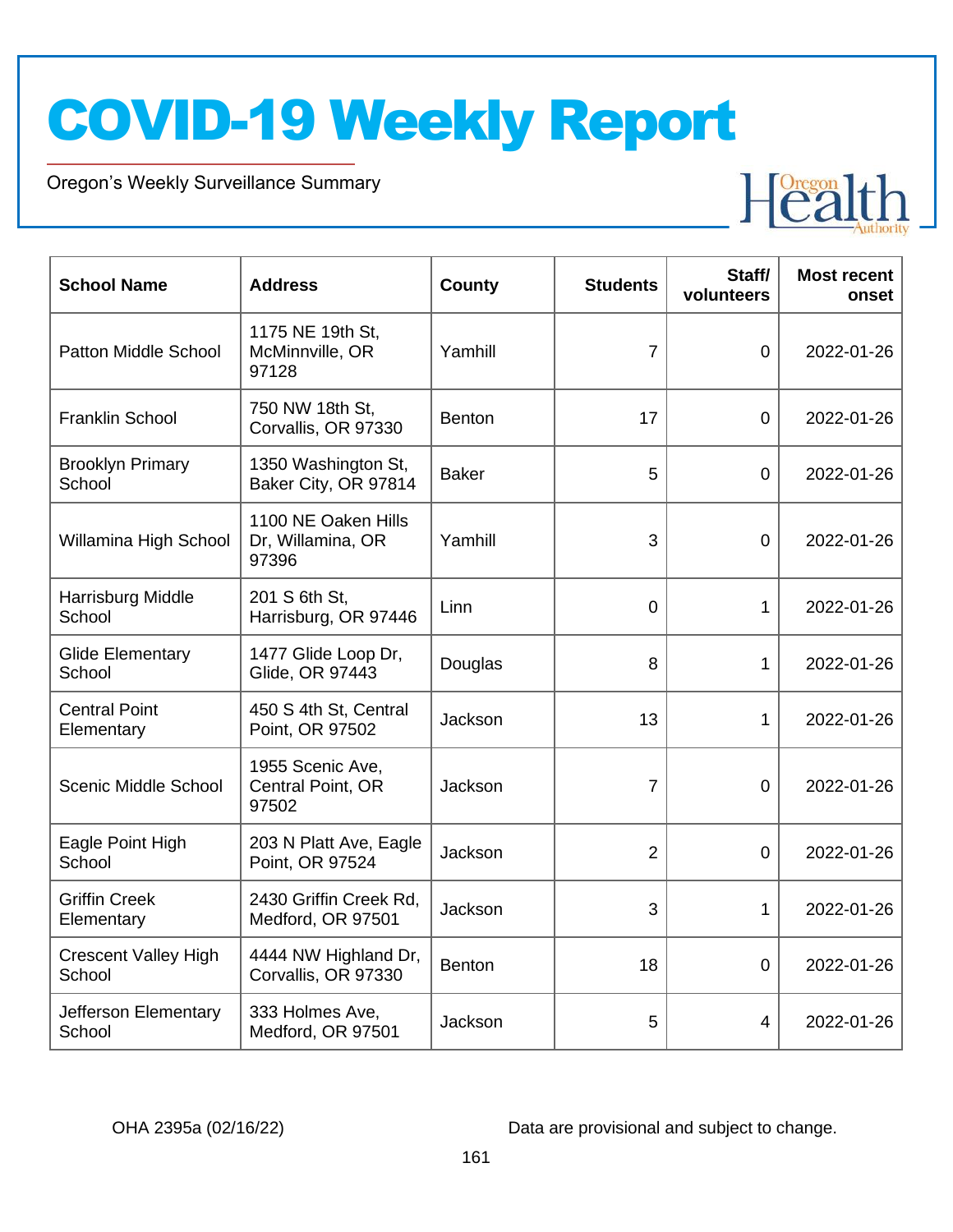Oregon's Weekly Surveillance Summary

Novel Coronavirus (COVID-19)



| <b>School Name</b>                               | <b>Address</b>                                  | County   | <b>Students</b> | Staff/<br>volunteers | <b>Most recent</b><br>onset |
|--------------------------------------------------|-------------------------------------------------|----------|-----------------|----------------------|-----------------------------|
| <b>Malin Elementary</b><br>School                | 2153 Third St, Malin,<br>OR 97632               | Klamath  | 3               | 1                    | 2022-01-26                  |
| Brixner Jr. High<br>School                       | 4727 Homedale Rd,<br>Klamath Falls, OR<br>97603 | Klamath  | $\overline{2}$  | $\mathbf 0$          | 2022-01-26                  |
| Lost River Jr./Sr. High<br>School                | 23330 Hwy 50, Merrill,<br>OR 97633              | Klamath  | $\overline{2}$  | $\mathbf 0$          | 2022-01-26                  |
| <b>Sacred Heart Catholic</b><br>School - Medford | 431 S Ivy St, Medford,<br>OR 97501              | Jackson  | $\overline{4}$  | 1                    | 2022-01-26                  |
| <b>Two Rivers Dos Rios</b><br>Elementary         | 1084 G St, Springfield,<br>OR 97477             | Lane     | $\mathbf 0$     | 1                    | 2022-01-26                  |
| <b>Kids Unlimited</b><br>Academy                 | 821 N Riverside Ave.<br>Medford, OR 97501       | Jackson  | $\overline{2}$  | 1                    | 2022-01-26                  |
| <b>Laurel Elementary</b><br>School               | 1401 Laurel St,<br>Junction City, OR<br>97448   | Lane     | 1               | $\overline{0}$       | 2022-01-26                  |
| Milo Adventist<br>Academy                        | 324 Milo Dr, Days<br>Creek, OR 97429            | Douglas  | 5               | $\mathbf 0$          | 2022-01-26                  |
| <b>Hayesville Elementary</b><br>School           | 4545 Ward Dr NE,<br>Salem, OR 97305             | Marion   | $\overline{2}$  | 1                    | 2022-01-26                  |
| Sam Boardman<br>Elementary                       | 301 Wilson Rd SW,<br>Boardman, OR 97818         | Morrow   | 6               | $\overline{0}$       | 2022-01-26                  |
| <b>St Peter Catholic</b><br>School               | 98 SW 9th St, Ontario,<br>OR 97914              | Malheur  | 1               | $\overline{0}$       | 2022-01-26                  |
| <b>Falls City Elementary</b><br>School           | 177 Prospect Ave,<br>Falls City, OR 97344       | Polk     | 3               | $\mathbf 0$          | 2022-01-25                  |
| Weston-McEwen High<br>School                     | 540 E Main St,<br>Athena, OR 97813              | Umatilla | $\overline{2}$  | $\mathbf 0$          | 2022-01-25                  |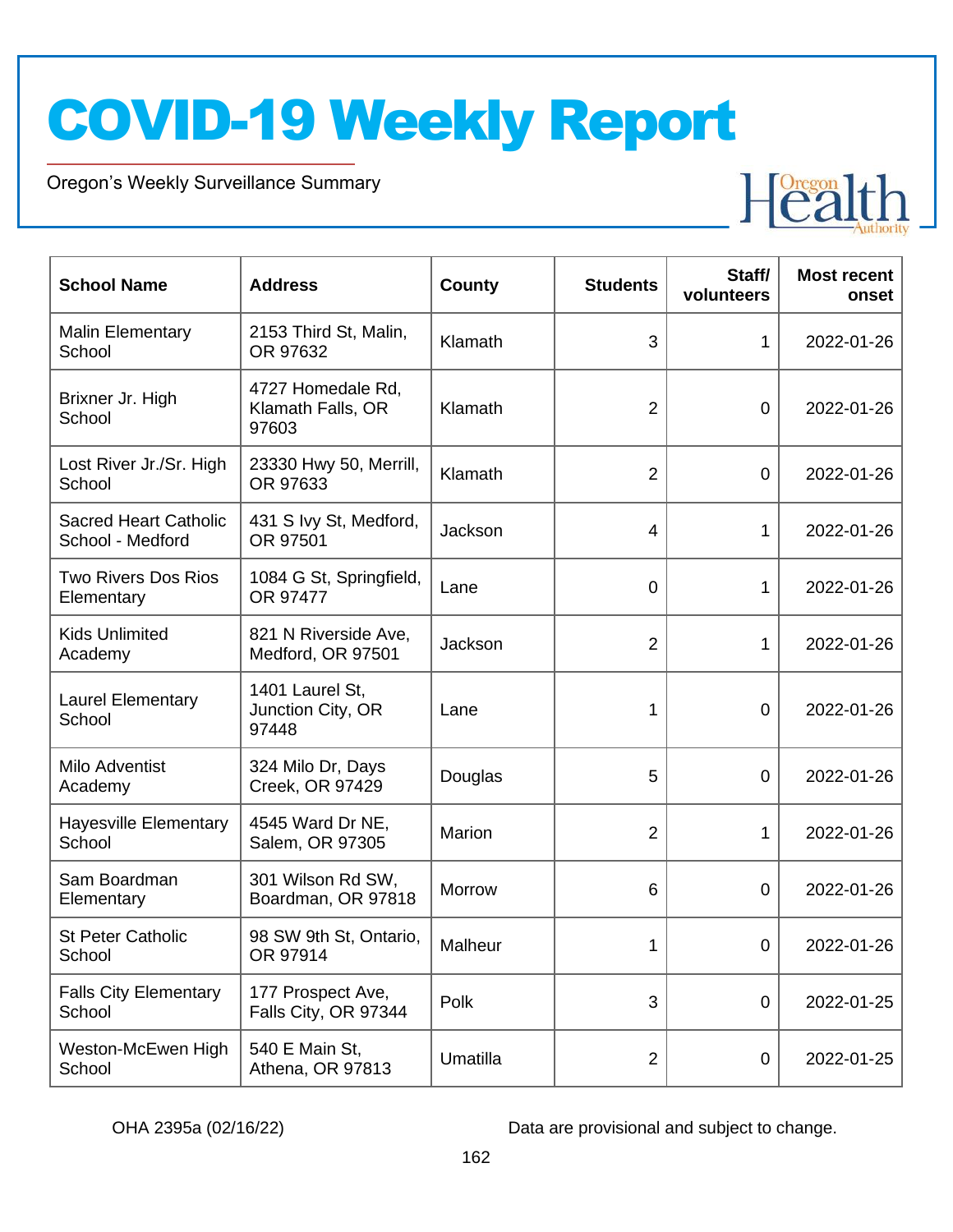Oregon's Weekly Surveillance Summary

Novel Coronavirus (COVID-19)



| <b>School Name</b>                             | <b>Address</b>                                  | <b>County</b>    | <b>Students</b> | Staff/<br>volunteers | <b>Most recent</b><br>onset |
|------------------------------------------------|-------------------------------------------------|------------------|-----------------|----------------------|-----------------------------|
| <b>Central Elementary</b><br>School            | 701 H Ave, La<br><b>Grande, OR 97850</b>        | Union            | 4               | 0                    | 2022-01-25                  |
| South Wasco County<br><b>High School</b>       | 699 4th St, Maupin,<br>OR 97037                 | Wasco            | $\overline{2}$  | 0                    | 2022-01-25                  |
| <b>Butte Creek</b><br><b>Elementary School</b> | 37569 OR-213, Mt<br>Angel, OR 97362             | Clackamas        | $\overline{2}$  | 1                    | 2022-01-25                  |
| <b>Stafford Primary</b><br>School              | 19875 SW Stafford<br>Rd, West Linn, OR<br>97068 | Clackamas        | 3               | $\overline{0}$       | 2022-01-25                  |
| <b>Elton Gregory Middle</b><br>School          | 1220 NW Upas Ave,<br>Redmond, OR 97756          | <b>Deschutes</b> | $\overline{2}$  | $\overline{0}$       | 2022-01-25                  |
| <b>Riverbend Elementary</b><br>School          | 320 51st St,<br>Springfield, OR 97478           | Lane             | $\overline{2}$  | $\overline{0}$       | 2022-01-25                  |
| <b>Agnes Stewart Middle</b><br>School          | 900 S 32nd St,<br>Springfield, OR 97478         | Lane             | $\overline{2}$  | 0                    | 2022-01-25                  |
| College Hill                                   | 510 NW 31st St,<br>Corvallis, OR 97330          | <b>Benton</b>    | 5               | $\overline{0}$       | 2022-01-25                  |
| <b>Philomath Middle</b><br>School              | 2021 Chapel Dr,<br>Philomath, OR 97370          | <b>Benton</b>    | 5               | $\overline{0}$       | 2022-01-25                  |
| <b>Huntington School</b>                       | 520 3rd St, East<br>Huntington, OR 97907        | <b>Baker</b>     | 1               | $\overline{0}$       | 2022-01-25                  |
| Luckiamute Valley<br><b>Charter Schools</b>    | 17475 Bridgeport Rd,<br>Dallas, OR 97338        | Polk             | 1               | 0                    | 2022-01-25                  |
| Rogue River<br><b>Elementary School</b>        | 300 Pine St, Rogue<br><b>River, OR 97537</b>    | Jackson          | 6               | 0                    | 2022-01-25                  |
| <b>Baker Prairie Middle</b><br>School          | 1859 SE Township<br>Rd, Canby, OR 97013         | Clackamas        | 1               | 0                    | 2022-01-25                  |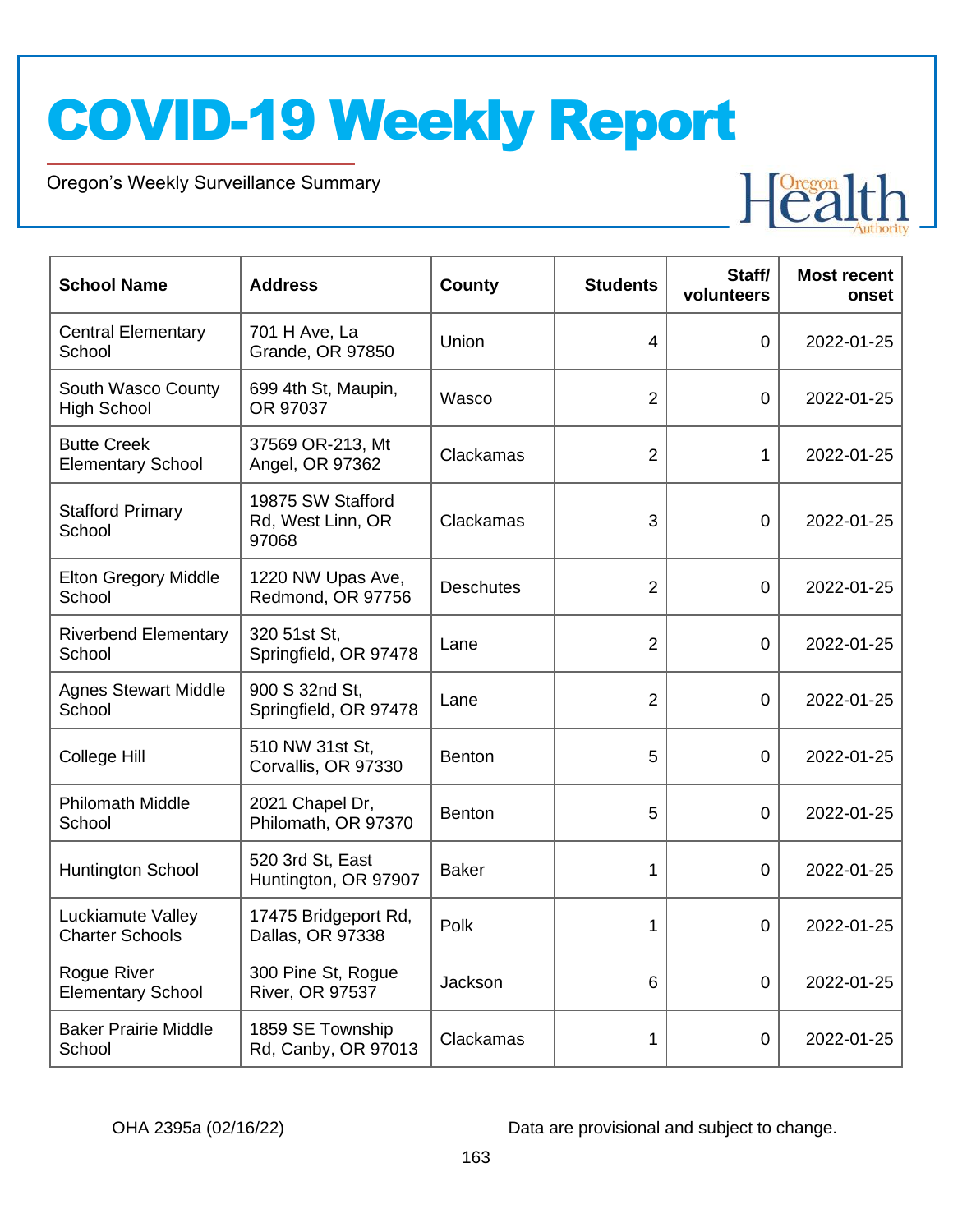Oregon's Weekly Surveillance Summary

Novel Coronavirus (COVID-19)



| <b>School Name</b>                                 | <b>Address</b>                                              | County           | <b>Students</b> | Staff/<br>volunteers | <b>Most recent</b><br>onset |
|----------------------------------------------------|-------------------------------------------------------------|------------------|-----------------|----------------------|-----------------------------|
| <b>Yamhill Carlton</b><br>Intermediate School      | 310 E Main St,<br>Yamhill, OR 97148                         | Yamhill          | 1               | $\Omega$             | 2022-01-25                  |
| <b>Mills Elementary</b><br>School                  | 520 E Main St,<br>Klamath Falls, OR<br>97601                | Klamath          | 1               | $\Omega$             | 2022-01-25                  |
| St. Mary's School                                  | 816 Black Oak Dr,<br>Medford, OR 97504                      | Jackson          | 4               | $\overline{0}$       | 2022-01-25                  |
| <b>Career Technical</b><br><b>Education Center</b> | 3501 Portland Road<br>NE, Salem, OR 97301                   | Marion           | 0               | $\mathbf 1$          | 2022-01-25                  |
| Hugh Hartman<br>Elementary                         | 2105 W Antler Ave,<br>Redmond, OR 97756                     | <b>Deschutes</b> | $\overline{2}$  | $\Omega$             | 2022-01-25                  |
| Crow Middle/High<br>School                         | 25863 Crow Rd,<br>Eugene, OR 97402                          | Lane             | $\overline{2}$  | $\overline{0}$       | 2022-01-25                  |
| <b>Newport Middle</b><br>School                    | 825 NE 7th St,<br>Newport, OR 97365                         | Lincoln          | 5               | $\overline{0}$       | 2022-01-25                  |
| Oceanlake Elementary<br>School                     | 2420 NE 22nd St,<br>Lincoln City, OR<br>97367               | Lincoln          | 3               | $\overline{0}$       | 2022-01-25                  |
| Waldport Middle/High<br>School                     | 3000 Crestline Dr,<br>Waldport, OR 97394                    | Lincoln          | 1               | $\overline{0}$       | 2022-01-25                  |
| Taft Middle/High<br>School                         | 3780 SE Spy Glass<br>Ridge Drive, Lincoln<br>City, OR 97367 | Lincoln          | $\overline{4}$  | $\overline{0}$       | 2022-01-25                  |
| <b>Meadow Ridge</b><br><b>Elementary School</b>    | 385 Timber Ridge St<br>NE, Albany, OR 97322                 | Linn             | $\overline{0}$  | 1                    | 2022-01-25                  |
| <b>Centennial Elementary</b><br>School             | 38875 NW First Ave,<br>Scio, OR 97374                       | Linn             | 1               | 0                    | 2022-01-25                  |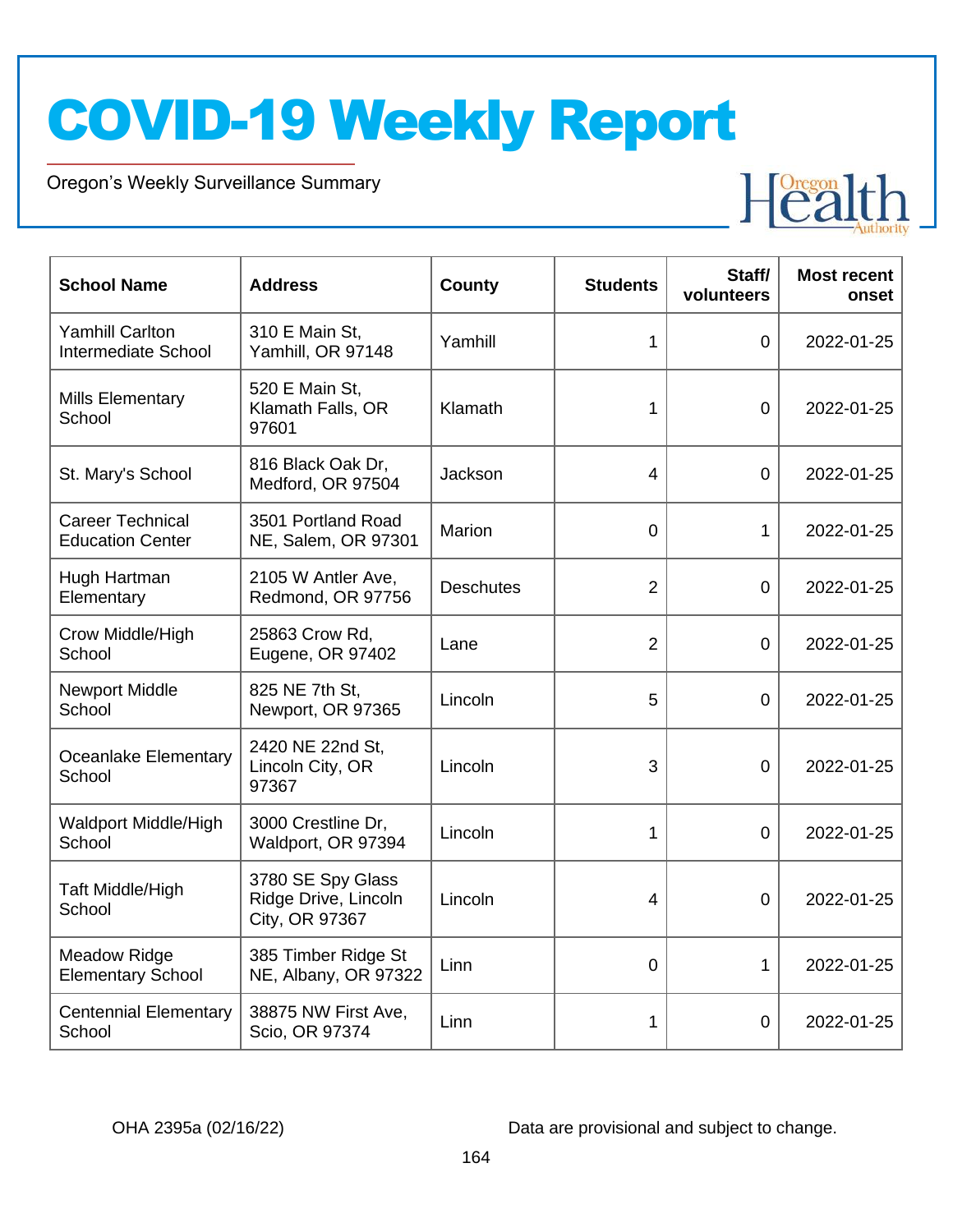Oregon's Weekly Surveillance Summary

Novel Coronavirus (COVID-19)



| <b>School Name</b>                        | <b>Address</b>                                    | <b>County</b> | <b>Students</b> | Staff/<br>volunteers | <b>Most recent</b><br>onset |
|-------------------------------------------|---------------------------------------------------|---------------|-----------------|----------------------|-----------------------------|
| <b>Santiam Elementary</b><br>School       | 450 SW Evergreen St,<br>Mill City, OR 97360       | Linn          | 9               | $\mathbf{1}$         | 2022-01-25                  |
| Alameda Elementary<br>School              | 1252 Alameda Dr,<br>Ontario, OR 97914             | Malheur       | 3               | $\mathbf{1}$         | 2022-01-25                  |
| Aiken Elementary<br>School                | 1297 W Idaho Ave,<br>Ontario, OR 97914            | Malheur       | 1               | $\mathbf 0$          | 2022-01-25                  |
| May Roberts<br>Elementary                 | 590 NW 8th St.<br>Ontario, OR 97914               | Malheur       | $\overline{4}$  | $\overline{0}$       | 2022-01-25                  |
| <b>Evergreen Elementary</b><br>School     | 3727 Cascade Hwy<br>NE, Silverton, OR<br>97381    | Marion        | $\overline{2}$  | $\overline{0}$       | 2022-01-25                  |
| Salem Heights<br><b>Elementary School</b> | 3495 Liberty Rd S,<br>Salem, OR 97302             | Marion        | $\overline{2}$  | $\overline{0}$       | 2022-01-25                  |
| <b>Pratum Elementary</b><br>School        | 8995 Sunnyview Rd<br>NE, Salem, OR 97305          | Marion        | 1               | $\overline{0}$       | 2022-01-25                  |
| <b>Bethany Charter</b><br>School          | 11824 Hazelgreen Rd<br>NE, Silverton, OR<br>97381 | Marion        | 1               | $\overline{0}$       | 2022-01-25                  |
| <b>Carus Elementary</b><br>School         | 14412 S Carus Rd,<br>Oregon City, OR<br>97045     | Clackamas     | $\overline{2}$  | $\mathbf 1$          | 2022-01-25                  |
| <b>Boring Middle School</b>               | 27801 SE Dee St,<br>Boring, OR 97009              | Clackamas     | 1               | $\mathbf 0$          | 2022-01-25                  |
| <b>Island City Elementary</b><br>School   | 10201 W 4th St, Island<br>City, OR 97850          | Union         | 4               | $\Omega$             | 2022-01-24                  |
| La Grande High<br>School                  | 708 K Ave, La<br><b>Grande, OR 97850</b>          | Union         | 1               | $\overline{0}$       | 2022-01-24                  |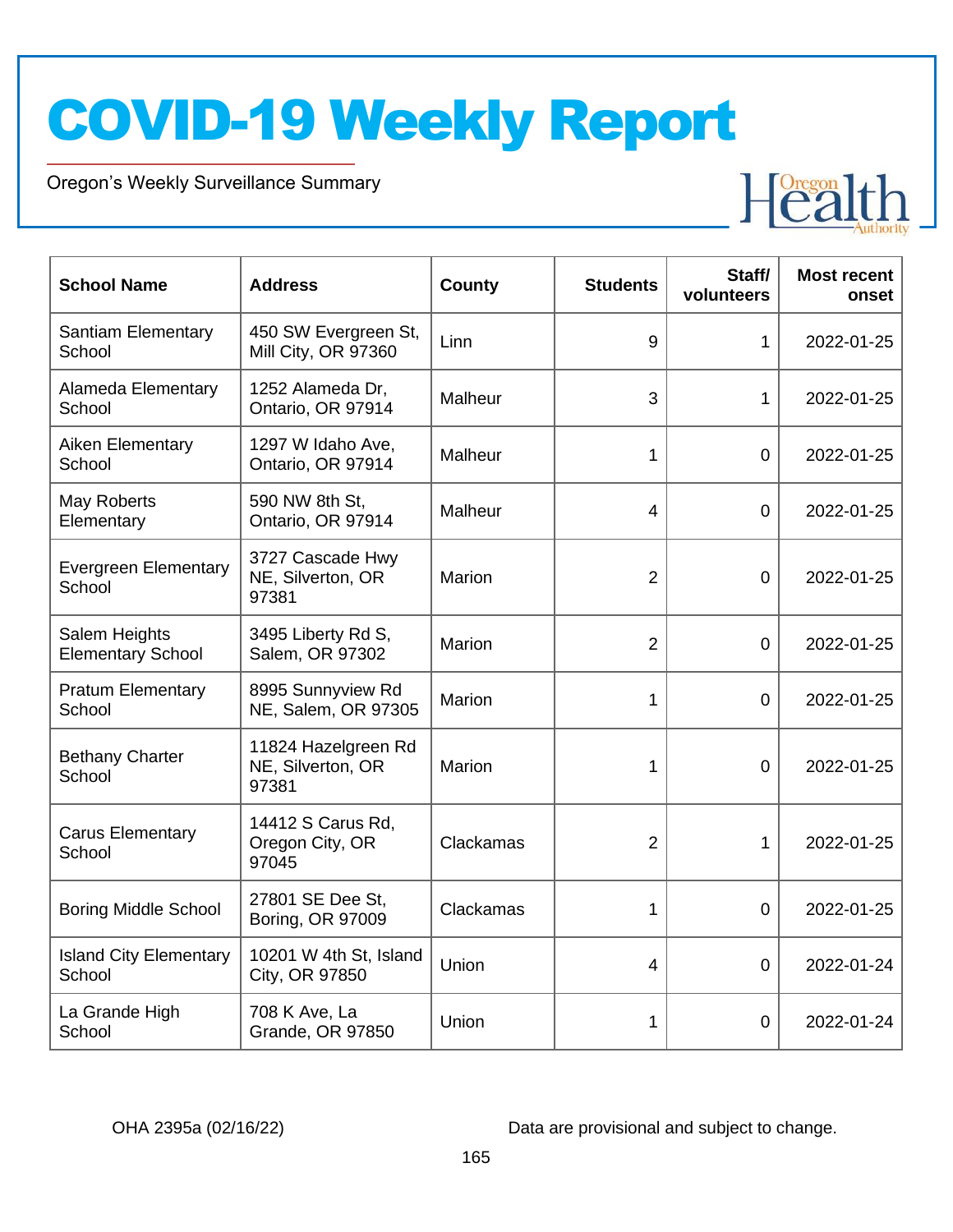Oregon's Weekly Surveillance Summary

Novel Coronavirus (COVID-19)



| <b>School Name</b>                                 | <b>Address</b>                                    | <b>County</b>     | <b>Students</b> | Staff/<br>volunteers | <b>Most recent</b><br>onset |
|----------------------------------------------------|---------------------------------------------------|-------------------|-----------------|----------------------|-----------------------------|
| <b>Yamhill Carlton</b><br><b>Elementary School</b> | 420 S Third St.<br>Carlton, OR 97111              | Yamhill           | 3               | 1                    | 2022-01-24                  |
| Sandstone Middle<br>School                         | 400 NE 10th St,<br>Hermiston, OR 97838            | Umatilla          | $\overline{2}$  | $\mathbf 0$          | 2022-01-24                  |
| Oregon School for the<br>Deaf                      | 999 Locust St NE,<br>Salem, OR 97301              | Marion            | 1               | $\mathbf 0$          | 2022-01-24                  |
| <b>Myrtle Crest</b><br>Elementary                  | 903 Myrtle Crest Ln,<br>Myrtle Point, OR<br>97458 | Coos              | 4               | $\overline{0}$       | 2022-01-24                  |
| Myrtle Point Jr./Sr.<br><b>High School</b>         | 717 4th St, Myrtle<br>Point, OR 97458             | Coos              | $\overline{2}$  | $\overline{0}$       | 2022-01-24                  |
| <b>Sunset High School</b>                          | 13840 NW Cornell Rd,<br>Portland, OR 97229        | Washington        | 1               | $\overline{0}$       | 2022-01-24                  |
| <b>Driftwood Elementary</b><br>School              | 1210 Oregon St, Port<br>Orford, OR 97465          | Curry             | $\overline{2}$  | 1                    | 2022-01-24                  |
| Sage Elementary<br>School                          | 2790 SW Wickiup<br>Ave, Redmond, OR<br>97756      | <b>Deschutes</b>  | $\overline{2}$  | $\mathbf 0$          | 2022-01-24                  |
| Lourdes Public<br><b>Charter School</b>            | 39059 Jordan Rd,<br>Scio, OR 97374                | Linn              | 1               | $\mathbf 0$          | 2022-01-24                  |
| <b>Sutherlin Middle</b><br>School                  | 649 E Fourth St,<br>Sutherlin, OR 97479           | Douglas           | $\overline{2}$  | $\mathbf 0$          | 2022-01-24                  |
| North Powder Charter<br>School                     | 333 G St, North<br>Powder, OR 97867               | Union             | 1               | $\overline{0}$       | 2022-01-24                  |
| Parkdale Elementary<br>School                      | 4880 Van Nuys Dr,<br>Parkdale, OR 97041           | <b>Hood River</b> | 5               | 1                    | 2022-01-24                  |
| <b>Helman Elementary</b>                           | 705 Helman St,<br>Ashland, OR 97520               | Jackson           | 3               | $\mathbf 0$          | 2022-01-24                  |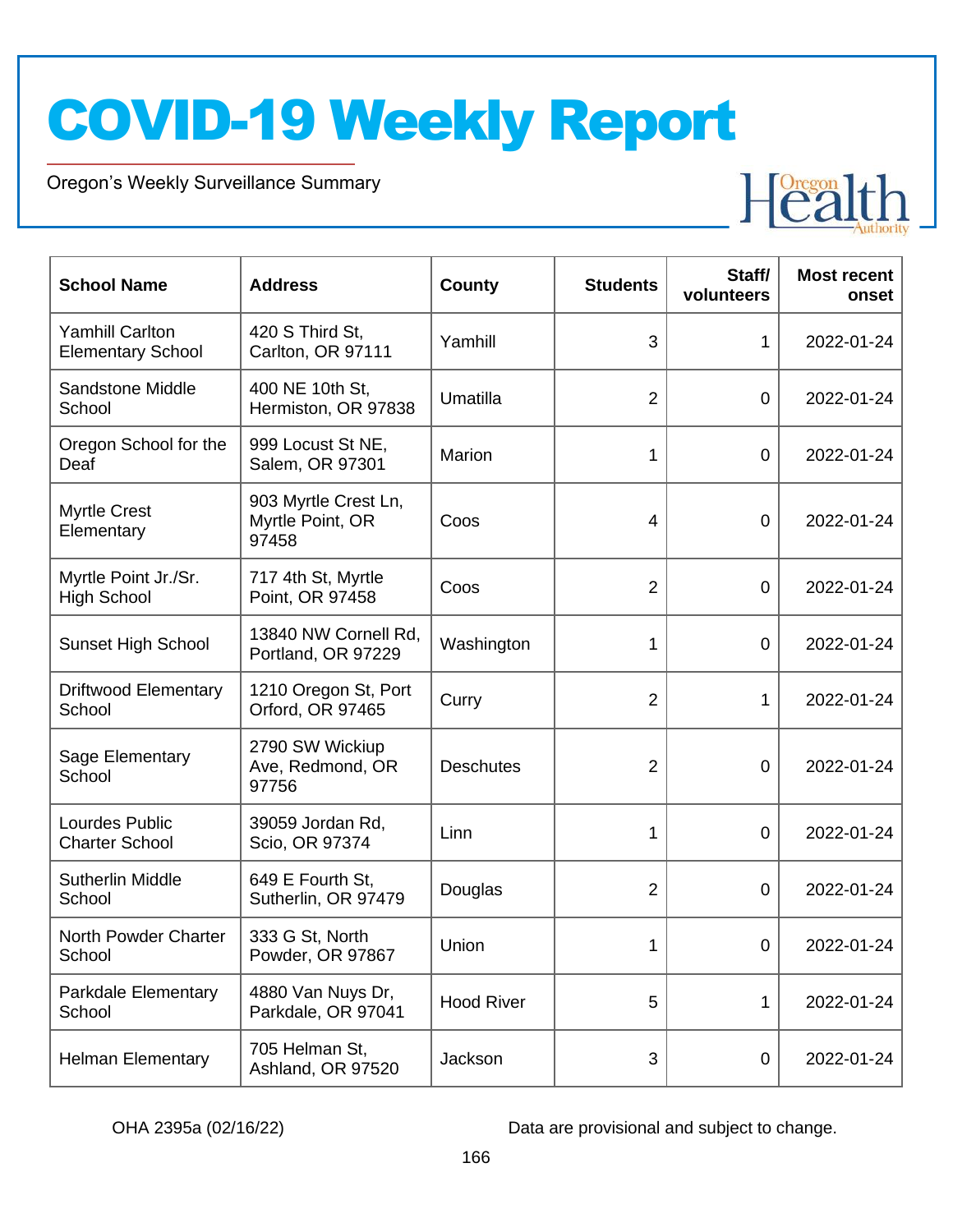Oregon's Weekly Surveillance Summary

Novel Coronavirus (COVID-19)



| <b>School Name</b>                                  | <b>Address</b>                                   | County        | <b>Students</b> | Staff/<br>volunteers | <b>Most recent</b><br>onset |
|-----------------------------------------------------|--------------------------------------------------|---------------|-----------------|----------------------|-----------------------------|
| Hanby Middle School                                 | 806 6th Ave, Gold Hill,<br>OR 97525              | Jackson       | 6               | 0                    | 2022-01-24                  |
| <b>Shady Cove School</b>                            | 37 Schoolhouse Ln,<br>Shady Cove, OR<br>97539    | Jackson       | 1               | $\overline{0}$       | 2022-01-24                  |
| <b>Irrigon Elementary</b><br>School                 | 490 SE Wyoming,<br>Irrigon, OR 97844             | <b>Morrow</b> | 4               | $\overline{0}$       | 2022-01-24                  |
| <b>Roosevelt Elementary</b><br>School               | 1212 Queen Anne<br>Ave, Medford, OR<br>97504     | Jackson       | 1               | $\overline{0}$       | 2022-01-24                  |
| <b>Wilson Elementary</b><br>School                  | 1400 Johnson St.<br>Medford, OR 97504            | Jackson       | $\overline{2}$  | $\overline{0}$       | 2022-01-24                  |
| <b>Lincoln Elementary</b><br>School                 | 1132 NE 10th St,<br>Grants Pass, OR<br>97526     | Josephine     | 3               | 0                    | 2022-01-24                  |
| Academy of Arts and<br>Academics                    | 615 Main St,<br>Springfield, OR 97477            | Lane          | $\overline{2}$  | $\overline{0}$       | 2022-01-24                  |
| Ponderosa Middle<br>School                          | 2554 Main St, Klamath<br>Falls, OR 97601         | Klamath       | 5               | $\overline{0}$       | 2022-01-24                  |
| <b>Sunny Wolf Charter</b><br>School                 | 100 Ruth Ave, Wolf<br>Creek, OR 97497            | Josephine     | 4               | 0                    | 2022-01-24                  |
| Klamath Union High<br>School                        | 1300 Monclaire St,<br>Klamath Falls, OR<br>97601 | Klamath       | $\overline{2}$  | 0                    | 2022-01-24                  |
| Abiqua Academy                                      | 6974 Bates Road SE,<br>Salem, OR 97306           | Marion        | $\overline{2}$  | 0                    | 2022-01-24                  |
| <b>Beatrice Morrow</b><br><b>Cannady Elementary</b> | 18031 SE Vogel Rd,<br>Happy Valley, OR<br>97089  | Clackamas     | 1               | 0                    | 2022-01-24                  |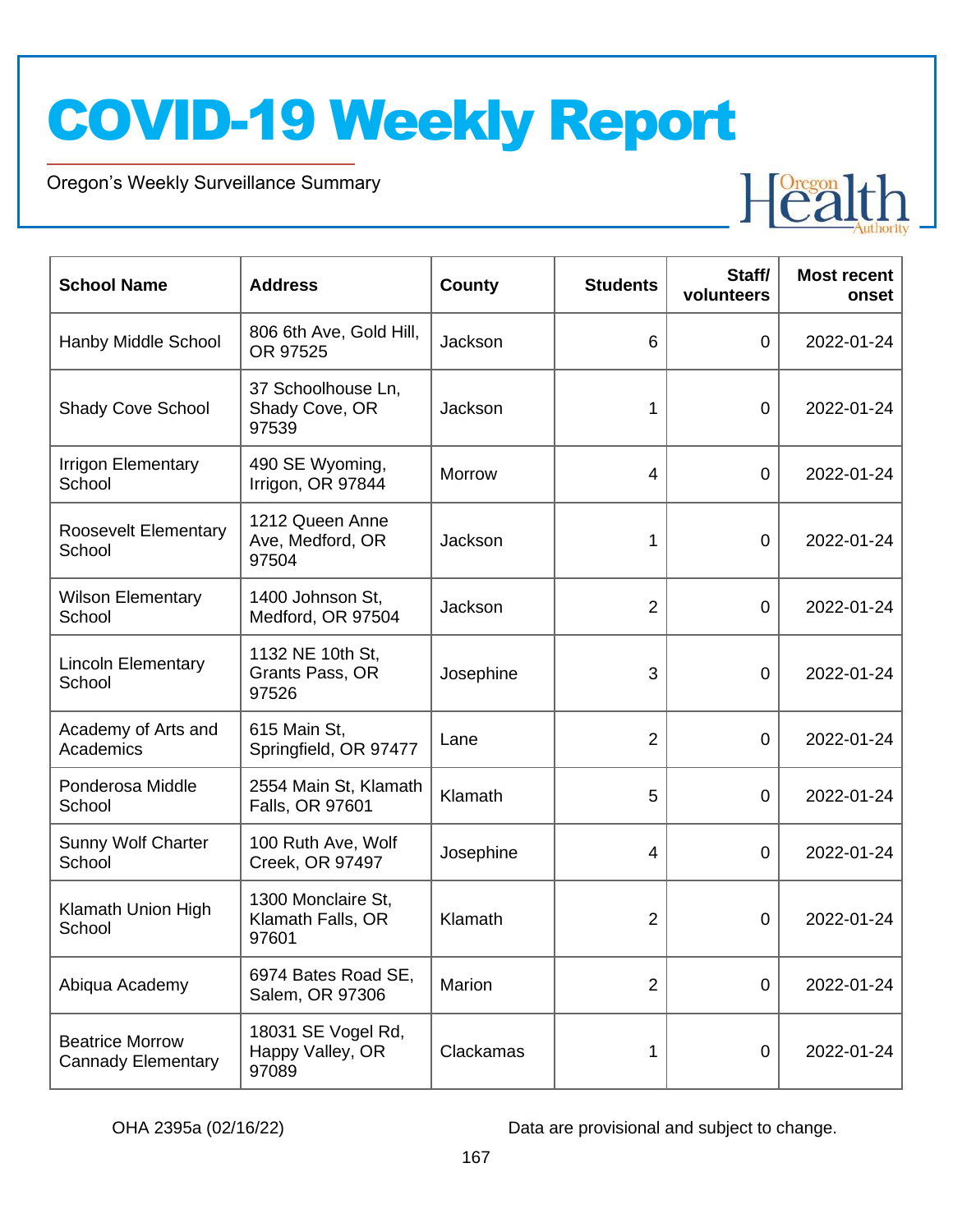Oregon's Weekly Surveillance Summary

Novel Coronavirus (COVID-19)



| <b>School Name</b>                              | <b>Address</b>                                     | <b>County</b>    | <b>Students</b> | Staff/<br>volunteers | <b>Most recent</b><br>onset |
|-------------------------------------------------|----------------------------------------------------|------------------|-----------------|----------------------|-----------------------------|
| <b>Winter Lakes</b><br><b>Elementary School</b> | 1742 N Fir St,<br>Coquille, OR 97423               | Coos             | 1               | $\overline{0}$       | 2022-01-24                  |
| St. Mary's Academy                              | 1112 Cherry Heights<br>Rd, The Dalles, OR<br>97058 | Wasco            | 1               | $\overline{0}$       | 2022-01-24                  |
| Irrigon Junior/Senior<br><b>High School</b>     | 315 E Wyoming Ave,<br>Irrigon, OR 97844            | <b>Morrow</b>    | 3               | $\mathbf 0$          | 2022-01-24                  |
| Riverside Jr/Sr High<br>School                  | 210 Boardman Ave,<br>Boardman, OR 97818            | <b>Morrow</b>    | 17              | $\overline{0}$       | 2022-01-24                  |
| <b>Chehalem Elementary</b><br>School            | 15555 SW Davis Rd,<br>Beaverton, OR 97007          | Washington       | 1               | $\overline{0}$       | 2022-01-23                  |
| Abraham Lincoln<br><b>Elementary School</b>     | 3101 McLoughlin Dr,<br>Medford, OR 97504           | Jackson          | 3               | 3                    | 2022-01-23                  |
| North Douglas High<br>School                    | 305 S Main St, Drain,<br>OR 97435                  | Douglas          | 1               | 1                    | 2022-01-23                  |
| <b>Camas Valley School</b>                      | 197 Main Camas Rd,<br>Camas Valley, OR<br>97416    | Douglas          | 3               | 0                    | 2022-01-23                  |
| Oregon Youth<br>Challenge                       | 23861 Dodds Road,<br>Bend, OR 97701                | <b>Deschutes</b> | 0               | $\overline{2}$       | 2022-01-23                  |
| Jacksonville<br><b>Elementary School</b>        | 655 Hueners Ln,<br>Jacksonville, OR<br>97530       | Jackson          | $\overline{7}$  | $\overline{2}$       | 2022-01-23                  |
| <b>Allen Dale Elementary</b><br>School          | 2320 Williams Hwy,<br>Grants Pass, OR<br>97527     | Josephine        | $\overline{2}$  | $\mathbf 0$          | 2022-01-23                  |
| Cascade Heights<br><b>Public Charter School</b> | 15301 SE 92nd Ave,<br>Clackamas, OR 97015          | Clackamas        | 1               | 0                    | 2022-01-23                  |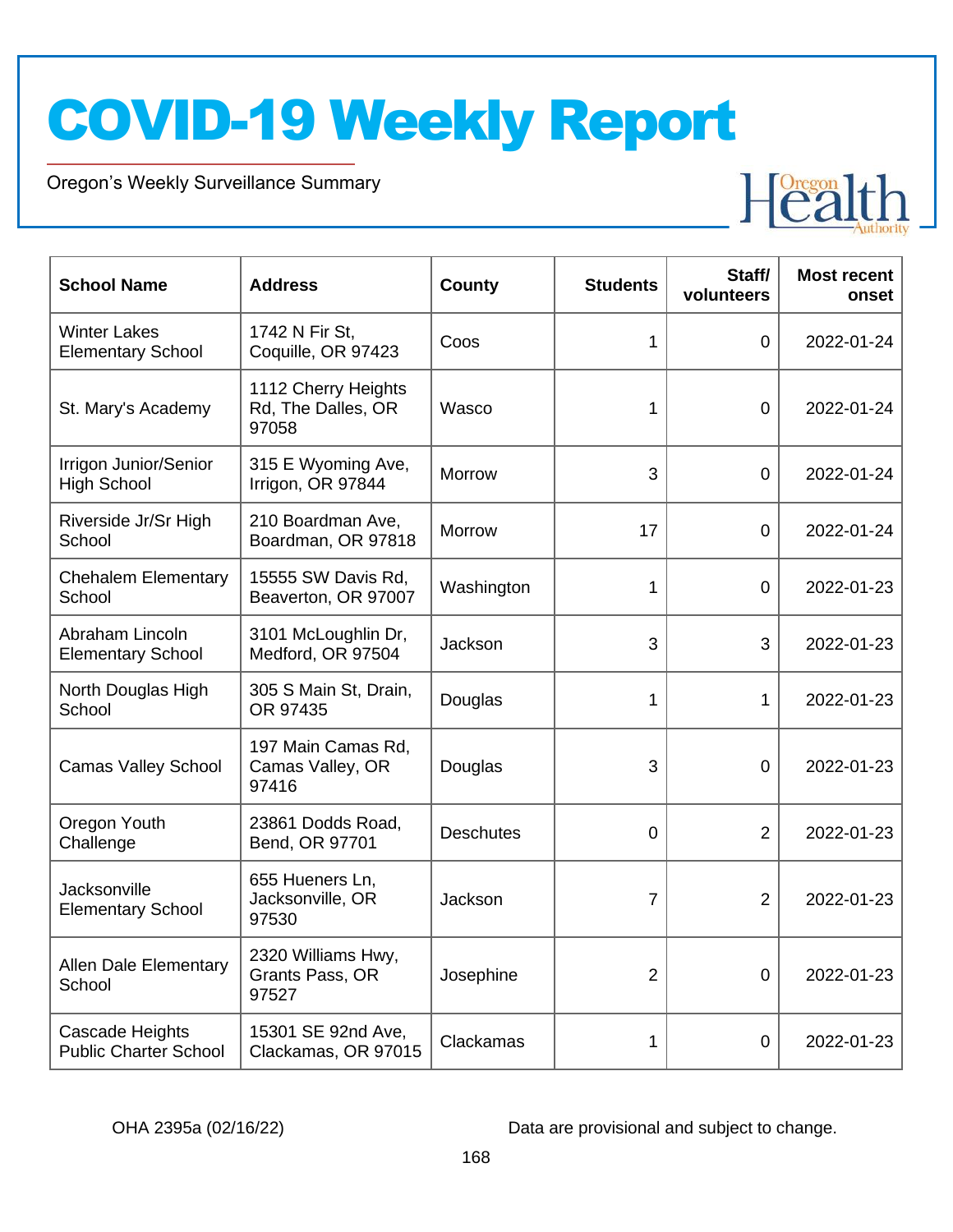Oregon's Weekly Surveillance Summary

Novel Coronavirus (COVID-19)



| <b>School Name</b>                    | <b>Address</b>                                    | <b>County</b> | <b>Students</b> | Staff/<br>volunteers | <b>Most recent</b><br>onset |
|---------------------------------------|---------------------------------------------------|---------------|-----------------|----------------------|-----------------------------|
| Henley Middle School                  | 7925 Hwy 39, Klamath<br>Falls, OR 97603           | Klamath       | 1               | $\overline{0}$       | 2022-01-23                  |
| <b>Holy Family Academy</b>            | 10697 Howell Prairie<br>Rd NE, Salem, OR<br>97305 | Marion        | 1               | $\overline{0}$       | 2022-01-23                  |
| Lincoln City Christian<br>School      | 2126 NE Surf Ave,<br>Lincoln City, OR<br>97367    | Lincoln       | $\overline{2}$  | $\overline{0}$       | 2022-01-23                  |
| <b>Toledo Elementary</b><br>School    | 600 SE Sturdevant<br>Rd, Toledo, OR 97391         | Lincoln       | $\overline{2}$  | $\mathbf 0$          | 2022-01-23                  |
| <b>Sunnyside Elementary</b><br>School | 13401 SE 132nd Ave,<br>Clackamas, OR 97015        | Clackamas     | 1               | $\overline{0}$       | 2022-01-23                  |
| Cascade Junior High<br>School         | 10226 Marion Rd SE,<br><b>Turner, OR 97392</b>    | Marion        | 4               | $\overline{0}$       | 2022-01-23                  |
| <b>Heppner Elementary</b><br>School   | 235 Stansbury St,<br>Heppner, OR 97836            | Morrow        | 3               | 0                    | 2022-01-23                  |
| Greenwood<br><b>Elementary School</b> | 2300 N Spruce St, La<br>Grande, OR 97850          | Union         | $\overline{0}$  | $\overline{2}$       | 2022-01-23                  |
| <b>Nehalem Elementary</b><br>School   | 36300 8th St.<br>Nehalem, OR 97131                | Tillamook     | 3               | $\overline{0}$       | 2022-01-22                  |
| Wallowa High School                   | 315 E 1st St, Wallowa,<br>OR 97885                | Wallowa       | 1               | $\overline{0}$       | 2022-01-22                  |
| Ridgewood<br><b>Elementary School</b> | 10100 SW Inglewood<br>St, Portland, OR<br>97225   | Washington    | 1               | $\mathbf 0$          | 2022-01-22                  |
| Alsea Charter School                  | 301 S 3rd St, Alsea,<br>OR 97324                  | <b>Benton</b> | $\overline{2}$  | $\overline{0}$       | 2022-01-22                  |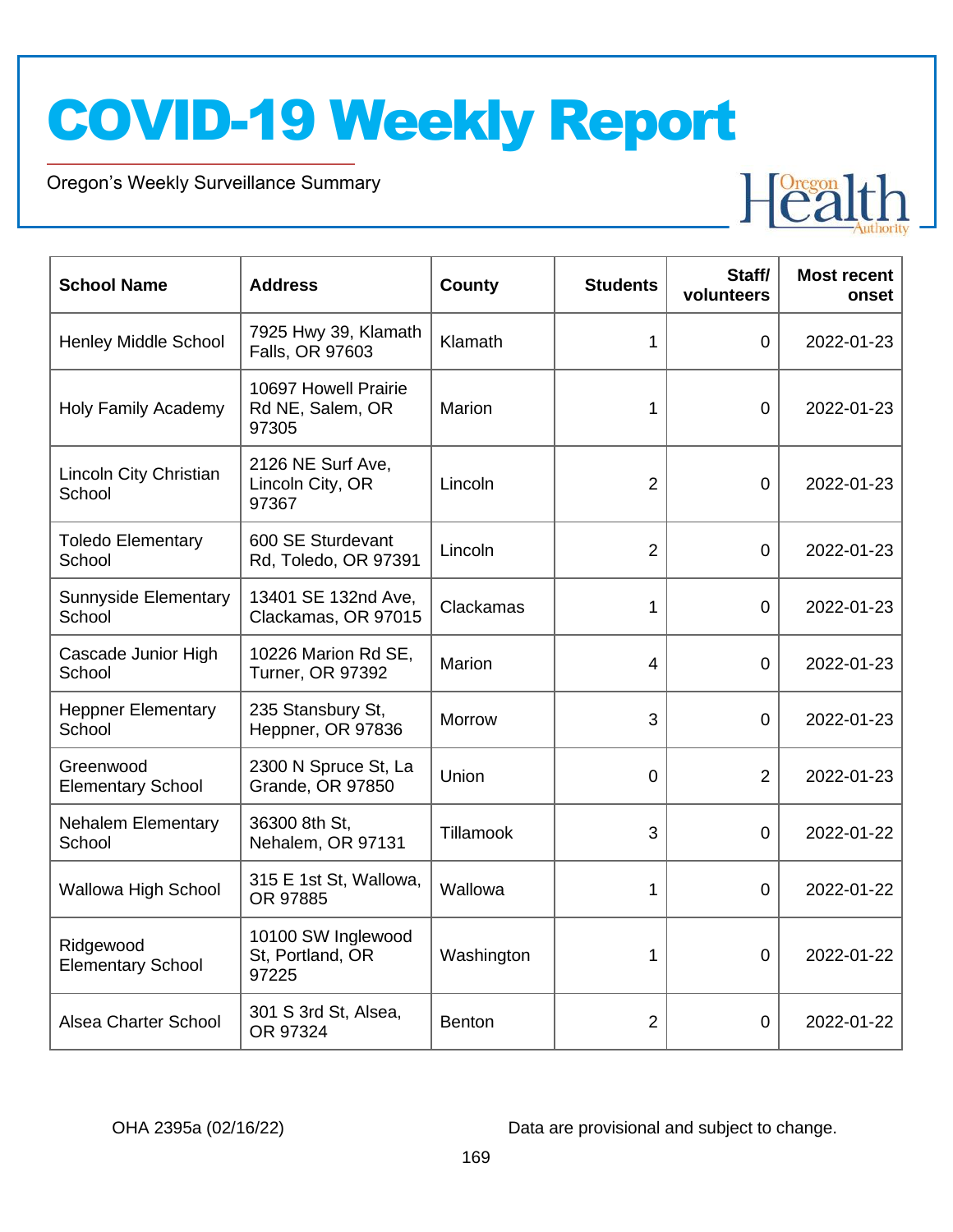Oregon's Weekly Surveillance Summary

Novel Coronavirus (COVID-19)



| <b>School Name</b>                             | <b>Address</b>                                     | <b>County</b> | <b>Students</b> | Staff/<br>volunteers | <b>Most recent</b><br>onset |
|------------------------------------------------|----------------------------------------------------|---------------|-----------------|----------------------|-----------------------------|
| North Douglas<br>Elementary/Middle<br>School   | 100 N School St.<br>Drain, OR 97435                | Douglas       | 1               | $\overline{0}$       | 2022-01-22                  |
| <b>Winston Middle</b><br>School                | 330 SE Thompson,<br>Winston, OR 97496              | Douglas       | $\overline{0}$  | 1                    | 2022-01-22                  |
| <b>Orchard Hill</b><br>Elementary              | 1011 La Loma Dr,<br>Medford, OR 97504              | Jackson       | 1               | $\overline{0}$       | 2022-01-22                  |
| Sams Valley<br><b>Elementary School</b>        | 14235 Table Rock Rd,<br>Central Point, OR<br>97502 | Jackson       | $\overline{2}$  | $\overline{0}$       | 2022-01-22                  |
| <b>Bertha Holt</b><br><b>Elementary School</b> | 770 Calvin St,<br>Eugene, OR 97401                 | Lane          | $\mathbf 0$     | 1                    | 2022-01-22                  |
| <b>Muddy Creek Charter</b><br>School           | 30252 Bellfountain Rd,<br>Corvallis, OR 97333      | <b>Benton</b> | 1               | $\overline{0}$       | 2022-01-22                  |
| Keno Elementary<br>School                      | 11110 Keno-Worden<br>Rd, Keno, OR 97627            | Klamath       | $\mathbf 0$     | 1                    | 2022-01-22                  |
| Gilchrist Jr./Sr. High<br>School               | 201 Mountain View Dr,<br>Gilchrist, OR 97737       | Klamath       | $\overline{2}$  | $\overline{0}$       | 2022-01-22                  |
| Nyssa Elementary<br>School                     | 809 Bower Ave,<br>Nyssa, OR 97913                  | Malheur       | $\overline{2}$  | $\overline{2}$       | 2022-01-22                  |
| <b>McKinley Elementary</b><br>School           | 466 McGilchrist St SE,<br>Salem, OR 97302          | Marion        | 3               | $\overline{0}$       | 2022-01-22                  |
| <b>Central Howell</b><br>Elementary            | 8832 Silverton Rd NE,<br>Silverton, OR 97381       | Marion        | 1               | 1                    | 2022-01-22                  |
| Maplewood<br><b>Elementary School</b>          | 7452 SW 52nd Ave,<br>Portland, OR 97219            | Multnomah     | 1               | $\overline{0}$       | 2022-01-22                  |
| <b>Molalla River Middle</b><br>School          | 318 Leroy, Molalla,<br>OR 97038                    | Clackamas     | 1               | $\mathbf 0$          | 2022-01-22                  |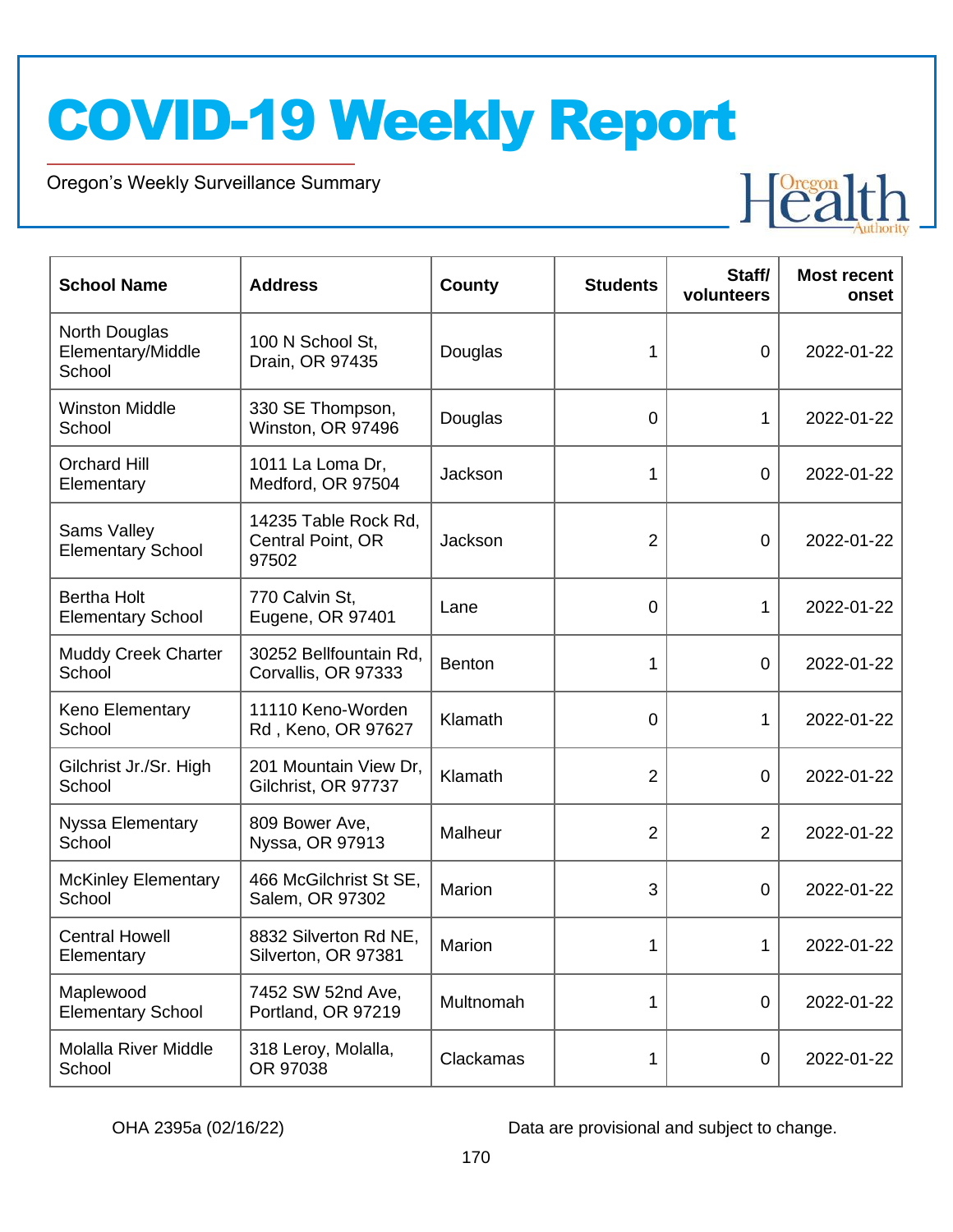Oregon's Weekly Surveillance Summary

Novel Coronavirus (COVID-19)



| <b>School Name</b>                                 | <b>Address</b>                                 | <b>County</b> | <b>Students</b> | Staff/<br>volunteers | <b>Most recent</b><br>onset |
|----------------------------------------------------|------------------------------------------------|---------------|-----------------|----------------------|-----------------------------|
| <b>Fir Grove Elementary</b><br>School              | 6300 SW Wilson Ave,<br>Beaverton, OR 97008     | Washington    | 1               | $\overline{0}$       | 2022-01-21                  |
| <b>Meadow Park Middle</b><br>School                | 14100 SW Downing<br>St, Beaverton, OR<br>97006 | Washington    | 1               | $\mathbf 0$          | 2022-01-21                  |
| Dayton High School                                 | 801 Ferry St, Dayton,<br>OR 97114              | Yamhill       | 1               | $\mathbf 0$          | 2022-01-21                  |
| <b>Mabel Rush</b><br><b>Elementary School</b>      | 1441 Deborah Rd,<br>Newberg, OR 97132          | Yamhill       | 3               | $\overline{0}$       | 2022-01-21                  |
| Sheridan High School                               | 433 S Bridge St,<br>Sheridan, OR 97378         | Yamhill       | 1               | $\mathbf 0$          | 2022-01-21                  |
| Dayton Junior High<br>School                       | 801 Ferry St, Dayton,<br>OR 97114              | Yamhill       | $\mathbf{1}$    | 0                    | 2022-01-21                  |
| <b>Culver Middle School</b>                        | 218 West F St, Culver,<br>OR 97734             | Jefferson     | 1               | 0                    | 2022-01-21                  |
| Oakland High School                                | 521 NE Spruce St,<br>Oakland, OR 97462         | Douglas       | 1               | 0                    | 2022-01-21                  |
| <b>Culver Elementary</b><br>School                 | 310 West E St, Culver,<br>OR 97734             | Jefferson     | 1               | $\overline{0}$       | 2022-01-21                  |
| <b>Falcon Heights</b><br><b>Alternative School</b> | 8205 Hwy 39, Klamath<br>Falls, OR 97603        | Klamath       | 1               | $\mathbf 0$          | 2022-01-21                  |
| Rogue Valley<br><b>Adventist School</b>            | 3675 S Stage Rd,<br>Medford, OR 97501          | Jackson       | 1               | 0                    | 2022-01-21                  |
| <b>Robert Gray Middle</b><br>School                | 5505 SW 23rd Ave,<br>Portland, OR 97239        | Multnomah     | $\Omega$        | 1                    | 2022-01-21                  |
| <b>Baker Early Learning</b><br>Center              | 2725 7th St, Baker<br>City, OR 97814           | <b>Baker</b>  | 1               | $\mathbf 0$          | 2022-01-21                  |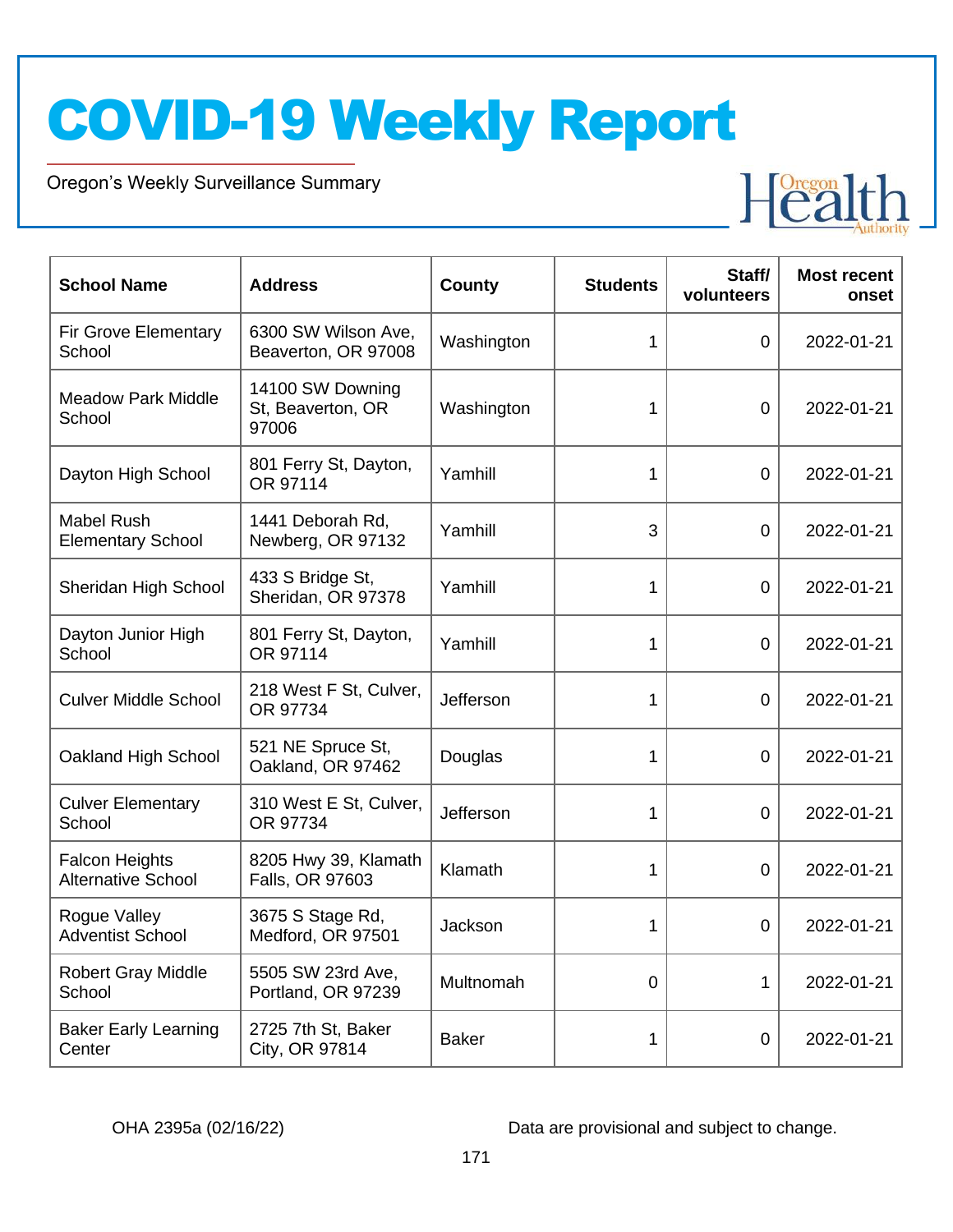Oregon's Weekly Surveillance Summary

Novel Coronavirus (COVID-19)



| <b>School Name</b>                                                              | <b>Address</b>                                         | <b>County</b> | <b>Students</b> | Staff/<br>volunteers | <b>Most recent</b><br>onset |
|---------------------------------------------------------------------------------|--------------------------------------------------------|---------------|-----------------|----------------------|-----------------------------|
| Umatilla High School                                                            | 1400 7th St, Umatilla,<br>OR 97882                     | Umatilla      | $\overline{0}$  | 1                    | 2022-01-20                  |
| <b>Beavercreek</b><br><b>Elementary School</b>                                  | 21944 S Yeoman Rd,<br>Beavercreek, OR<br>97004         | Clackamas     | 1               | $\overline{0}$       | 2022-01-20                  |
| Oak Hills Elementary<br>School                                                  | 2625 NW 153rd Ave,<br>Beaverton, OR 97006              | Washington    | 1               | $\overline{0}$       | 2022-01-20                  |
| <b>Chehalem Valley</b><br>Middle School                                         | 403 W Foothills Dr,<br>Newberg, OR 97132               | Yamhill       | 5               | $\mathbf 0$          | 2022-01-20                  |
| Riddle High School                                                              | 147 Main St, Riddle,<br>OR 97469                       | Douglas       | $\overline{0}$  | $\mathbf{1}$         | 2022-01-20                  |
| <b>Helix School</b>                                                             | 106 Main St, Helix,<br>OR 97835                        | Umatilla      | 1               | $\overline{0}$       | 2022-01-20                  |
| <b>Mitchell School</b>                                                          | 340 SE High St,<br>Mitchell, OR 97750                  | Wheeler       | $\overline{0}$  | 1                    | 2022-01-20                  |
| Jane Goodall<br><b>Environmental Middle</b><br><b>Charter School</b><br>(JGEMS) | 999B Locust St NE,<br>Salem, OR 97301                  | Marion        |                 | 0                    | 2022-01-20                  |
| Pioneer High School                                                             | 641 E First St,<br>Prineville, OR 97754                | Crook         | 1               | $\overline{0}$       | 2022-01-20                  |
| Willow Wind K-8                                                                 | 1497 E Main St,<br>Ashland, OR 97520                   | Jackson       | $\overline{2}$  | 0                    | 2022-01-20                  |
| <b>Wascher Elementary</b><br>School                                             | 986 7th St, Lafayette,<br>OR 97127                     | Yamhill       | 3               | 0                    | 2022-01-19                  |
| <b>Sexton Mountain</b><br><b>Elementary School</b>                              | 15645 SW Sexton<br>Mountain Dr,<br>Beaverton, OR 97007 | Washington    | 1               | $\mathbf 0$          | 2022-01-19                  |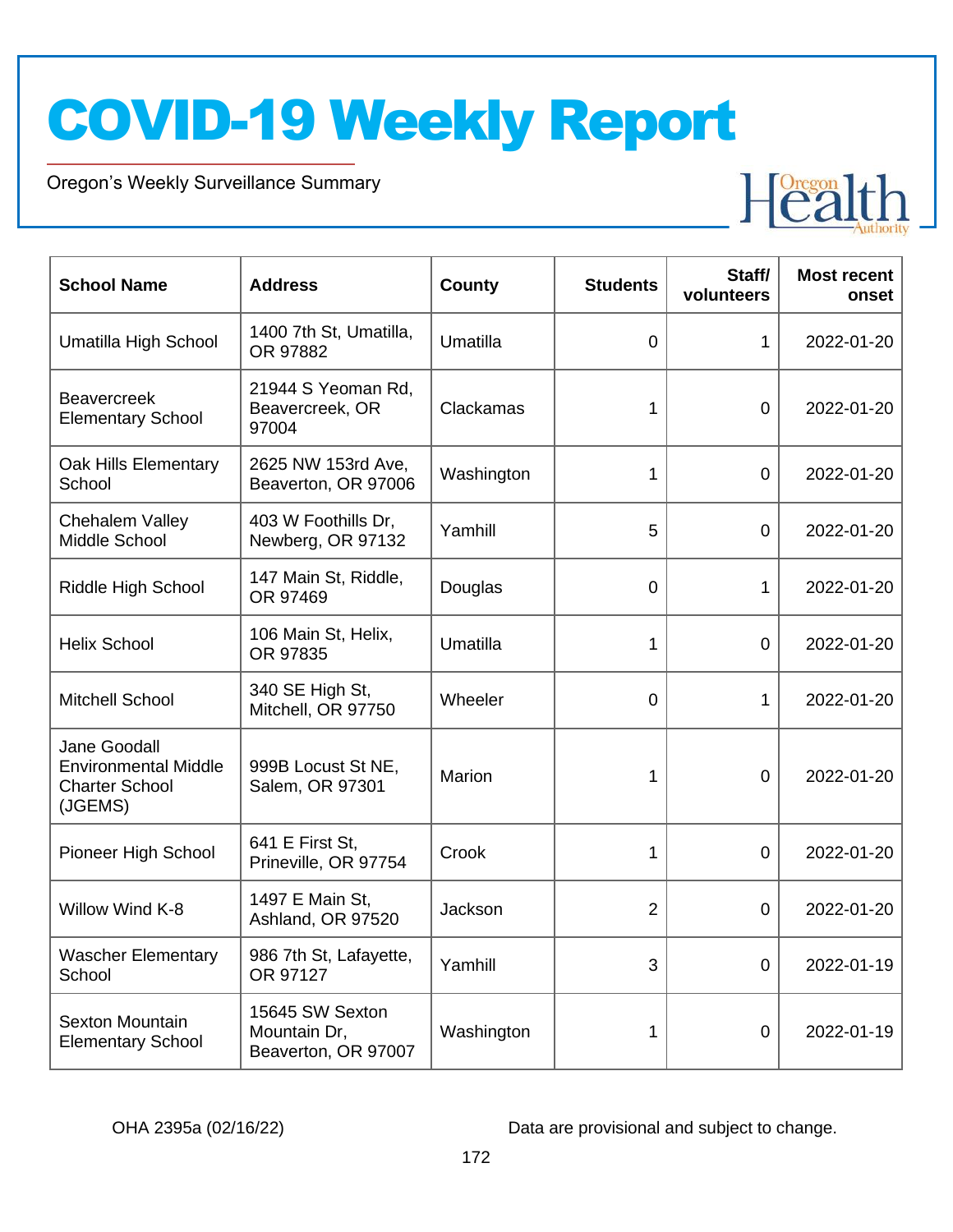Oregon's Weekly Surveillance Summary

Novel Coronavirus (COVID-19)



| <b>School Name</b>                                        | <b>Address</b>                                 | <b>County</b>    | <b>Students</b> | Staff/<br>volunteers | <b>Most recent</b><br>onset |
|-----------------------------------------------------------|------------------------------------------------|------------------|-----------------|----------------------|-----------------------------|
| Pine Eagle Charter<br>School                              | 375 North Main St,<br>Halfway, OR 97834        | <b>Baker</b>     | 1               | $\Omega$             | 2022-01-19                  |
| Glendale SD 77                                            | 10598 Azalea Glen<br>Rd, Glendale, OR<br>97442 | Douglas          | 1               | $\overline{0}$       | 2022-01-19                  |
| <b>Powell Butte</b><br><b>Community Charter</b><br>School | 13650 SW Hwy 126,<br>Powell Butte, OR<br>97753 | Crook            | 1               | $\overline{0}$       | 2022-01-19                  |
| <b>Green Elementary</b><br>School                         | 4498 Carnes Rd,<br>Roseburg, OR 97471          | Douglas          | 1               | $\Omega$             | 2022-01-19                  |
| Eagle Rock<br>Elementary                                  | 1280 Barton Rd, Eagle<br>Point, OR 97524       | Jackson          | $\overline{2}$  | $\overline{0}$       | 2022-01-19                  |
| Pine Ridge<br>Elementary                                  | 19840 Hollygrape St,<br>Bend, OR 97702         | <b>Deschutes</b> | 1               | $\overline{0}$       | 2022-01-19                  |
| <b>Jackson Elementary</b><br>School                       | 713 Summit Ave,<br>Medford, OR 97501           | Jackson          | 1               | $\overline{0}$       | 2022-01-19                  |
| <b>Portland Christian</b><br>Elementary                   | 11845 SE Market St,<br>Portland, OR 97216      | Multnomah        | 2               | 1                    | 2022-01-19                  |
| The Valley School of<br>Southern Oregon                   | 857 Valley View Drive,<br>Medford, OR 97504    | Jackson          | 1               | $\overline{0}$       | 2022-01-19                  |
| Nyssa High School                                         | 824 Adrian Blvd,<br>Nyssa, OR 97913            | Malheur          | 1               | $\overline{0}$       | 2022-01-19                  |
| <b>Tumwater Middle</b><br>School                          | 650 NW 118th Ave,<br>Portland, OR 97229        | Washington       | 1               | $\overline{0}$       | 2022-01-19                  |

#### **Table 8. Active school outbreaks**

*Schools reporting active COVID-19 outbreaks (n=64)*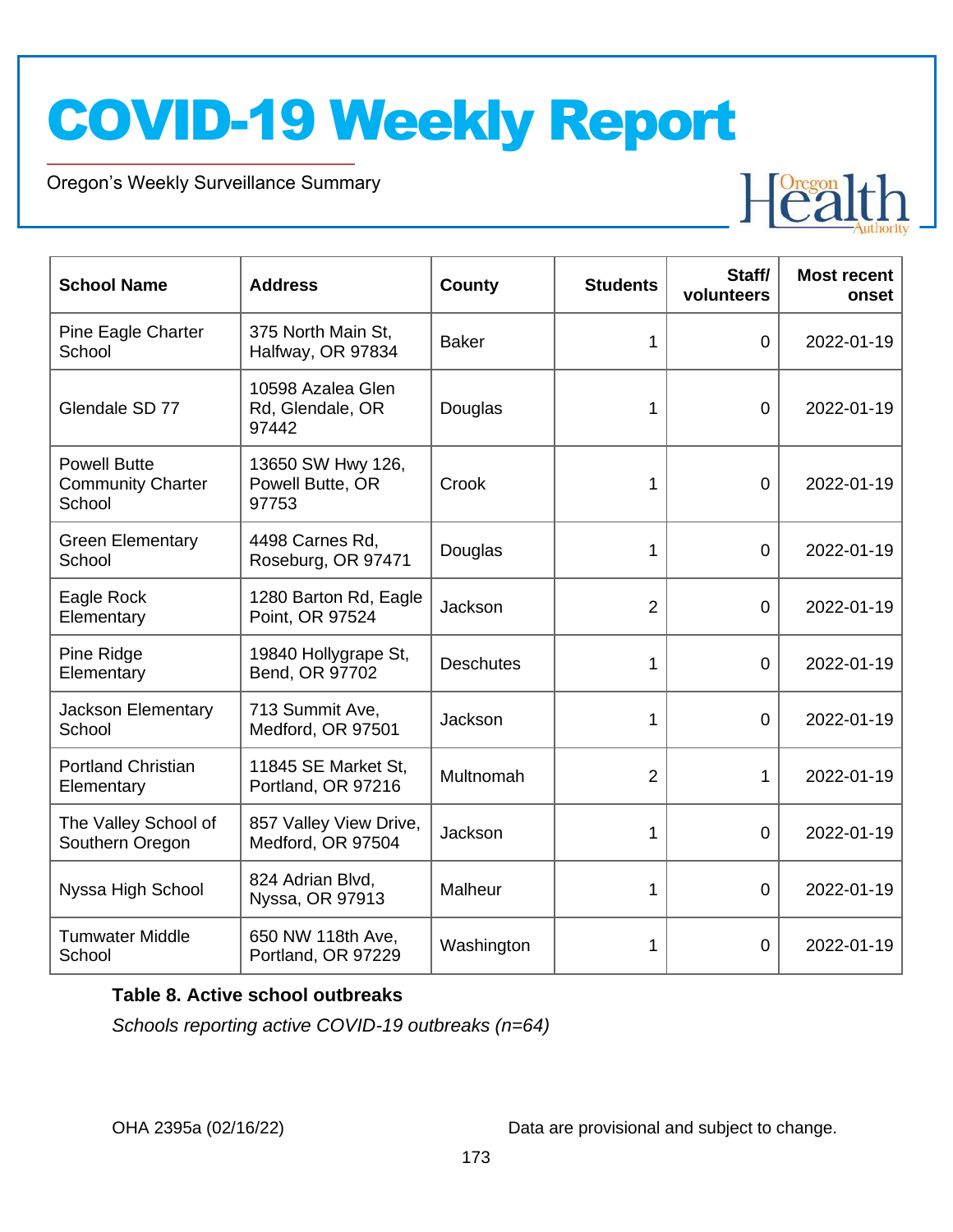Oregon's Weekly Surveillance Summary

Novel Coronavirus (COVID-19)

| <b>School Name</b>                                           | <b>Address</b>                                | County           | <b>Total Cases</b> | <b>Most recent</b><br>onset |
|--------------------------------------------------------------|-----------------------------------------------|------------------|--------------------|-----------------------------|
| <b>Portland Arthur</b><br>Academy, 3                         | 7507 SE Yamhill St B,<br>Portland, OR 97215   | Multnomah        | 6                  | 2022-02-14                  |
| <b>Edwin Brown</b><br><b>Education Center</b>                | 850 W Antler Ave,<br>Redmond, OR 97756        | <b>Deschutes</b> | 8                  | 2022-02-11                  |
| Otto Petersen<br>Elementary School, 8                        | 52050 SE 3rd St,<br>Scappoose, OR 97056       | Columbia         | 4                  | 2022-02-10                  |
| <b>Morrison Campus</b><br>Alternative                        | 1251 Main St, Dallas,<br>OR 97338             | Polk             | 3                  | 2022-02-09                  |
| <b>Three Sisters</b><br><b>Adventist Christian</b><br>School | 21155 Tumalo Rd,<br>Bend, OR 97701            | <b>Deschutes</b> | 8                  | 2022-02-08                  |
| Otto Petersen<br>Elementary School, 9                        | 52050 SE 3rd St,<br>Scappoose, OR 97056       | Columbia         | 3                  | 2022-02-08                  |
| Otto Petersen<br>Elementary School, 2                        | 52050 SE 3rd St,<br>Scappoose, OR 97056       | Columbia         | 8                  | 2022-02-07                  |
| Otto Petersen<br>Elementary School, 7                        | 52050 SE 3rd St,<br>Scappoose, OR 97056       | Columbia         | 3                  | 2022-02-07                  |
| <b>McBride Elementary</b><br>School, 1                       | 2774 Columbia Blvd,<br>St Helens, OR 97051    | Columbia         | 4                  | 2022-02-06                  |
| <b>McBride Elementary</b><br>School, 2                       | 2774 Columbia Blvd,<br>St Helens, OR 97051    | Columbia         | $\overline{7}$     | 2022-02-06                  |
| <b>Obsidian Middle</b><br>School                             | 1335 SW Obsidian<br>Ave, Redmond, OR<br>97756 | <b>Deschutes</b> | $\overline{2}$     | 2022-02-06                  |
| <b>Ridgeview High</b><br>School, 4                           | 4555 SW Elkhorn Ave,<br>Redmond, OR 97756     | <b>Deschutes</b> | $\overline{2}$     | 2022-02-05                  |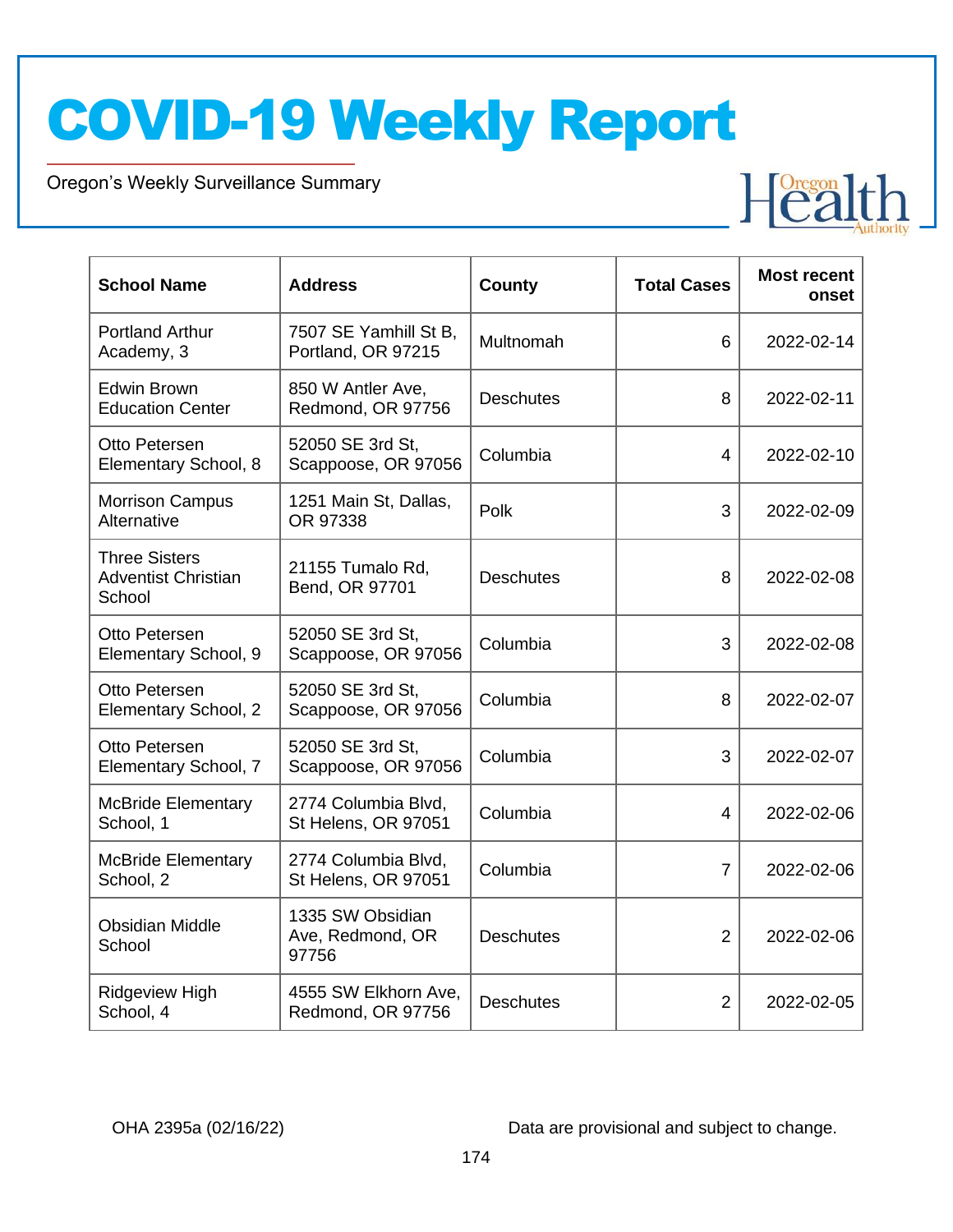Oregon's Weekly Surveillance Summary

Novel Coronavirus (COVID-19)



| <b>School Name</b>                               | <b>Address</b>                                     | <b>County</b>    | <b>Total Cases</b> | <b>Most recent</b><br>onset |
|--------------------------------------------------|----------------------------------------------------|------------------|--------------------|-----------------------------|
| <b>Gresham Arthur</b><br>Academy, 2              | 1890 NE Cleveland<br>Ave, Gresham, OR<br>97030     | Multnomah        | 3                  | 2022-02-04                  |
| <b>Redmond Proficiency</b><br>Academy            | 657 SW Glacier Ave<br>#2710, Redmond, OR<br>97756  | <b>Deschutes</b> | $\overline{2}$     | 2022-02-04                  |
| <b>Portland Arthur</b><br>Academy, 1             | 7507 SE Yamhill St B,<br>Portland, OR 97215        | Multnomah        | 6                  | 2022-02-04                  |
| De La Salle North<br><b>Catholic High School</b> | 4300 NE Killingsworth<br>St, Portland, OR<br>97218 | Multnomah        | 5                  | 2022-02-04                  |
| <b>Portland Arthur</b><br>Academy, 2             | 7507 SE Yamhill St B,<br>Portland, OR 97215        | Multnomah        | 6                  | 2022-02-03                  |
| St. Helens High<br>School, 4                     | 2375 Gable Rd, St<br><b>Helens, OR 97051</b>       | Columbia         | 4                  | 2022-02-01                  |
| West Albany High<br>School                       | 2100 SW Elm St,<br>Albany, OR 97321                | Linn             | 5                  | 2022-02-01                  |
| <b>Grant Watts</b><br>Elementary School, 2       | 52000 SE 3rd Pl,<br>Scappoose, OR 97056            | Columbia         | 3                  | 2022-01-31                  |
| <b>Prairie City School</b>                       | 740 Overholt Ave,<br>Prairie City, OR 97869        | Grant            | $\overline{7}$     | 2022-01-31                  |
| Sauvie Island<br><b>Elementary School</b>        | 14445 NW Charlton<br>Rd, Portland, OR<br>97231     | Multnomah        | 3                  | 2022-01-31                  |
| <b>Ventura Park</b><br><b>Elementary School</b>  | 145 SE 117th Ave,<br>Portland, OR 97216            | Multnomah        | $\overline{7}$     | 2022-01-31                  |
| Otto Petersen<br>Elementary School, 6            | 52050 SE 3rd St.<br>Scappoose, OR 97056            | Columbia         | $\overline{2}$     | 2022-01-30                  |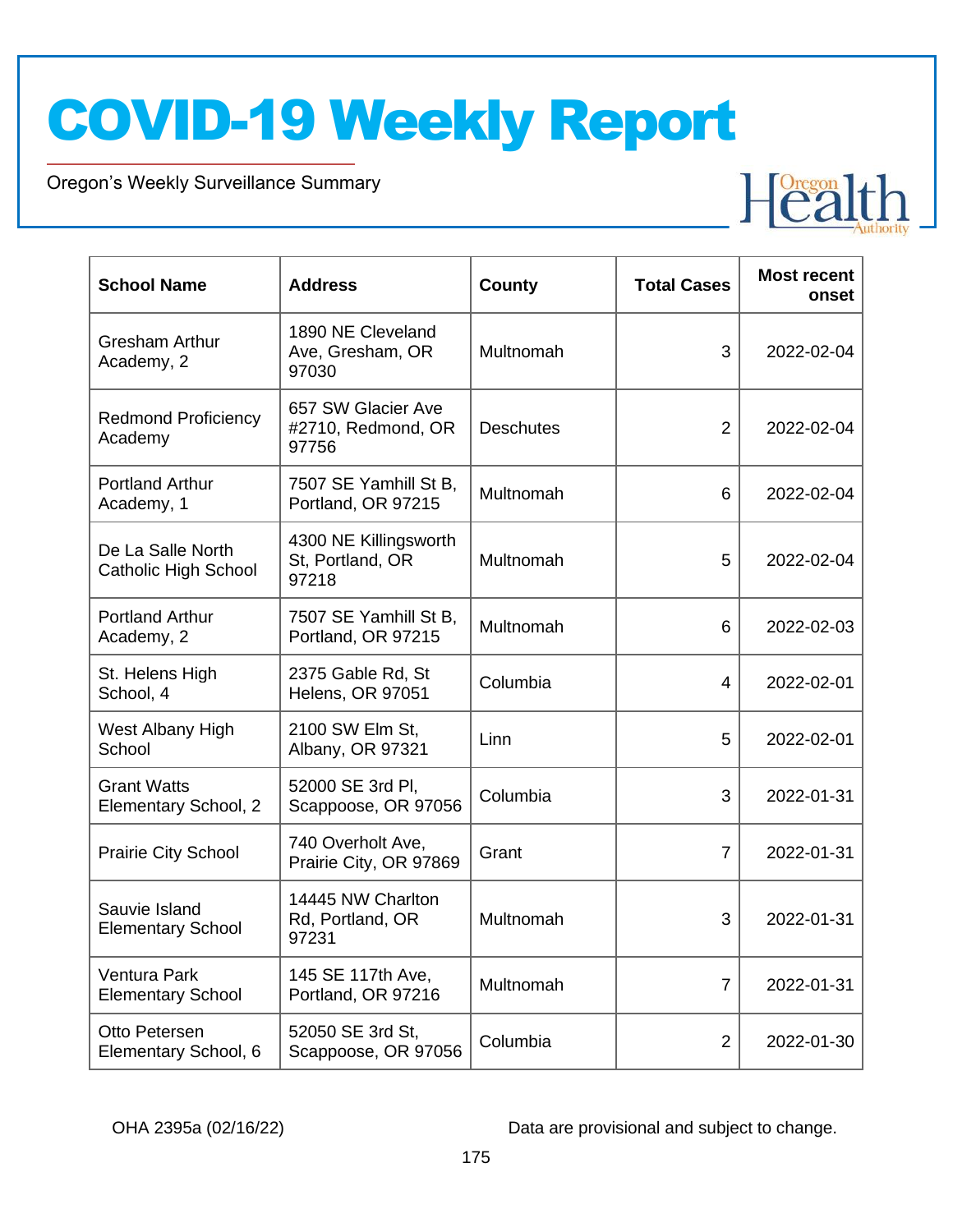Oregon's Weekly Surveillance Summary

Novel Coronavirus (COVID-19)

| <b>School Name</b>                              | <b>Address</b>                                   | <b>County</b>    | <b>Total Cases</b> | <b>Most recent</b><br>onset |
|-------------------------------------------------|--------------------------------------------------|------------------|--------------------|-----------------------------|
| <b>Waverly Elementary</b><br>School             | 425 SE Columbus St,<br>Albany, OR 97321          | Linn             | 5                  | 2022-01-30                  |
| <b>Sunset Primary</b><br>School                 | 2351 Oxford Street,<br>West Linn, OR 97068       | Clackamas        | 4                  | 2022-01-30                  |
| <b>Ridgeview High</b><br>School, 3              | 4555 SW Elkhorn Ave,<br>Redmond, OR 97756        | <b>Deschutes</b> | 5                  | 2022-01-30                  |
| <b>Sisters Elementary</b><br>School             | 611 E Cascade Ave,<br>Sisters, OR 97759          | <b>Deschutes</b> | 11                 | 2022-01-30                  |
| Lewis and Clark<br>Elementary                   | 111 S 9th St, St<br><b>Helens, OR 97051</b>      | Columbia         | 3                  | 2022-01-29                  |
| La Salle Catholic<br><b>College Preparatory</b> | 11999 SE Fuller Rd,<br>Milwaukie, OR 97222       | Clackamas        | 6                  | 2022-01-29                  |
| Otto Petersen<br>Elementary School, 5           | 52050 SE 3rd St,<br>Scappoose, OR 97056          | Columbia         | $\overline{2}$     | 2022-01-28                  |
| <b>St Luke Catholic</b><br>School               | 529 Harrison St,<br>Woodburn, OR 97071           | Marion           | 3                  | 2022-01-28                  |
| <b>River Mill Elementary</b><br>School          | 850 N Broadway St,<br>Estacada, OR 97023         | Clackamas        | 8                  | 2022-01-28                  |
| Hidden Valley High<br>School                    | 651 Murphy Creek Rd,<br>Grants Pass, OR<br>97527 | Josephine        | $\overline{2}$     | 2022-01-28                  |
| <b>Grant Watts</b><br>Elementary School, 1      | 52000 SE 3rd Pl,<br>Scappoose, OR 97056          | Columbia         | 5                  | 2022-01-27                  |
| <b>Gresham Arthur</b><br>Academy, 1             | 1890 NE Cleveland<br>Ave, Gresham, OR<br>97030   | Multnomah        | 5                  | 2022-01-26                  |
| <b>Portland Arthur</b><br>Academy, 4            | 7507 SE Yamhill St B,<br>Portland, OR 97215      | Multnomah        | 3                  | 2022-01-26                  |

OHA 2395a (02/16/22) Data are provisional and subject to change.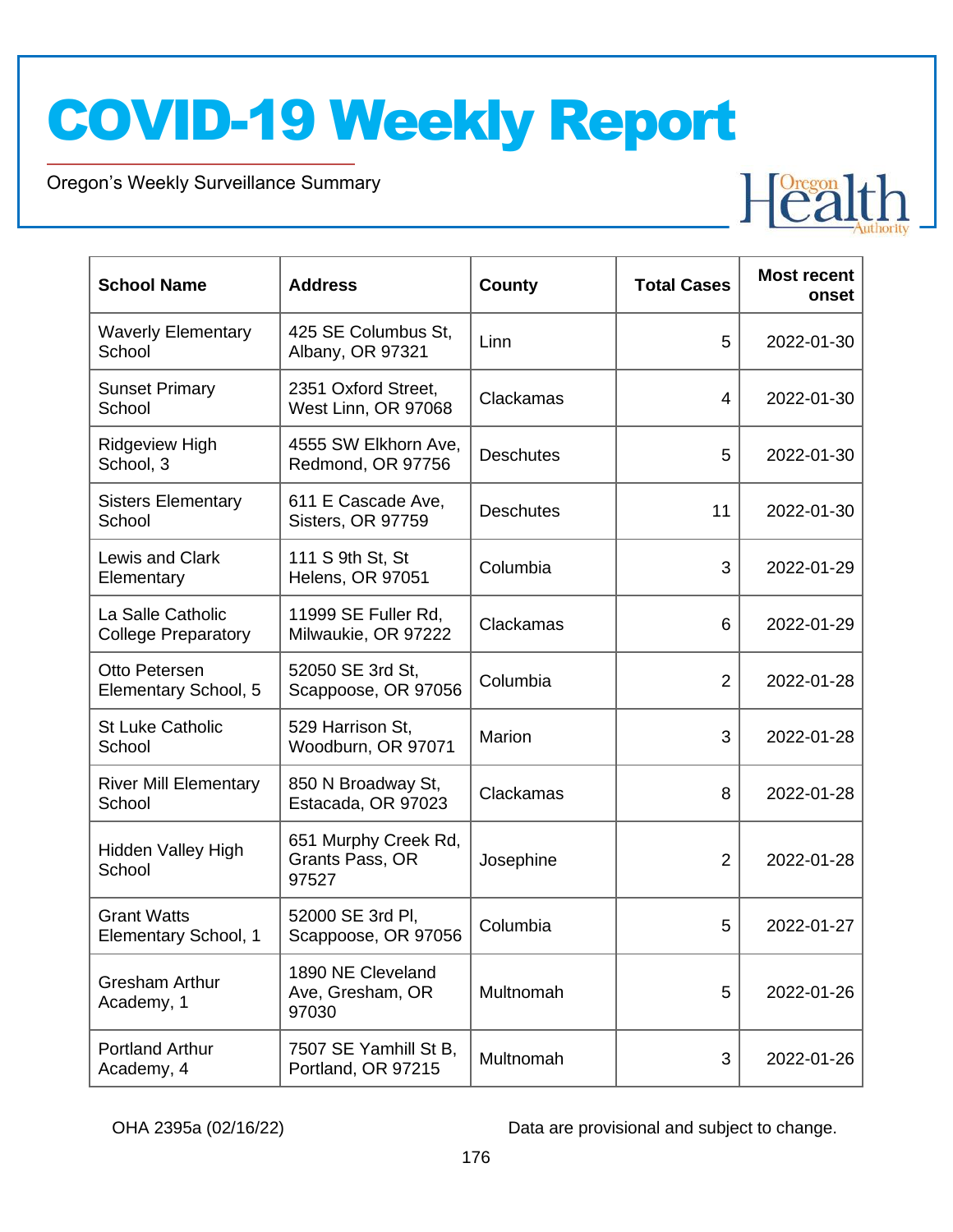Oregon's Weekly Surveillance Summary

Novel Coronavirus (COVID-19)

| <b>School Name</b>                    | <b>Address</b>                                | County    | <b>Total Cases</b> | <b>Most recent</b><br>onset |
|---------------------------------------|-----------------------------------------------|-----------|--------------------|-----------------------------|
| Hermiston High<br>School, 4           | 600 S 1st St,<br>Hermiston, OR 97838          | Umatilla  | 4                  | 2022-01-25                  |
| <b>Carus Elementary</b><br>School     | 14412 S Carus Rd,<br>Oregon City, OR<br>97045 | Clackamas | 3                  | 2022-01-25                  |
| Otto Petersen<br>Elementary School, 1 | 52050 SE 3rd St,<br>Scappoose, OR 97056       | Columbia  | 3                  | 2022-01-24                  |
| Otto Petersen<br>Elementary School, 4 | 52050 SE 3rd St,<br>Scappoose, OR 97056       | Columbia  | 3                  | 2022-01-24                  |
| Knight Elementary<br>School           | 501 N Grant St,<br>Canby, OR 97013            | Clackamas | 4                  | 2022-01-24                  |
| <b>Sherman County</b><br>School, 2    | 65912 High School<br>Loop, Moro, OR<br>97039  | Sherman   | $\overline{7}$     | 2022-01-23                  |
| <b>Armand Larive Middle</b><br>School | 1497 SW 9th St,<br>Hermiston, OR 97838        | Umatilla  | 10                 | 2022-01-23                  |
| Greenwood<br><b>Elementary School</b> | 2300 Spruce Street,<br>La Grande, 97850       | Union     | 9                  | 2022-01-23                  |
| <b>Cedaroak Park</b><br>Primary       | 4515 Cedar Oak Dr,<br>West Linn, OR 97068     | Clackamas | 6                  | 2022-01-22                  |
| St. Helens High<br>School, 3          | 2375 Gable Rd, St<br><b>Helens, OR 97051</b>  | Columbia  | 5                  | 2022-01-22                  |
| <b>Warren Elementary</b><br>School    | 34555 Berg Rd,<br><b>Warren, OR 97053</b>     | Columbia  | $\overline{2}$     | 2022-01-22                  |
| <b>Sherman County</b><br>School, 1    | 65912 High School<br>Loop, Moro, OR<br>97039  | Sherman   | 5                  | 2022-01-22                  |

OHA 2395a (02/16/22) Data are provisional and subject to change.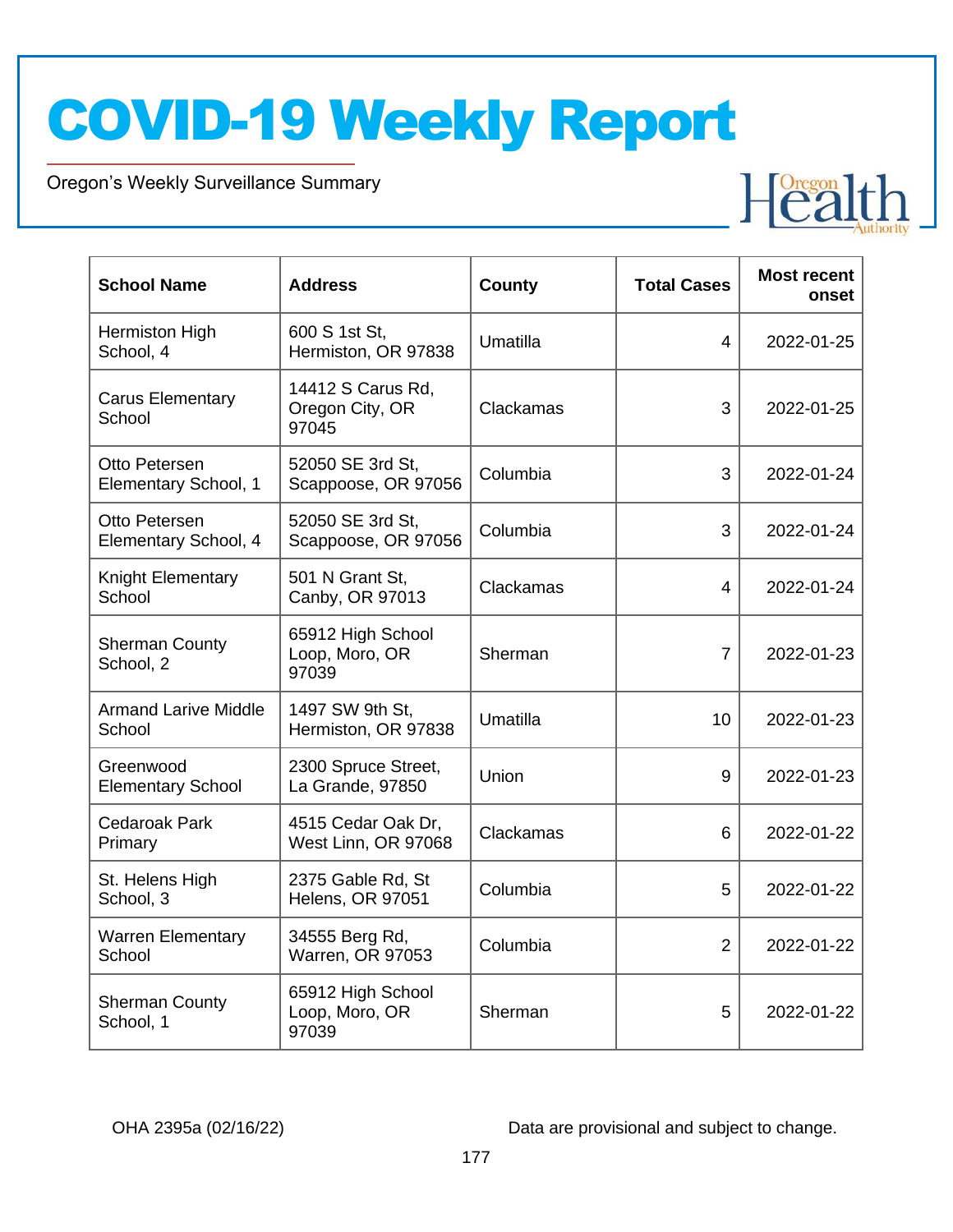Oregon's Weekly Surveillance Summary

Novel Coronavirus (COVID-19)

| <b>School Name</b>                             | <b>Address</b>                                      | County           | <b>Total Cases</b> | <b>Most recent</b><br>onset |
|------------------------------------------------|-----------------------------------------------------|------------------|--------------------|-----------------------------|
| St. Helens High<br>School, 2                   | 2375 Gable Rd, St<br>Helens, OR 97051               | Columbia         | $\overline{2}$     | 2022-01-21                  |
| <b>Brookings-Harbor</b><br><b>High School</b>  | 625 Pioneer Rd,<br>Brookings, OR 97415              | Curry            | 5                  | 2022-01-21                  |
| <b>Riley Creek</b><br>Elementary School, 2     | 94350 6th St, Gold<br>Beach, OR 97444               | Curry            | $\overline{7}$     | 2022-01-21                  |
| <b>Ridgeview High</b><br>School, 2             | 4555 SW Elkhorn Ave,<br>Redmond, OR 97756           | <b>Deschutes</b> | $\overline{2}$     | 2022-01-21                  |
| Scappoose High<br>School, 1                    | 33700 SE High School<br>Way, Scappoose, OR<br>97056 | Columbia         | 6                  | 2022-01-20                  |
| <b>Hudson Park</b><br><b>Elementary School</b> | 28176 Old Rainier Rd,<br>Rainier, OR 97048          | Columbia         | 5                  | 2022-01-20                  |
| Scappoose High<br>School, 2                    | 33700 SE High School<br>Way, Scappoose, OR<br>97056 | Columbia         | 3                  | 2022-01-20                  |
| <b>Riley Creek</b><br>Elementary School, 1     | 94350 6th St, Gold<br>Beach, OR 97444               | Curry            | 6                  | 2022-01-20                  |
| <b>Ridgeview High</b><br>School, 1             | 4555 SW Elkhorn Ave,<br>Redmond, OR 97756           | <b>Deschutes</b> | 3                  | 2022-01-20                  |
| <b>Sandstone Middle</b><br>School              | 400 NE 10th St,<br>Hermiston, OR 97838              | Umatilla         | 6                  | 2022-01-20                  |
| Umatilla High School,<br>2                     | 1400 7th Street,<br>Umatilla, Oregon OR<br>97882    | Umatilla         | 3                  | 2022-01-20                  |
| <b>Dufur School</b>                            | 802 NE 5th St, Dufur,<br>OR 97021                   | Wasco            | 4                  | 2022-01-20                  |

OHA 2395a (02/16/22) Data are provisional and subject to change.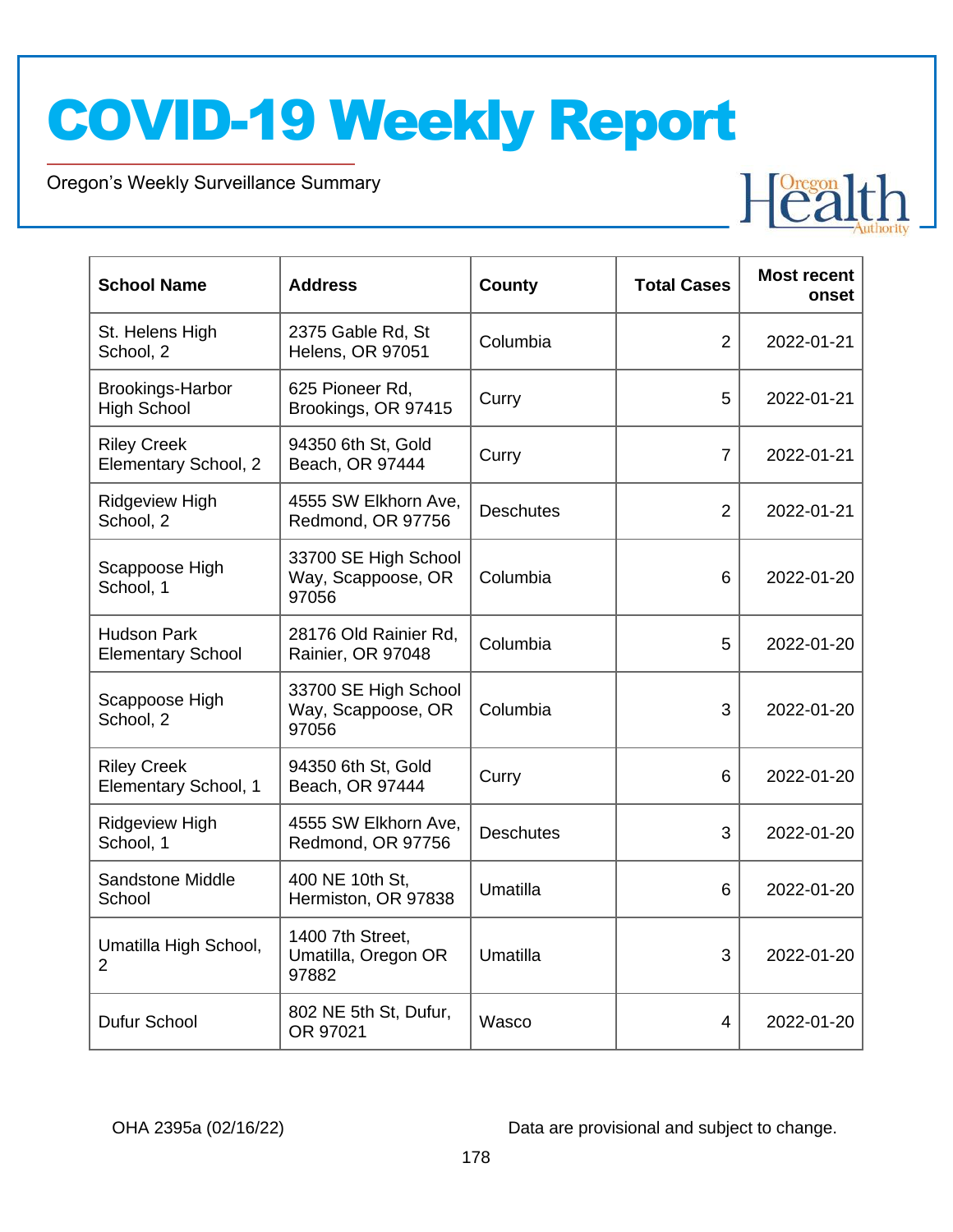Oregon's Weekly Surveillance Summary

Novel Coronavirus (COVID-19)



| <b>School Name</b>                    | <b>Address</b>                          | County   | <b>Total Cases</b> | <b>Most recent</b><br>onset |
|---------------------------------------|-----------------------------------------|----------|--------------------|-----------------------------|
| Otto Petersen<br>Elementary School, 3 | 52050 SE 3rd St,<br>Scappoose, OR 97056 | Columbia | 3                  | 2022-01-19                  |
| <b>Whitworth Elementary</b><br>School | 1151 SE Miller Ave,<br>Dallas, OR 97338 | Polk     | 3                  | 2022-01-19                  |
| The Dalles High<br>School, 2          | 220 E 10th St, The<br>Dalles, OR 97058  | Wasco    | 8                  | 2022-01-19                  |

#### **Table 9. Resolved school outbreaks**

*Schools reporting recently resolved COVID-19 outbreaks (n=46)*

| <b>School Name</b>                      | <b>Address</b>                                    | County           | <b>Total Cases</b> | <b>Most recent</b><br>onset |
|-----------------------------------------|---------------------------------------------------|------------------|--------------------|-----------------------------|
| St. Helens High<br>School, 1            | 2375 Gable Rd, St<br><b>Helens, OR 97051</b>      | Columbia         | 6                  | 2022-01-18                  |
| St. Helens-Yankton<br>Arthur Academy    | 33035 Pittsburg Rd, St<br><b>Helens, OR 97051</b> | Columbia         | 6                  | 2022-01-18                  |
| Ocean Crest<br><b>Elementary School</b> | 1040 Allegheny Ave<br>SW, Bandon, OR<br>97411     | Coos             | 15                 | 2022-01-18                  |
| Marshfield High<br>School, 2            | S 10th & Ingersoll St,<br>Coos Bay, OR 97420      | Coos             | 6                  | 2022-01-18                  |
| <b>Tumalo Community</b><br>School       | 19835 2nd St., Bend,<br>OR 97703                  | <b>Deschutes</b> | 9                  | 2022-01-18                  |
| <b>St Peter Catholic</b><br>School      | 98 SW 9th St, Ontario,<br>OR 97914                | Malheur          | 2                  | 2022-01-18                  |
| Umatilla High School,                   | 1400 7th Street,<br>Umatilla, Oregon OR<br>97882  | Umatilla         | 3                  | 2022-01-18                  |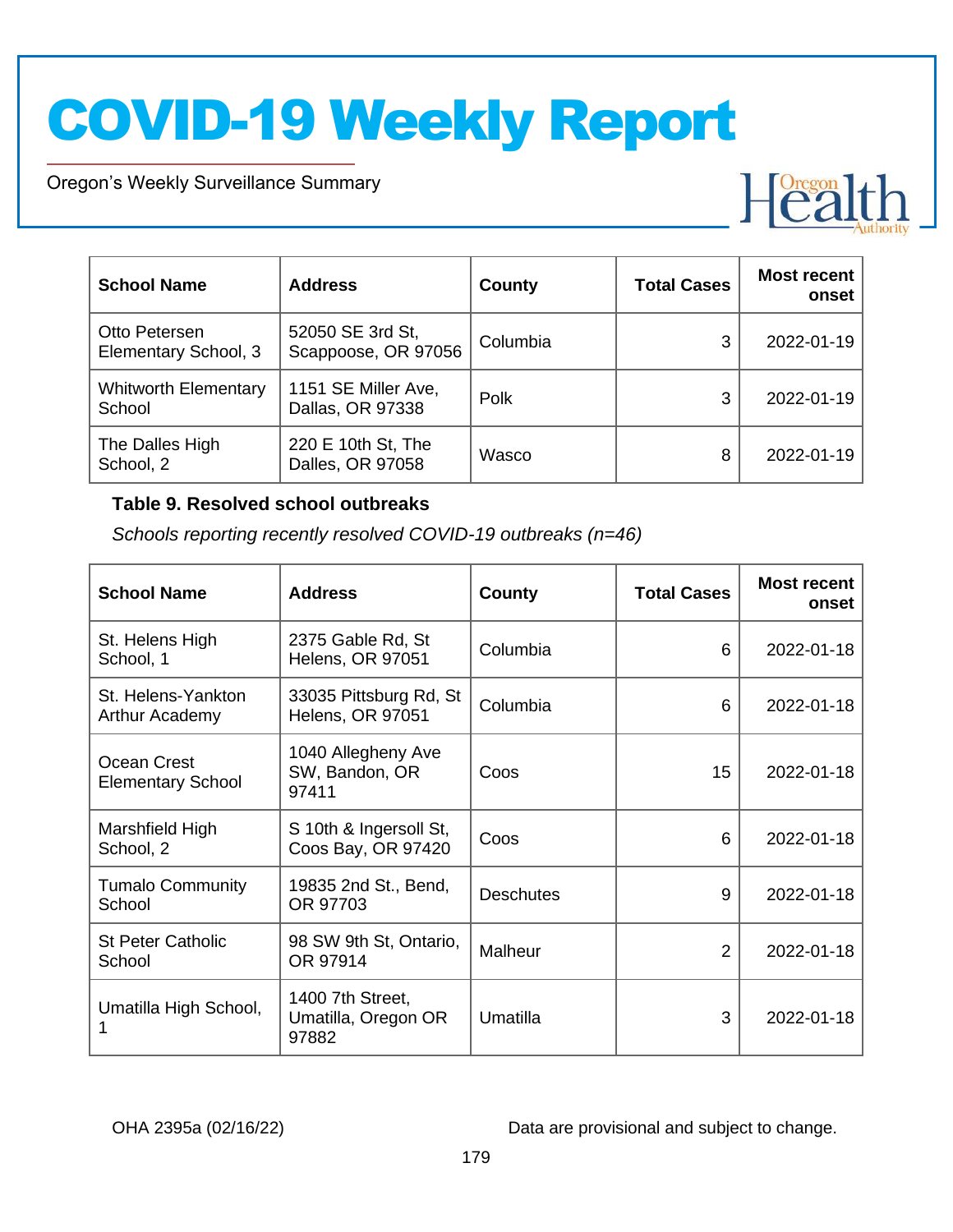Oregon's Weekly Surveillance Summary

Novel Coronavirus (COVID-19)

| <b>School Name</b>                                 | <b>Address</b>                                  | County        | <b>Total Cases</b> | <b>Most recent</b><br>onset |
|----------------------------------------------------|-------------------------------------------------|---------------|--------------------|-----------------------------|
| Sunridge Middle<br>School                          | 700 SW Runnion Ave,<br>Pendleton, OR 97801      | Umatilla      | $\overline{2}$     | 2022-01-18                  |
| Seneca Elementary<br>School                        | 101 Park Ave,<br>Seneca, OR 97873               | Grant         | 4                  | 2022-01-18                  |
| <b>Grant Union</b><br>Junior/Senior High<br>School | 911 S Canyon Blvd,<br>John Day, OR 97845        | Grant         | $\overline{2}$     | 2022-01-17                  |
| <b>Grants Pass High</b><br>School                  | 830 NE 9th St, Grants<br>Pass, OR 97526         | Josephine     | 6                  | 2022-01-17                  |
| Oregon School for the<br>Deaf                      | 999 Locust St NE,<br>Salem, OR 97301            | Marion        | $\overline{4}$     | 2022-01-17                  |
| North Bay Elementary<br>School                     | 93670 Viking Ln # 1,<br>North Bend, OR<br>97459 | Coos          | 4                  | 2022-01-16                  |
| <b>Hermiston High</b><br>School, 3                 | 600 S 1st St,<br>Hermiston, OR 97838            | Umatilla      | 5                  | 2022-01-16                  |
| <b>Memorial Middle</b><br>School                   | 1050 SW Queen Ave,<br>Albany, OR 97321          | Linn          | $\overline{4}$     | 2022-01-16                  |
| Riverside<br>Junior/Senior High<br>School          | 210 Boardman Ave<br>NE, Boardman, OR<br>97818   | <b>Morrow</b> | 5                  | 2022-01-15                  |
| North Bend High<br>School, 4                       | 2323 Pacific St, North<br>Bend, OR 97459        | Coos          | $\overline{4}$     | 2022-01-14                  |
| <b>Evergreen Elementary</b><br>School, 2           | 520 W River St, Cave<br>Junction, OR 97523      | Josephine     | $\overline{2}$     | 2022-01-14                  |
| Hermiston High<br>School, 2                        | 600 S 1st St,<br>Hermiston, OR 97838            | Umatilla      | 12                 | 2022-01-14                  |

OHA 2395a (02/16/22) Data are provisional and subject to change.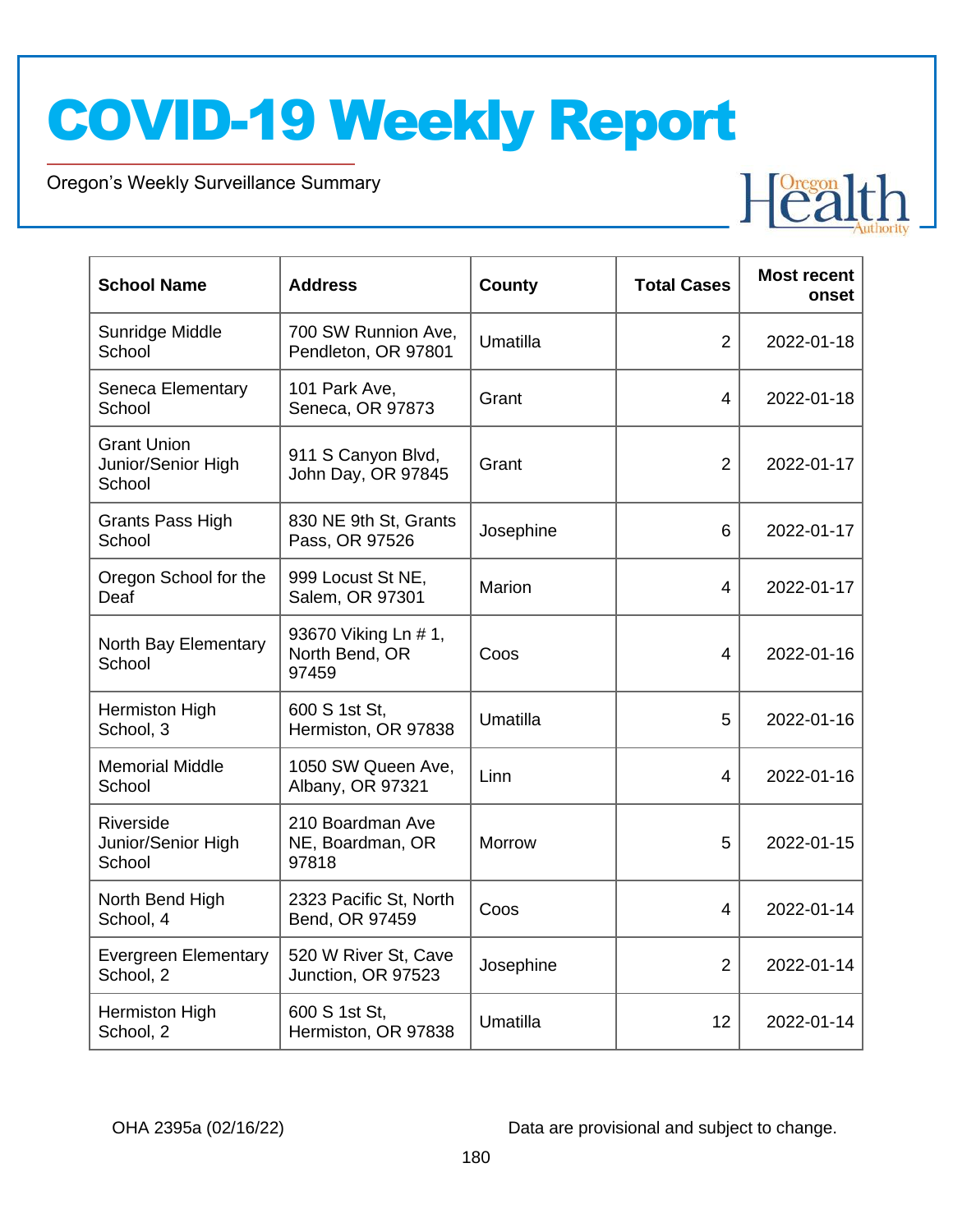Oregon's Weekly Surveillance Summary

Novel Coronavirus (COVID-19)

| <b>School Name</b>                            | <b>Address</b>                                | County            | <b>Total Cases</b> | <b>Most recent</b><br>onset |
|-----------------------------------------------|-----------------------------------------------|-------------------|--------------------|-----------------------------|
| Myrtle Point High<br>School                   | 717 4th St, Myrtle<br>Point, OR 97458         | Coos              | 5                  | 2022-01-13                  |
| LaCreole Middle<br>School, 3                  | 701 SE Lacreole Dr,<br>Dallas, OR 97338       | Polk              | 3                  | 2022-01-13                  |
| Rainier Jr/Sr High<br>School                  | 28170 Old Rainier Rd,<br>Rainier, OR 97048    | Columbia          | 6                  | 2022-01-12                  |
| Kalmiopsis<br>Elementary School, 3            | 650 Easy St,<br>Brookings, OR 97415           | Curry             | $\overline{2}$     | 2022-01-12                  |
| <b>Elton Gregory Middle</b><br>School, 1      | 1220 NW Upas Ave.,<br>Redmond, OR 97756       | <b>Deschutes</b>  | 6                  | 2022-01-12                  |
| <b>Silver Rail Elementary</b><br>School       | 61530 SE Stone<br>Creek Ln, Bend, OR<br>97702 | <b>Deschutes</b>  | 3                  | 2022-01-11                  |
| John Tuck Elementary<br>School                | 209 NW 10th St.,<br>Redmond, OR 97756         | <b>Deschutes</b>  | 6                  | 2022-01-11                  |
| Parkdale Elementary<br>School                 | 4880 Van Nuys Dr, Mt<br>Hood, OR 97041        | <b>Hood River</b> | $\overline{2}$     | 2022-01-11                  |
| <b>Four Rivers</b><br><b>Community School</b> | 2449 SW 4th Ave,<br>Ontario, OR 97914         | Malheur           | $\overline{2}$     | 2022-01-10                  |
| Helix High School                             | 120 Main St, Helix,<br>OR 97835               | Umatilla          | 2                  | 2022-01-10                  |
| <b>Hoover Elementary</b><br>School, 4         | 2323 Siskiyou Blvd,<br>Medford, OR 97504      | Jackson           | 6                  | 2022-01-08                  |
| Southern Oregon<br><b>Success Academy</b>     | 345 Merlin Rd, Merlin,<br>OR 97532            | Josephine         | $\overline{2}$     | 2022-01-06                  |
| <b>Newport Middle</b><br>School               | 825 NE 7th St,<br>Newport, OR 97365           | Lincoln           | 2                  | 2022-01-05                  |

OHA 2395a (02/16/22) Data are provisional and subject to change.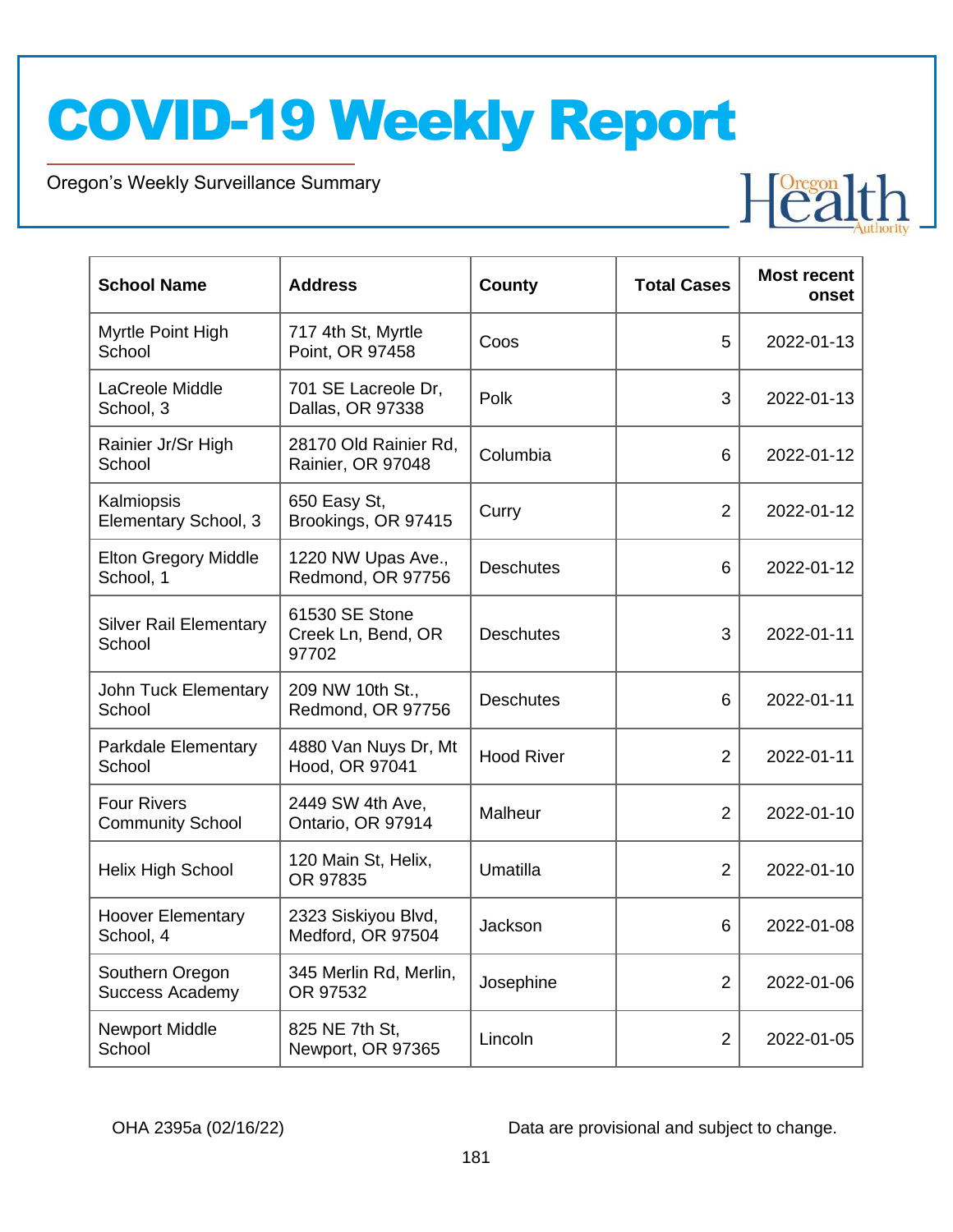Oregon's Weekly Surveillance Summary

Novel Coronavirus (COVID-19)

| <b>School Name</b>                               | <b>Address</b>                                 | <b>County</b>    | <b>Total Cases</b> | <b>Most recent</b><br>onset |
|--------------------------------------------------|------------------------------------------------|------------------|--------------------|-----------------------------|
| <b>Elton Gregory Middle</b><br>School, 2         | 1220 NW Upas Ave.,<br>Redmond, OR 97756        | <b>Deschutes</b> | 5                  | 2022-01-02                  |
| South Salem High<br>School                       | 1910 Church St SE,<br>Salem, OR 97302          | Marion           | $\overline{2}$     | 2022-01-01                  |
| LaSalle College<br>Preparatory                   | 11999 SE Fuller Rd,<br>Milwaukie, OR 97222     | Clackamas        | $\overline{7}$     | 2022-01-01                  |
| David Douglas High<br>School                     | 1001 SE 135th Ave,<br>Portland, OR 97233       | Multnomah        | 3                  | 2021-12-29                  |
| Southridge High<br>School, 2                     | 9625 SW 125th Ave,<br>Beaverton, OR 97008      | Washington       | $\overline{7}$     | 2021-12-27                  |
| West Linn High<br>School, 2                      | 5464 W A St, West<br>Linn, OR 97068            | Clackamas        | 3                  | 2021-12-27                  |
| Marshfield High<br>School, 1                     | S 10th & Ingersoll St,<br>Coos Bay, OR 97420   | Coos             | 11                 | 2021-12-26                  |
| <b>Central High School</b>                       | 1530 Monmouth St,<br>Independence, OR<br>97351 | Polk             | 4                  | 2021-12-26                  |
| Sherwood High<br>School, 3                       | 18800 SW Haide Rd,<br>Sherwood, OR 97140       | Washington       | $\overline{2}$     | 2021-12-26                  |
| <b>Crooked River</b><br><b>Elementary School</b> | 1400 SE 2nd St,<br>Prineville, OR 97754        | Crook            | 8                  | 2021-12-25                  |
| West Linn High<br>School, 1                      | 5464 W A St, West<br>Linn, OR 97068            | Clackamas        | 5                  | 2021-12-25                  |
| <b>Catlin Gabel School</b>                       | 8825 SW Barnes Rd,<br>Portland, OR 97225       | Washington       | 9                  | 2021-12-24                  |
| Philomath High School                            | 2054 Applegate St,<br>Philomath, OR 97370      | <b>Benton</b>    | 6                  | 2021-12-24                  |

OHA 2395a (02/16/22) Data are provisional and subject to change.